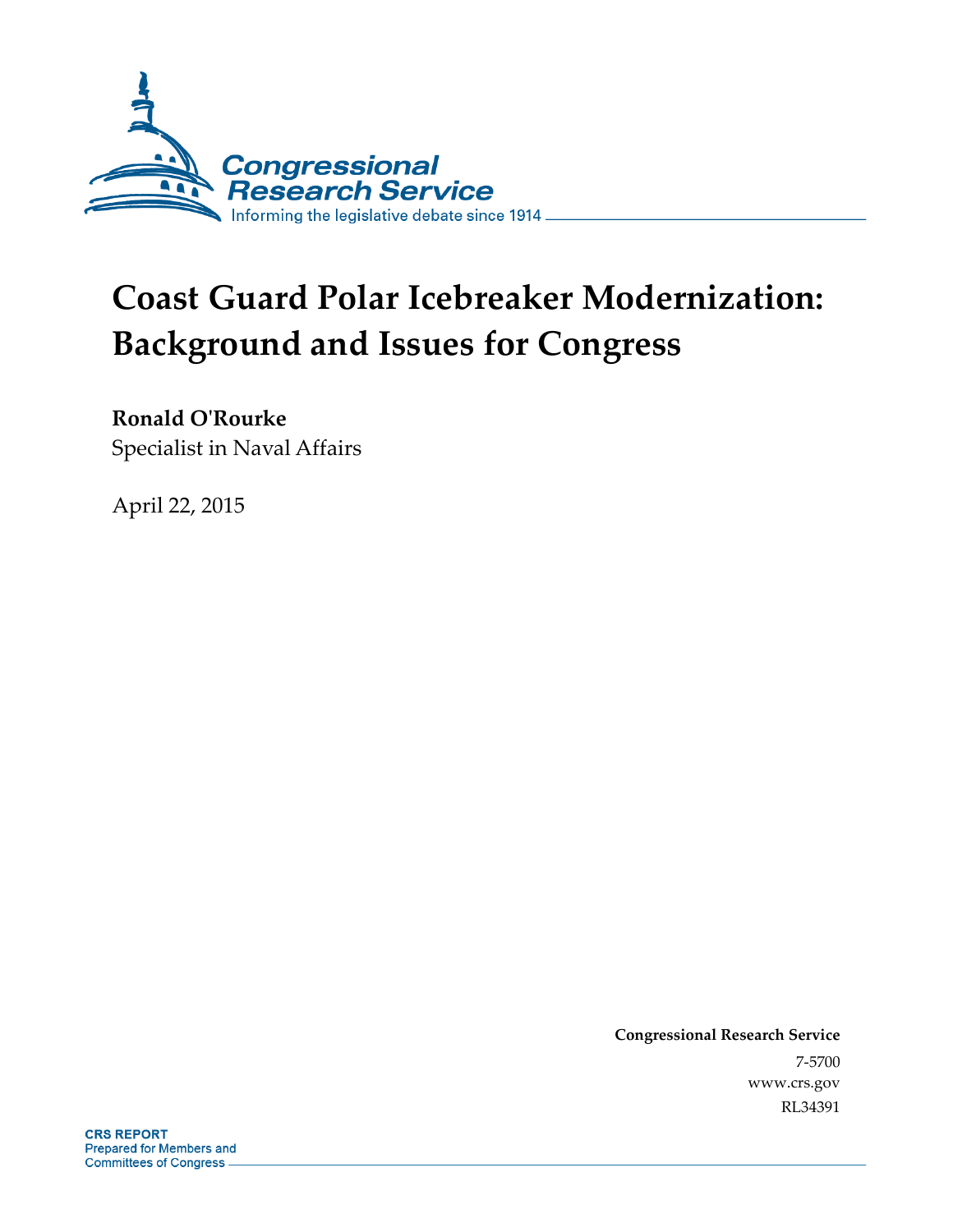## **Summary**

The Coast Guard's FY2013 budget initiated a new project for the design and construction of a new polar icebreaker, but the timing and execution of this project have become uncertain. The project received \$7.609 million in FY2013, \$2.0 million in FY2014, and no funding in FY2015. The Coast Guard's proposed FY2016 budget requests \$4 million to continue initial acquisition activities for the ship. A new polar icebreaker might cost roughly \$900 million to \$1.1 billion.

Coast Guard polar icebreakers perform a variety of missions supporting U.S. interests in polar regions. The Coast Guard's two existing heavy polar icebreakers—*Polar Star* and *Polar Sea* have exceeded their originally intended 30-year service lives. *Polar Star* was placed in caretaker status on July 1, 2006. Congress in FY2009 and FY2010 provided funding to repair it and return it to service for an additional 7 to 10 years of service; the repair work was completed and the ship was reactivated on December 14, 2012. On June 25, 2010, the Coast Guard announced that *Polar Sea* had suffered an unexpected engine casualty; the ship was unavailable for operation after that. The Coast Guard placed *Polar Sea* in commissioned, inactive status on October 14, 2011.

The Coast Guard's third polar icebreaker—*Healy*—entered service in 2000. Compared to *Polar Star* and *Polar Sea*, *Healy* has less icebreaking capability (it is considered a medium polar icebreaker), but more capability for supporting scientific research. The ship is used primarily for supporting scientific research in the Arctic.

With the reactivation of *Polar Star* in 2012, the operational U.S. polar icebreaking fleet consists of one heavy polar icebreaker (*Polar Star*) and one medium polar icebreaker (*Healy*).

The Coast Guard's strategy document for the Arctic region, released on May 21, 2013, states that "The United States must have adequate icebreaking capability to support research that advances fundamental understanding of the region and its evolution," and that "The Nation must also make a strategic investment in icebreaking capability to enable access to the high latitudes over the long-term."

The Department of Homeland Security (DHS) approved a Mission Need Statement (MNS) for the polar icebreaker recapitalization project in June 2013. The MNS states: "This Mission Need Statement (MNS) establishes the need for polar icebreaker capabilities provided by the Coast Guard, to ensure that it can meet current and future mission requirements in the polar regions.... Current requirements and future projections based upon cutter demand modeling, as detailed in the HLMAR [High Latitude Mission Analysis Report], indicate the Coast Guard will need to expand its icebreaking capacity, potentially requiring a fleet of up to six icebreakers (3 heavy and 3 medium) to adequately meet mission demands in the high latitudes.... "

A central issue for polar icebreaker modernization is whether, when, and how to fund the procurement of a new polar icebreaker. Beginning with the Coast Guard's FY2014 budget submission, the timing and execution of this project have become uncertain. The Coast Guard states that "in order to fully fund subsequent phases of this program, the Coast Guard believes that a 'whole-of-government' approach will be necessary. Obtaining a new, heavy polar icebreaker that meets Coast Guard requirements will depend upon supplementary financing from other agencies whose activities also rely upon the nation possessing a robust, Arctic-capable surface fleet."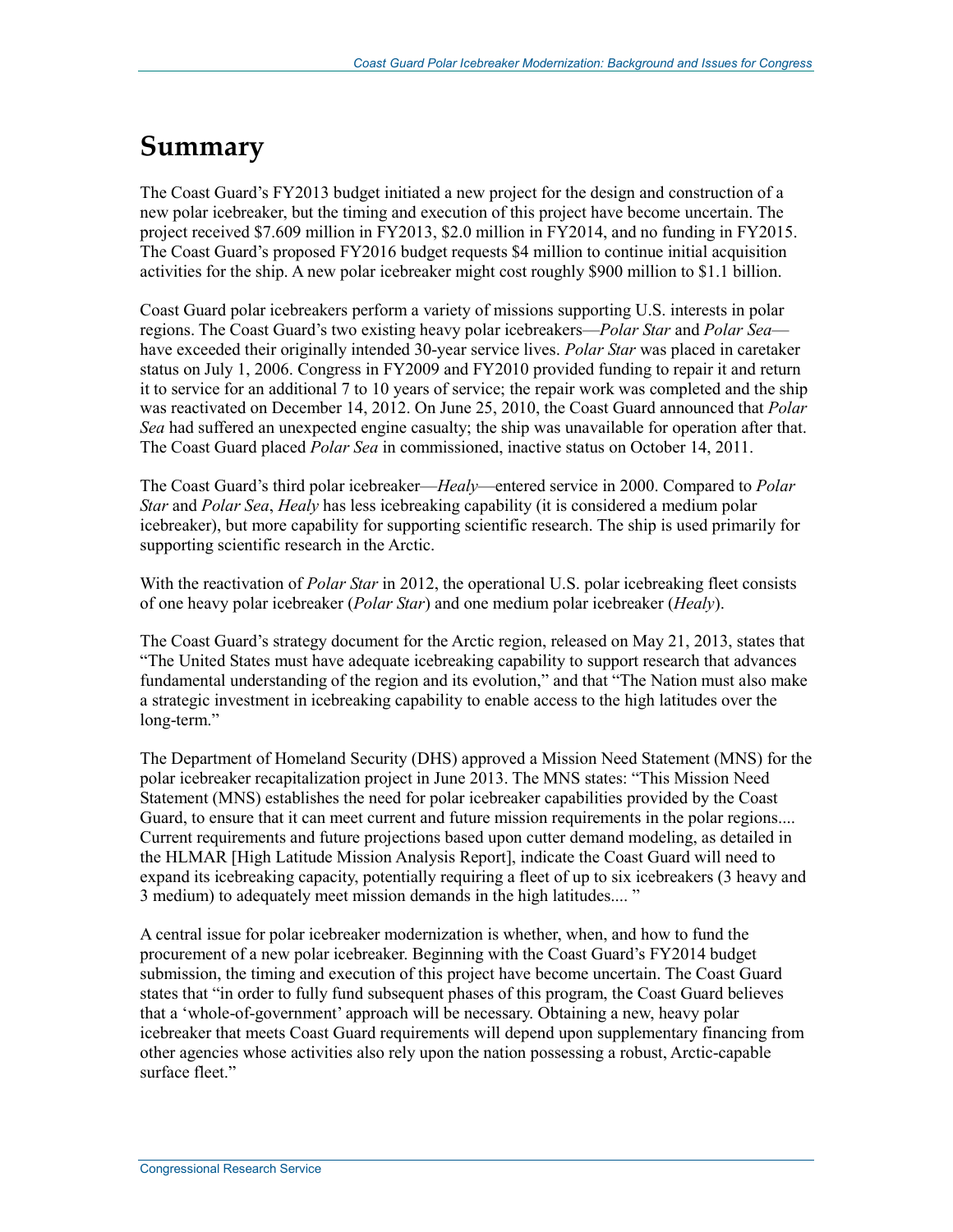## **Contents**

| Timing and Execution of Polar Icebreaker Acquisition Project Have Become Less |  |
|-------------------------------------------------------------------------------|--|
|                                                                               |  |
|                                                                               |  |
| Reduction in Coast Guard's AC&I Account in FY2014 Budget Submission  15       |  |
|                                                                               |  |
|                                                                               |  |
|                                                                               |  |
| Procuring a New Polar Icebreaker with Non-Coast Guard Funding 17              |  |
|                                                                               |  |
| Option of Awarding a Contract to Design a Polar Icebreaker with a Contract    |  |
|                                                                               |  |
|                                                                               |  |
|                                                                               |  |
|                                                                               |  |
|                                                                               |  |
|                                                                               |  |
|                                                                               |  |

## Figures

## **Tables**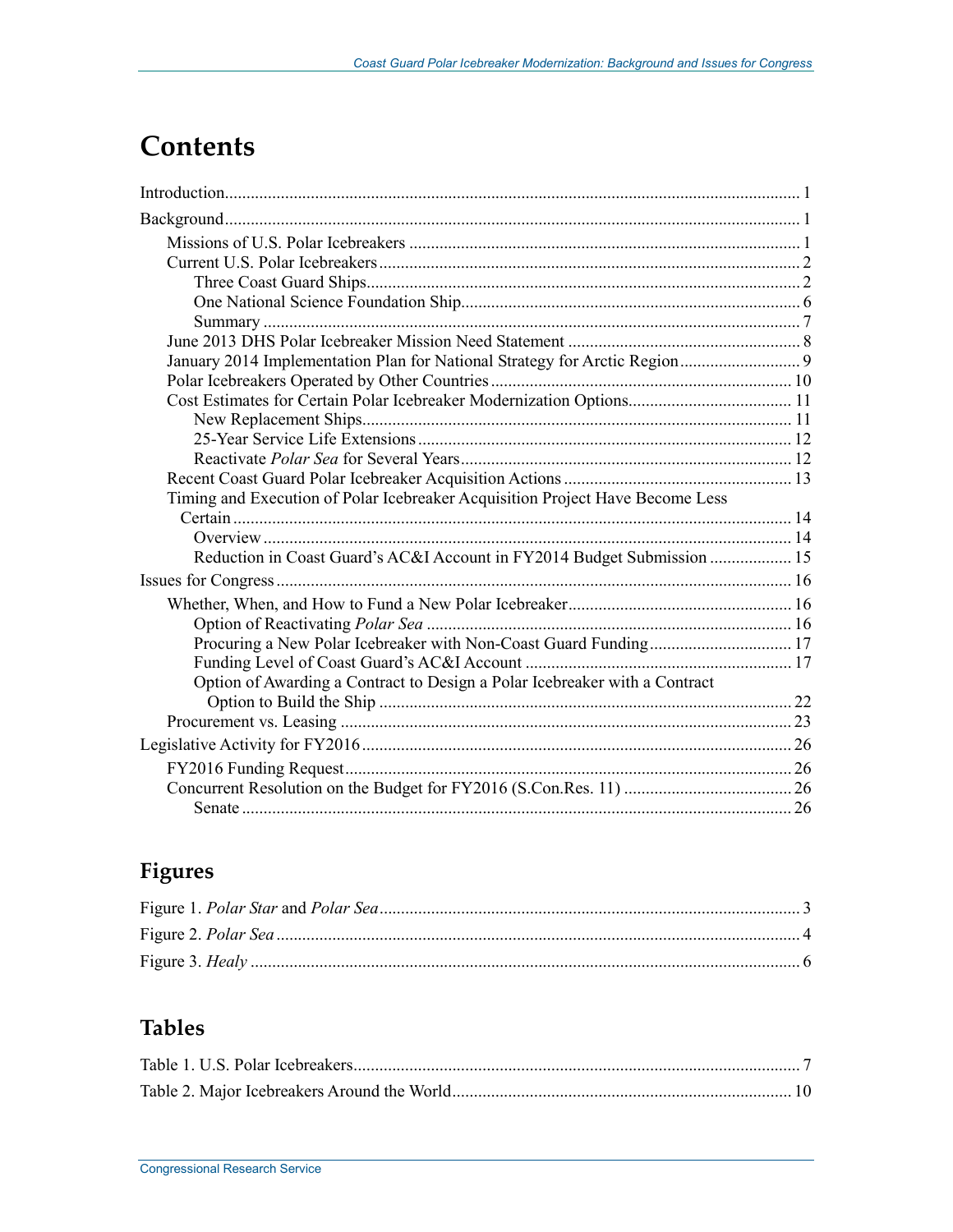| Table 3. Funding for Acquisition of New Polar Icebreaker Under FY2013-FY2016 |  |
|------------------------------------------------------------------------------|--|
|                                                                              |  |
|                                                                              |  |

## **Appendixes**

## **Contacts**

|--|--|--|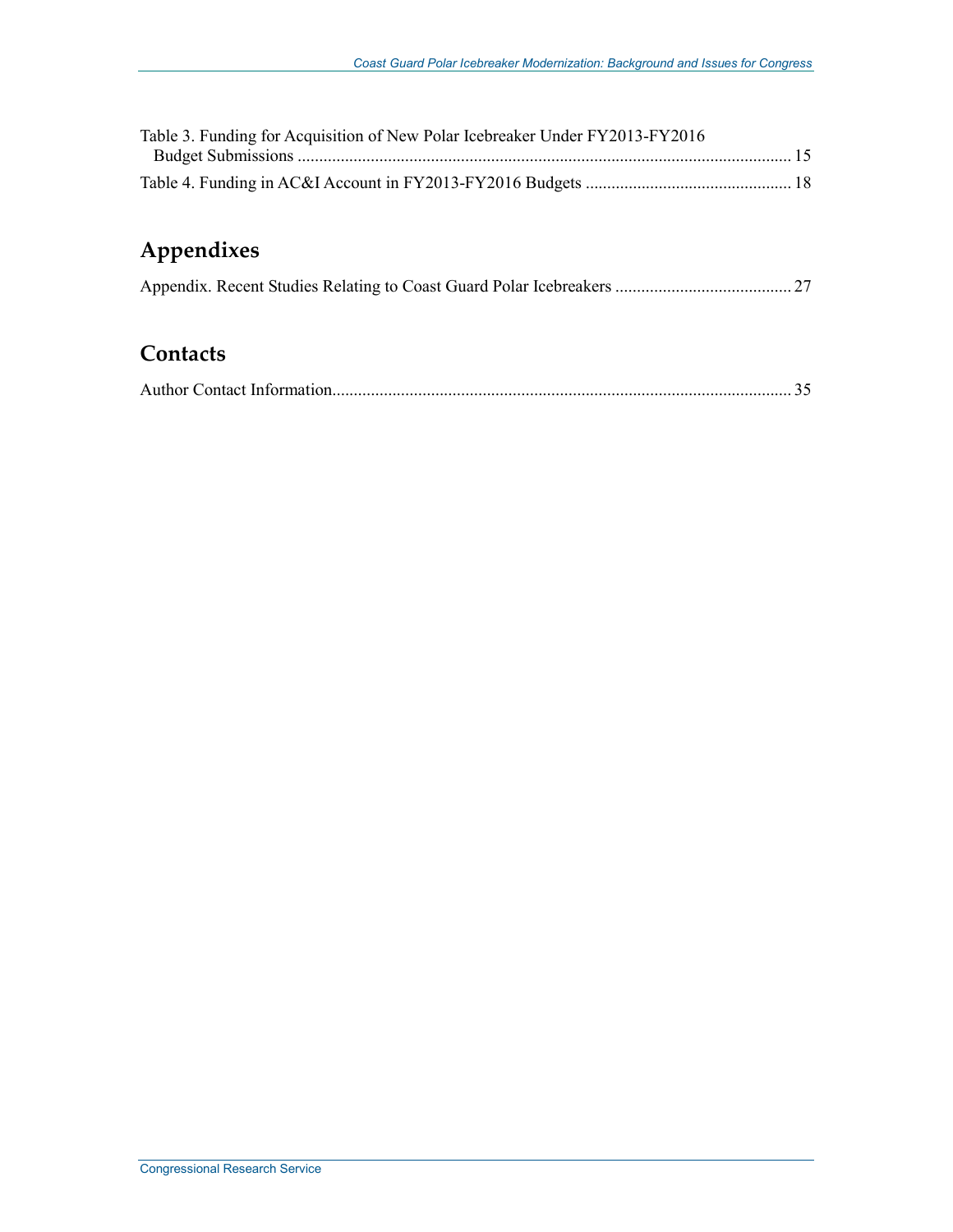## **Introduction**

The Coast Guard's FY2013 budget initiated a new project for the design and construction of a new polar icebreaker, but the timing and execution of this project have become uncertain. The project received \$7.609 million in FY2013, \$2.0 million in FY2014, and no funding in FY2015. The Coast Guard's proposed FY2016 budget requests \$4 million to continue initial acquisition activities for the ship. A new polar icebreaker might cost roughly \$900 million to \$1.1 billion.

The issue for Congress is whether to approve, reject, or modify Coast Guard plans for sustaining and modernizing its polar icebreaking fleet. Congressional decisions on this issue could affect Coast Guard funding requirements, the Coast Guard's ability to perform its polar missions, and the U.S. shipbuilding industrial base.

## **Background**

## **Missions of U.S. Polar Icebreakers**

U.S. polar ice operations support 9 of the Coast Guard's 11 statutory missions.<sup>1</sup> The roles of U.S. polar icebreakers can be summarized as follows:

- conducting and supporting scientific research in the Arctic and Antarctic;
- defending U.S. sovereignty in the Arctic by helping to maintain a U.S. presence in U.S. territorial waters in the region;
- defending other U.S. interests in polar regions, including economic interests in waters that are within the U.S. exclusive economic zone (EEZ) north of Alaska;
- monitoring sea traffic in the Arctic, including ships bound for the United States; and
- conducting other typical Coast Guard missions (such as search and rescue, law enforcement, and protection of marine resources) in Arctic waters, including U.S. territorial waters north of Alaska.

Operations to support National Science Foundation (NSF) research activities in the Arctic and Antarctic have accounted in the past for a significant portion of U.S. polar icebreaker operations.<sup>2</sup> Supporting NSF research in the Antarctic has included performing an annual mission, called Operation Deep Freeze, to break through the Antarctic ice so as to resupply McMurdo Station, the

 $<sup>1</sup>$  The nine missions supported by polar ice operations are search and rescue; maritime safety; aids to navigation; ice</sup> operations; marine environmental protection; living marine resources; other law enforcement (protect the exclusive economic zone [EEZ]); ports, waterways and costal security; and defense readiness. The two missions not supported by polar ice operations are illegal drug interdiction and undocumented migrant interdiction. (Department of Homeland Security, *Polar Icebreaking Recapitalization Project Mission Need Statement, Version 1.0*, approved by DHS June 28, 2013, p. 10.)

<sup>&</sup>lt;sup>2</sup> This passage, beginning with "The roles of...", originated in an earlier iteration of this CRS report and was later transferred by GAO with minor changes to Government Accountability Office, *Coast Guard[:]Efforts to Identify Arctic Requirements Are Ongoing, but More Communication about Agency Planning Efforts Would Be Beneficial*, GAO-10- 870, September 2010, p. 53.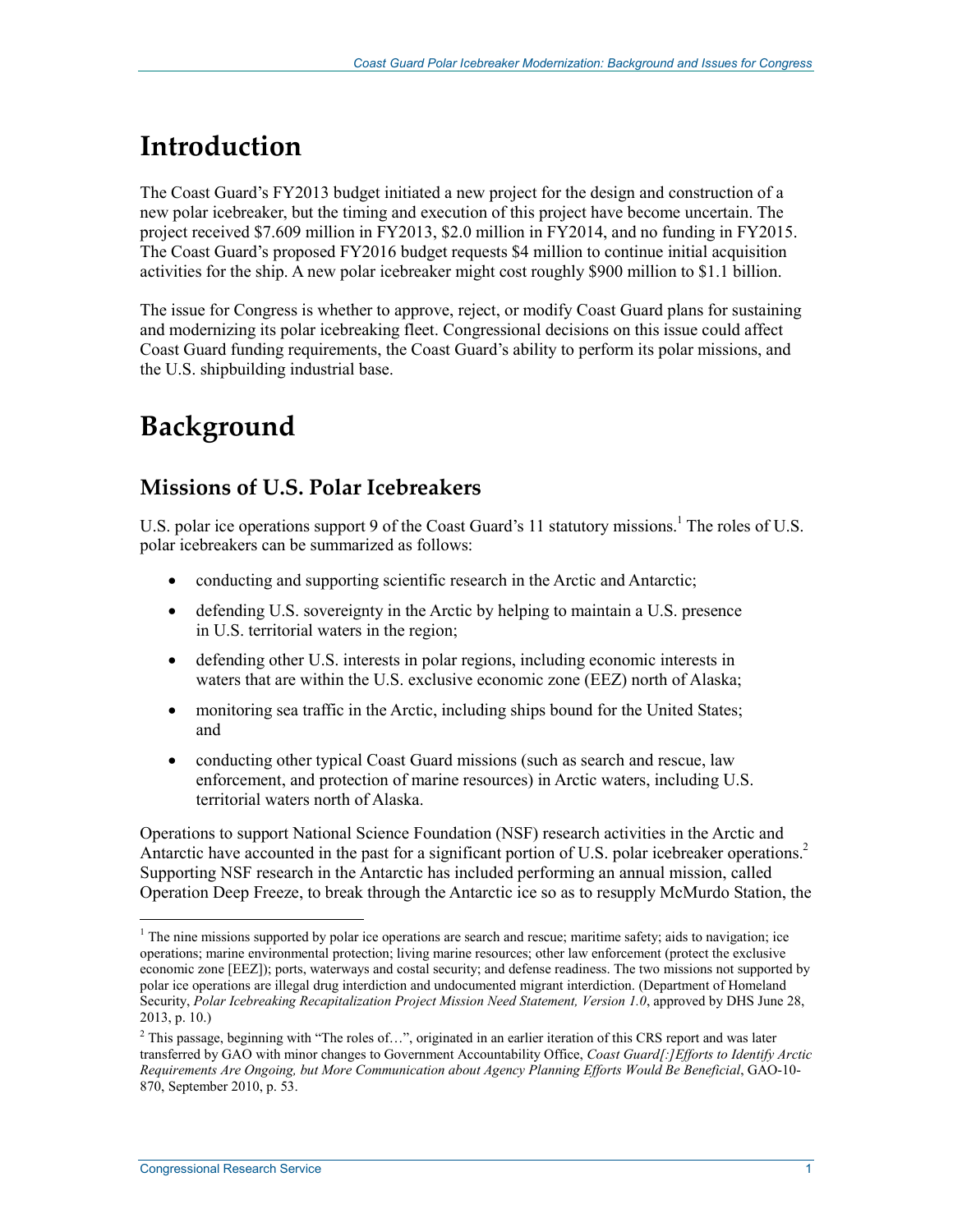large U.S. Antarctic research station located on the shore of McMurdo Sound, near the Ross Ice Shelf.

Although polar ice is diminishing due to climate change, observers generally expect that this development will not eliminate the need for U.S. polar icebreakers, and in some respects might increase mission demands for them. Even with the diminishment of polar ice, there are still significant ice-covered areas in the polar regions. Diminishment of polar ice could lead in coming years to increased commercial ship, cruise ship, and naval surface ship operations, as well as increased exploration for oil and other resources, in the Arctic—activities that could require increased levels of support from polar icebreakers.<sup>3</sup> Changing ice conditions in Antarctic waters have made the McMurdo resupply mission more challenging since 2000.<sup>4</sup> An April 18, 2011, press report states that the Commandant of the Coast Guard at the time, Admiral Robert Papp,

sees plenty of reasons the United States will need polar icebreakers for the "foreseeable future," despite speculation that thinning ice in the Arctic could make the icebreakers replaceable with other ice-hardened ships, the admiral said last week….

"I don't see that causing us to back down on some minimal level of polar icebreakers," Papp told *Inside the Navy*. "The fact of the matter is, there's still winter ice that's forming [each year]. It's coming down pretty far. We don't need to get up there just during summer months when there's open water."<sup>5</sup>

The Coast Guard's strategy document for the Arctic region, released on May 21, 2013, states that "The United States must have adequate icebreaking capability to support research that advances fundamental understanding of the region and its evolution," and that "The Nation must also make a strategic investment in icebreaking capability to enable access to the high latitudes over the long-term."<sup>6</sup>

### **Current U.S. Polar Icebreakers**

The U.S. polar icebreaker fleet currently includes four ships—three Coast Guard ships and one ship operated by the NSF. The ships are described briefly below.

#### **Three Coast Guard Ships**

The Coast Guard's three polar icebreakers are multimission ships that can break through ice, support scientific research operations, and perform other missions typically performed by Coast Guard ships.

<sup>&</sup>lt;sup>3</sup> For more on changes in the Arctic due to diminishment of Arctic ice, see CRS Report R41153, *Changes in the Arctic: Background and Issues for Congress*, coordinated by Ronald O'Rourke.

<sup>4</sup> National Research Council, *Polar Icebreakers in a Changing World, An Assessment of U.S. Needs*, Washington, 2007, pp. 6-7, 14, 63.

<sup>5</sup> Cid Standifer, "Adm. Papp: Coast Guard Still Needs Icebreakers For Winter, Antarctic," *Inside the Navy*, April 18, 2011.

<sup>6</sup> *United States Coast Guard Arctic Strategy*, Washington, May 2013, p. 35; accessed May 24, 2013, at http://www.uscg.mil/seniorleadership/DOCS/CG\_Arctic\_Strategy.pdf.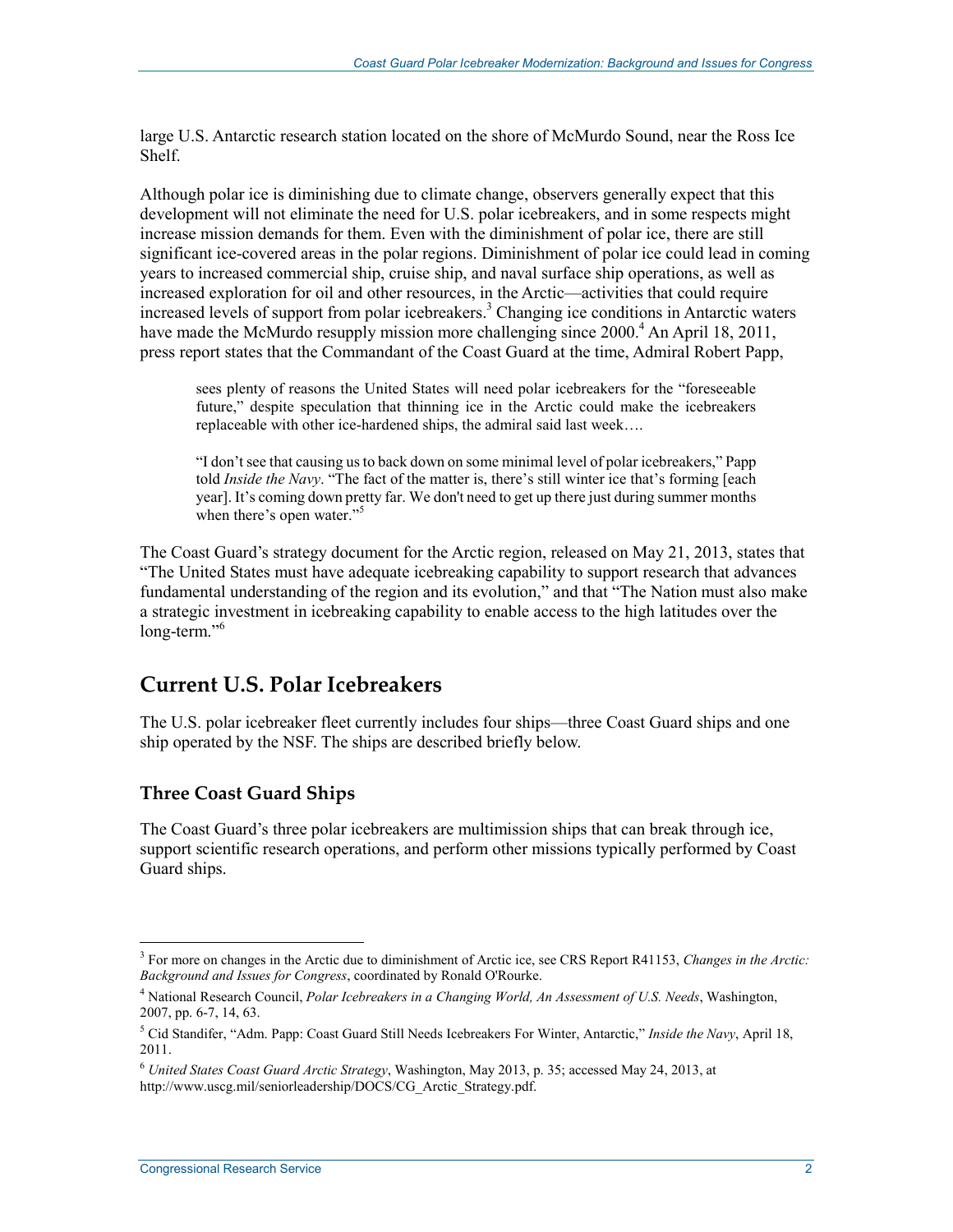#### *Heavy Polar Icebreakers Polar Star and Polar Sea*

Polar Star (WAGB-10) and *Polar Sea* (WAGB-11),<sup>7</sup> sister ships built to the same general design (**Figure 1** and **Figure 2**), were procured in the early 1970s as replacements for earlier U.S. icebreakers. They were designed for 30-year service lives, and were built by Lockheed Shipbuilding of Seattle, WA, a division of Lockheed that also built ships for the U.S. Navy, but which exited the shipbuilding business in the late 1980s.

The ships are 399 feet long and displace about 13,200 tons.<sup>8</sup> They are among the world's most powerful non-nuclear-powered icebreakers, with a capability to break through ice up to 6 feet thick at a speed of 3 knots. Because of their icebreaking capability, they are considered heavy polar icebreakers. In addition to a crew of 134, each ship can embark a scientific research staff of 32 people.



#### **Figure 1.** *Polar Star* **and** *Polar Sea*

(Side by side in McMurdo Sound, Antarctica)

**Source:** Coast Guard photo accessed at http://www.uscg.mil/pacarea/cgcpolarsea/history.asp on April 21, 2011.

<sup>1</sup>  $<sup>7</sup>$  The designation WAGB means Coast Guard icebreaker. More specifically, W means Coast Guard ship, A means</sup> auxiliary, G means miscellaneous purpose, and B means icebreaker.

<sup>&</sup>lt;sup>8</sup> By comparison, the Coast Guard's new National Security Cutters—its new high-endurance cutters—are about 418 feet long and displace roughly 4,000 tons.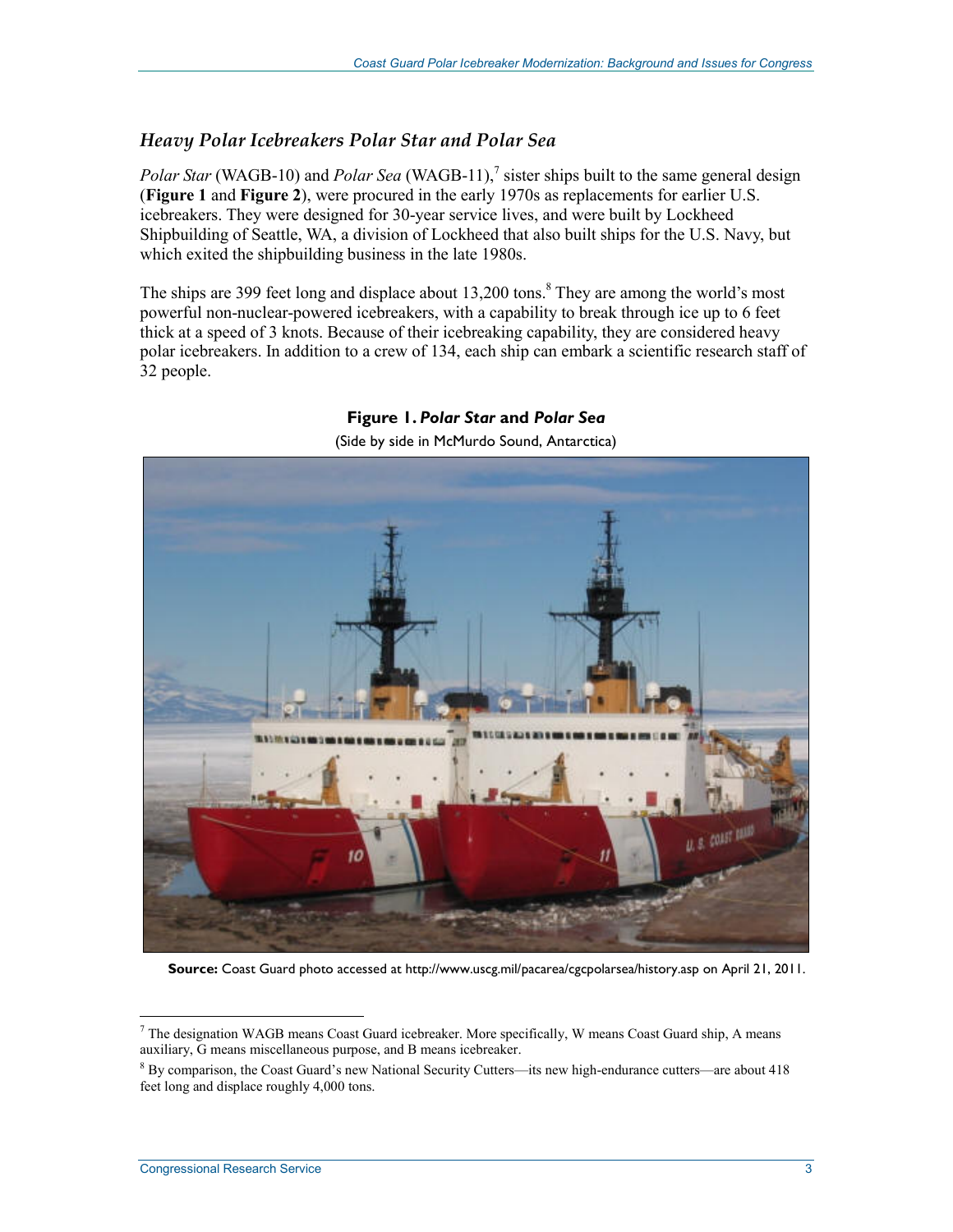*Polar Star* was commissioned into service on January 19, 1976, and consequently is now several years beyond its intended 30-year service life. Due to worn out electric motors and other problems, the Coast Guard placed the ship in caretaker status on July 1, 2006.<sup>9</sup> Congress in FY2009 and FY2010 provided funding to repair *Polar Star* and return it to service for 7 to 10 years; the repair work, which reportedly cost about \$57 million, was completed, and the ship was reactivated on December 14, 2012.<sup>10</sup> Although the repair work on the ship was intended to give it another 7 to 10 years of service, an August 30, 2010, press report quoted then-Commandant of the Coast Guard, Admiral Robert Papp, as saying, "We're getting her back into service, but it's a little uncertain to me how many more years we can get out of her in her current condition, even after we do the engine repairs."<sup>11</sup>



**Figure 2.** *Polar Sea*

**Source:** Coast Guard photo accessed at http://www.uscg.mil/pacarea/cgcpolarsea/img/PSEApics/FullShip2.jpg on April 21, 2011.

*Polar Sea* was commissioned into service on February 23, 1978, and consequently is also beyond its originally intended 30-year service life. In 2006, the Coast Guard completed a rehabilitation project that extended the ship's expected service life to 2014. On June 25, 2010, however, the Coast Guard announced that *Polar Sea* had suffered an unexpected engine casualty, and the ship was unavailable for operation after that.<sup>12</sup> The Coast Guard placed *Polar Sea* in commissioned,

POLAR SEA will likely be in a maintenance status and unavailable for operation until at least January 2011….

(continued...)

<u>.</u>

<sup>&</sup>lt;sup>9</sup> Source for July 1, 2006, date: U.S. Coast Guard email to CRS on February 22, 2008. The Coast Guard's official term for caretaker status is "In Commission, Special."

<sup>10</sup> See, for example, Kyung M. Song, "Icebreaker Polar Star Gets \$57 Million Overhaul," *Seattle Times*, December 14, 2012.

<sup>&</sup>lt;sup>11</sup> Cid Standifer, "Papp: Refurbished Icebreaker Hulls Could Last 'An Awful Long Time," *Inside the Navy*, August 30, 2010.

<sup>&</sup>lt;sup>12</sup> On June 25, 2010, the Coast Guard announced that

POLAR SEA suffered an unexpected engine casualty and will be unable to deploy on its scheduled fall 2010 Arctic patrol and may be unavailable for Operation Deep Freeze [the annual mission to break through the Antarctic ice so as to resupply McMurdo Station], Dec. 20 to Jan 2, 2011.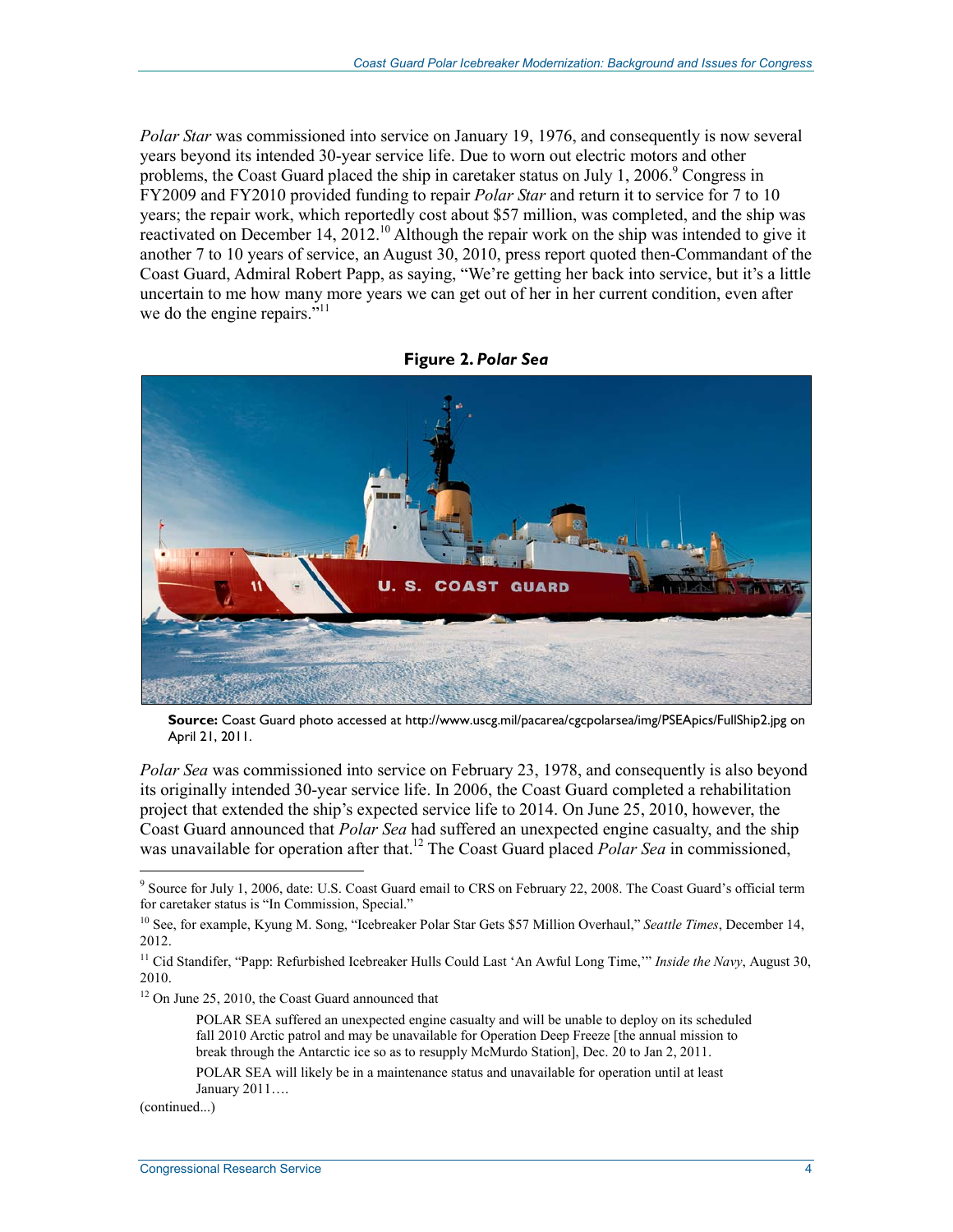inactive status on October 14, 2011. The Coast Guard transferred certain major equipment from *Polar Sea* to *Polar Star* to facilitate *Polar Star's* return to service.<sup>13</sup>

Section 222 of the Coast Guard and Maritime Transportation Act of 2012 (H.R. 2838/P.L. 112- 213 of December 20, 2012) prohibited the Coast Guard from removing any part of *Polar Sea* and from transferring, relinquishing ownership of, dismantling, or recycling the ship until it submitted a business case analysis of the options for and costs of reactivating the ship and extending its service life to at least September 30, 2022, so as to maintain U.S. polar icebreaking capabilities and fulfill the Coast Guard's high latitude mission needs, as identified in the Coast Guard's July 2010 High Latitude Study. (The business case analysis was submitted to Congress with a cover date of November 7, 2013.)

#### *Medium Polar Icebreaker Healy*

*Healy* (WAGB-20) (**Figure 3**) was procured in the early 1990s as a complement to *Polar Star* and *Polar Sea*, and was commissioned into service on August 21, 2000. The ship was built by Avondale Industries, a shipyard located near New Orleans, LA, that built numerous Coast Guard and Navy ships, and which now forms part of Huntington Ingalls Industries (HII).<sup>14</sup>

*Healy* is a bit larger than *Polar Star* and *Polar Sea*—it is 420 feet long and displaces about 16,000 tons. Compared to *Polar Star* and *Polar Sea*, *Healy* has less icebreaking capability (it is considered a medium polar icebreaker), but more capability for supporting scientific research. The ship can break through ice up to  $4\frac{1}{2}$  feet thick at a speed of 3 knots, and embark a scientific research staff of 35 (with room for another 15 surge personnel and 2 visitors). The ship is used primarily for supporting scientific research in the Arctic.

(...continued)

Currently, the 420-foot CGC HEALY, commissioned in 1999, is the service's sole operational polar region icebreaker. While the HEALY is capable of supporting a wide range of Coast Guard missions in the polar regions, it is a medium icebreaker capable of breaking ice up to 4.5-feet thick at three knots.

The impact on POLAR SEA's scheduled 2011 Arctic winter science deployment, scheduled for Jan. 3 to Feb. 23, 2011, is not yet known and depends on the scope of required engine repair.

<sup>(&</sup>quot;Icebreaker POLAR SEA Sidelined By Engine Troubles," *Coast Guard Compass (Official Blog of the U.S. Coast Guard)*, June 25, 2010.)

A June 25, 2010, report stated that "inspections of the Polar Sea's main diesel engines revealed excessive wear in 33 cylinder assemblies. The Coast Guard is investigating the root cause and hopes to have an answer by August." ("USCG Cancels Polar Icebreaker's Fall Deployment," *DefenseNews.com*, June 25, 2010.) Another June 25 report stated that "five of [the ship's] six mighty engines are stilled, some with worn pistons essentially welded to their sleeves." (Andrew C. Revkin, "America's Heavy Icebreakers Are Both Broken Down," *Dot Earth (New York Times blog)*, June 25, 2010.)

<sup>&</sup>lt;sup>13</sup> Source: October 17, 2011, email to CRS from Coast Guard Congressional Affairs office.

<sup>&</sup>lt;sup>14</sup> HII was previously owned by Northrop Grumman, during which time it was known as Northrop Grumman Shipbuilding.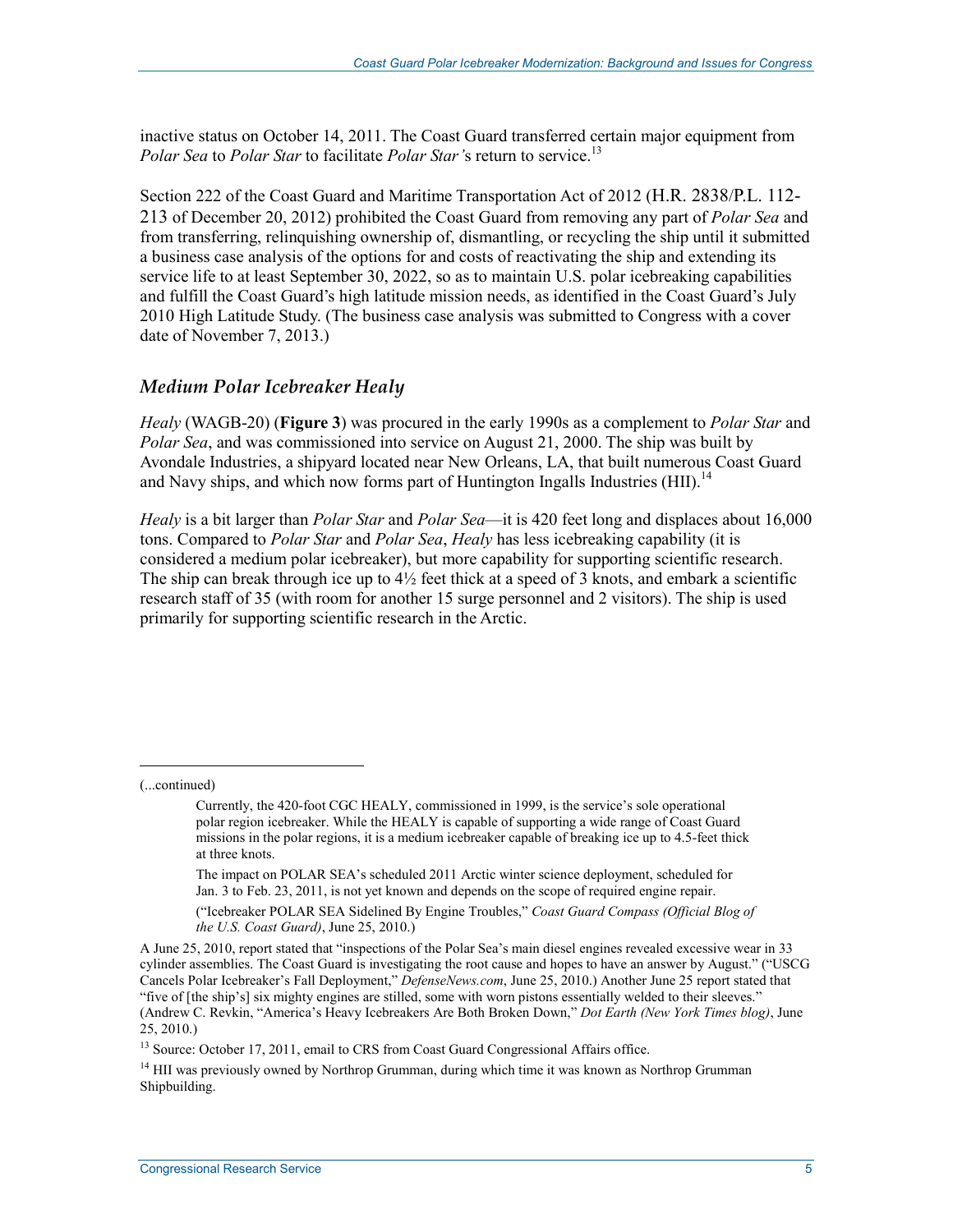**Figure 3.** *Healy*



**Source:** Coast Guard photo accessed at http://www.uscg.mil/history/webcutters/Healy\_CGC\_1\_300.jpg on April 21, 2011.

#### **One National Science Foundation Ship**

The nation's fourth polar icebreaker is *Nathaniel B. Palmer*, which was built for the NSF in 1992 by North American Shipbuilding, of Larose, LA. The ship, called *Palmer* for short, is owned by Offshore Service Vessels LLC, operated by Edison Chouest Offshore (ECO) of Galliano, LA (a firm that owns and operates research ships and offshore deepwater service ships),<sup>15</sup> and chartered by the NSF. *Palmer* is considerably smaller than the Coast Guard's three polar icebreakers—it is 308 feet long and has a displacement of about 6,500 tons. It is operated by a crew of about 22, and can embark a scientific staff of 27 to 37.<sup>16</sup>

Unlike the Coast Guard's three polar icebreakers, which are multimission ships, *Palmer* was purpose-built as a single-mission ship for conducting and supporting scientific research in the Antarctic. It has less icebreaking capability than the Coast Guard's polar icebreakers, being capable of breaking ice up to 3 feet thick at speeds of 3 knots. This capability is sufficient for breaking through the more benign ice conditions found in the vicinity of the Antarctic Peninsula,

<sup>&</sup>lt;sup>15</sup> For more on ECO, see the firm's website at http://www.chouest.com/.

<sup>16</sup> Sources vary on the exact number of scientific staff that can be embarked on *Palmer*. For some basic information on the ship, see http://www.nsf.gov/od/opp/support/nathpalm.jsp,

http://www.usap.gov/vesselScienceAndOperations/documents/prvnews\_june03.pdfprvnews\_june03.pdf,

http://nsf.gov/od/opp/antarct/treaty/pdf/plans0607/15plan07.pdf,

http://www.nsf.gov/pubs/1996/nsf9693/fls.htm, and

http://www.hazegray.org/worldnav/usa/nsf.htm.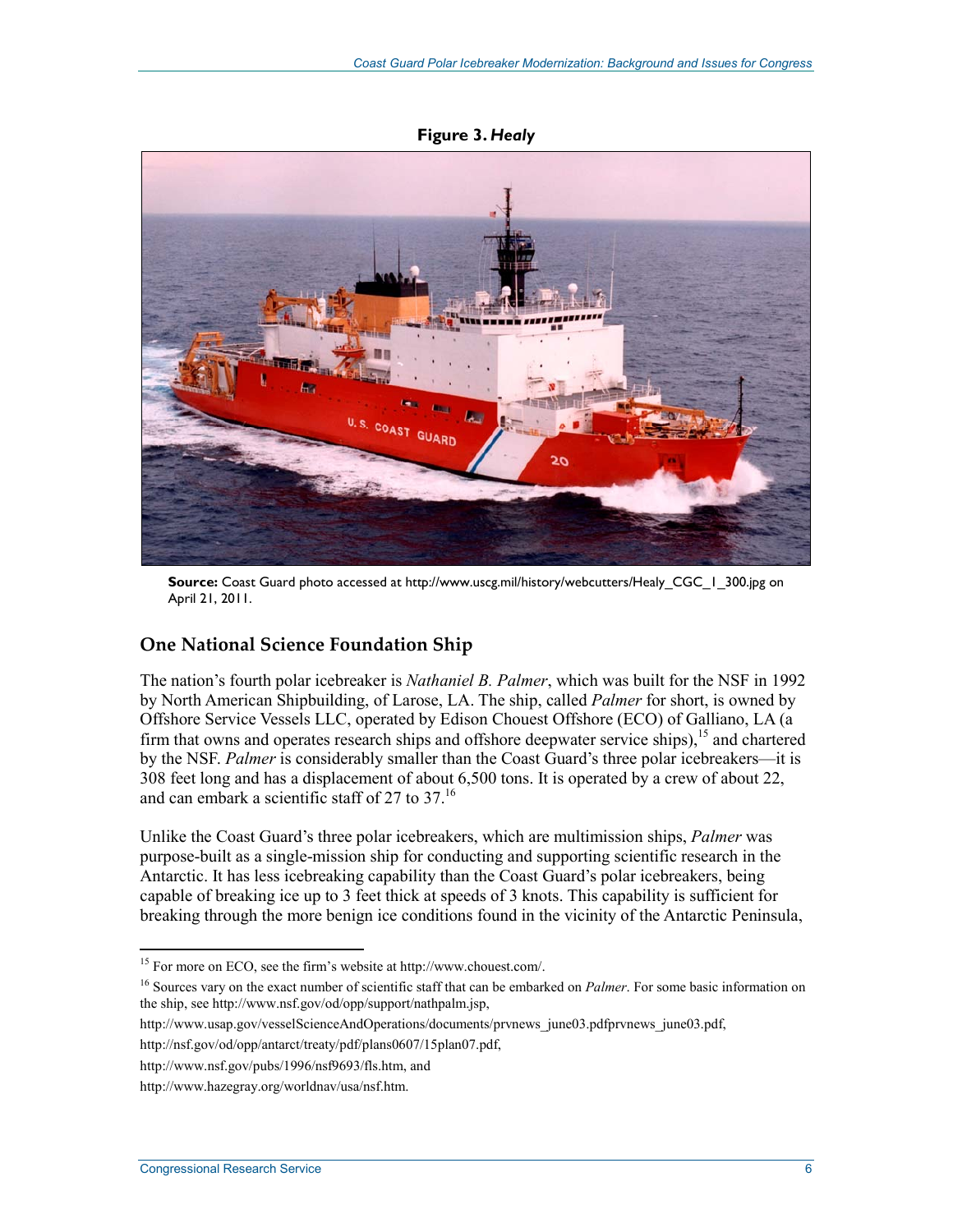so as to resupply Palmer Station, a U.S. research station on the peninsula. Some observers might view *Palmer* not so much as an icebreaker as an oceanographic research ship with enough icebreaking capability for the Antarctic Peninsula. *Palmer's* icebreaking capability is not considered sufficient to perform the McMurdo resupply mission.

#### **Summary**

In summary, the U.S. polar icebreaking fleet currently includes

- two heavy polar icebreakers (*Polar Star* and *Polar Sea*), one of which is operational, that are designed to perform missions in either polar area, including the challenging McMurdo resupply mission;
- one medium polar icebreaker *(Healy)* that is used primarily for scientific research in the Arctic; and
- one ship (*Palmer*) that is used for scientific research in the Antarctic.

**Table 1** summarizes the four ships.

|                                                              | <b>Polar Star</b>                         | Polar Sea              | <b>Healy</b>           | <b>Palmer</b>   |
|--------------------------------------------------------------|-------------------------------------------|------------------------|------------------------|-----------------|
| <b>Operator</b>                                              | <b>USCG</b>                               | <b>USCG</b>            | <b>USCG</b>            | <b>NSF</b>      |
| U.S.-Government owned?                                       | Yes.                                      | <b>Yes</b>             | Yes                    | No <sup>a</sup> |
| <b>Currently operational?</b>                                | Yes (reactivated on<br>December 14, 2012) | N <sub>o</sub>         | Yes                    | <b>Yes</b>      |
| <b>Entered service</b>                                       | 1976                                      | 1978                   | 2000                   | 1992            |
| Length (feet)                                                | 399                                       | 399                    | 420                    | 308             |
| Displacement (tons)                                          | 13.200                                    | 13,200                 | 16,000                 | 6,500           |
| Icebreaking capability at 3<br>knots (ice thickness in feet) | 6 feet                                    | 6 feet                 | 4.5 feet               | 3 feet          |
| Ice ramming capability (ice<br>thickness in feet)            | 21 feet                                   | 21 feet                | 8 feet                 | n/a             |
| <b>Operating temperature</b>                                 | $-60^\circ$ Fahrenheit                    | $-60^\circ$ Fahrenheit | $-50^\circ$ Fahrenheit | n/a             |
| Crew (when operational)                                      | 155 <sup>b</sup>                          | 155b                   | 85 <sup>c</sup>        | 22              |
| Additional scientific staff                                  | 32                                        | 32                     | 35d                    | 27-37           |

#### **Table 1. U.S. Polar Icebreakers**

**Sources:** Prepared by CRS using data from U.S. Coast Guard, National Research Council, National Science Foundation, Department of Homeland Security (DHS) Office of Inspector General, and (for *Palmer*) additional online reference sources. n/a is not available.

- a. Owned by Edison Chouest Offshore (ECO) of Galliano, LA, and leased to NSF through Raytheon Polar Services Company (RPSC).
- b. Includes 24 officers, 20 chief petty officers, 102 enlisted, and 9 in the aviation detachment.
- c. Includes 19 officers, 12 chief petty officers, and 54 enlisted.
- d. In addition to 85 crew members 85 and 35 scientists, the ship can accommodate another 15 surge personnel and 2 visitors.

In addition to the four ships shown in **Table 1**, a fifth U.S.-registered polar ship with icebreaking capability—the icebreaking anchor handling tug supply vessel *Aiviq*—is used by Royal Dutch Shell oil company to support oil exploration and drilling in Arctic waters off Alaska. The ship,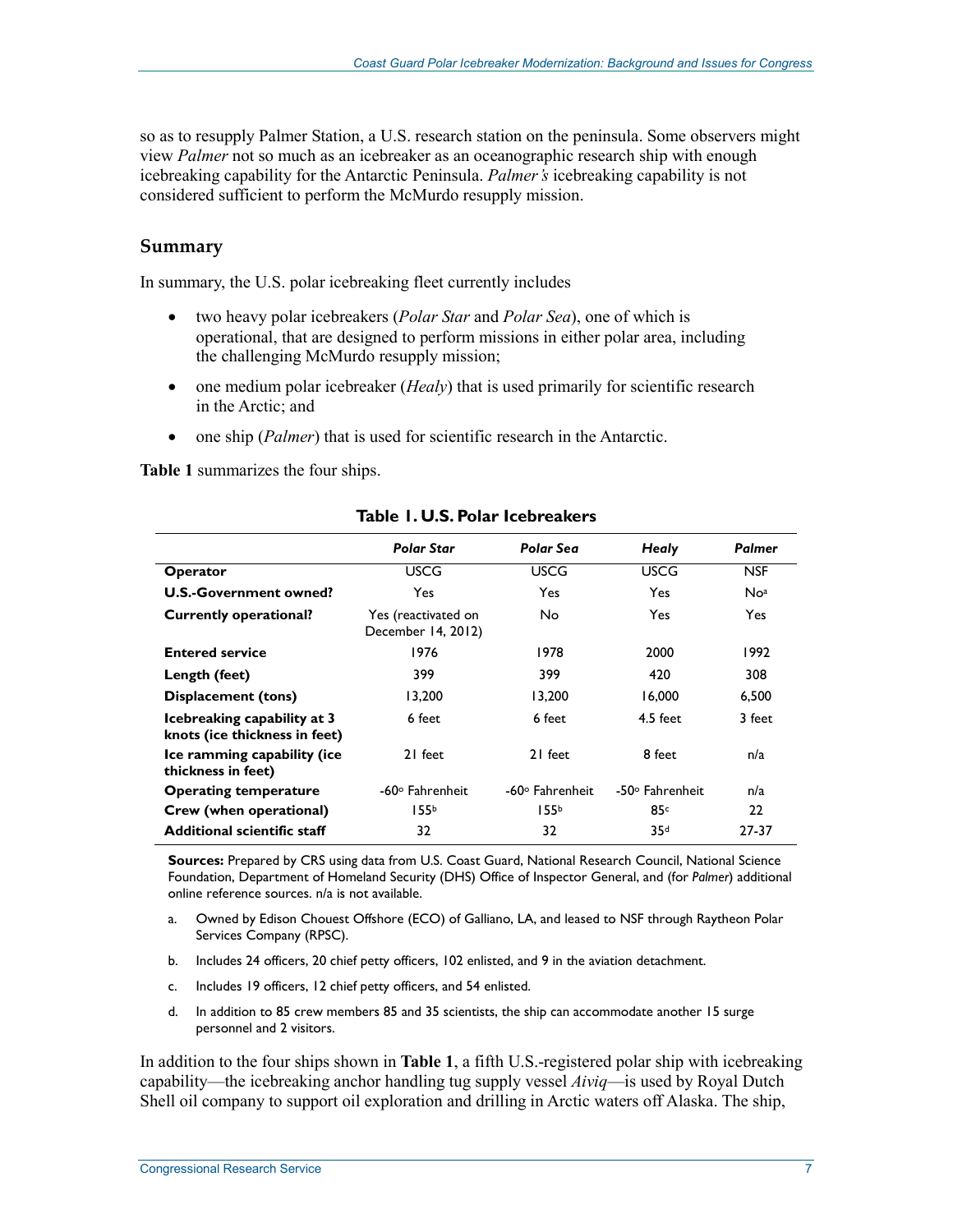which completed construction in 2012, is owned by ECO and chartered by Royal Dutch Shell. It is used primarily for towing and laying anchors for drilling rigs, but is also equipped for responding to oil spills.

### **June 2013 DHS Polar Icebreaker Mission Need Statement**

The Department of Homeland Security (DHS) approved a Mission Need Statement (MNS) for the polar icebreaker recapitalization project in June 2013. The MNS states (emphasis added):

This Mission Need Statement (MNS) establishes the need for polar icebreaker capabilities provided by the Coast Guard, to ensure that it can meet current and future mission requirements in the polar regions....

Polar Ice Operations support nine of the eleven authorized [i.e., statutory] Coast Guard missions....

**Current requirements and future projections based upon cutter demand modeling, as detailed in the HLMAR [High Latitude Mission Analysis Report], indicate the Coast Guard will need to expand its icebreaking capacity, potentially requiring a fleet of up to six icebreakers (3 heavy and 3 medium) to adequately meet mission demands in the high latitudes**.... The analysis took into account both the Coast Guard statutory mission requirements and additional requirements for year-round presence in both polar regions detailed in the Naval Operations Concept (NOC) 2010. The NOC describes when, where, and how U.S. naval forces will contribute to enhancing security, preventing conflict, and prevailing in war. The analysis also evaluated employing single and multi-crewing concepts. Baseline employment standards for single and multi-crew concepts used 185 DAFHP and 250/280 DAFHP, respectively. Strategic home porting analysis based upon existing infrastructure and distance to operational areas provided the final input to determine icebreaker capacity demand....

In response to the National guidance, the HLMAR was commissioned that identified capability gaps in the Coast Guard's ability to support and conduct required missions in the polar regions. Nine of the Coast Guard's eleven authorized mission programs are conducted in the high latitudes. These directly support the 2012 Department of Homeland Security Strategic Plan as well as twelve of the 22 goals and objectives stated in the *Quadrennial Homeland Security Review (QHSR) Report: A Strategic Framework for a Secure Homeland, February 2010* and the *U.S. Department of Homeland Security Annual Performance Report, Fiscal Years 2010 – 2012*....

... numerous agencies of the Federal Government have an obligation to conduct polar ice operations to meet the requirements mandated by treaties, statutes, and executive direction....

Without recapitalizing the Nation's polar icebreaking capability, the gap between the mission demand and icebreaking capacity and capability will continue to grow. Given the most optimistic scenarios, this gap will grow as the existing fleet ages beyond the vessels'

<sup>&</sup>lt;sup>17</sup> The nine missions supported by polar ice operations are search and rescue; maritime safety; aids to navigation; ice operations; marine environmental protection; living marine resources; other law enforcement (protect the exclusive economic zone [EEZ]); ports, waterways and costal security; and defense readiness. The two missions not supported by polar ice operations are illegal drug interdiction and undocumented migrant interdiction. (Department of Homeland Security, *Polar Icebreaking Recapitalization Project Mission Need Statement, Version 1.0*, approved by DHS June 28, 2013, p. 10.)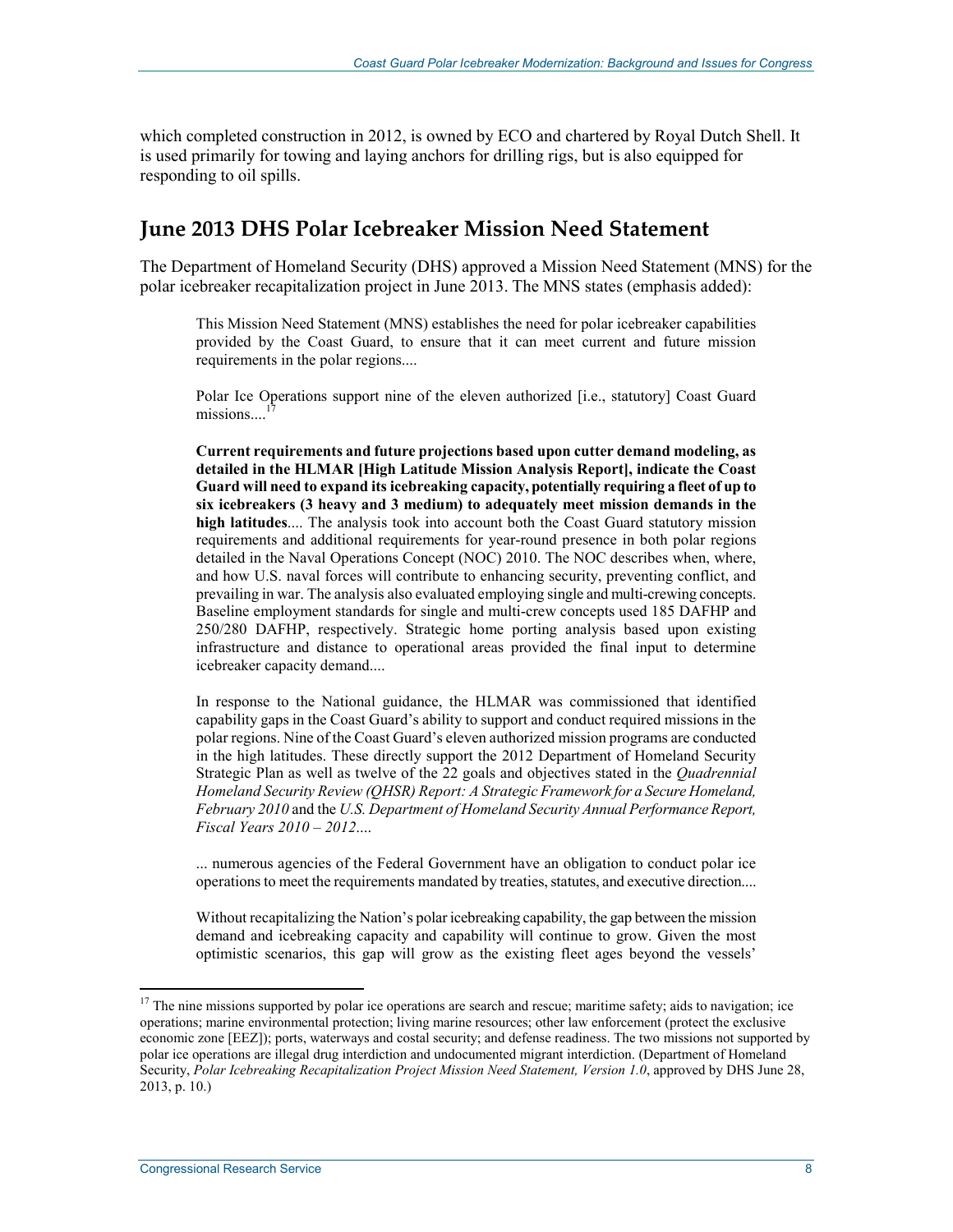designed service lives and unscheduled maintenance diminishes the assets' operational availabilities. Even with straightline demand, the current polar icebreaker fleet will not be sufficient to meet projected mission demands. The Coast Guard will be unable to meet either the current and projected Coast Guard and Federal agency mission demands or the goals for the QHSR in the high latitudes. Disapproval of the polar icebreaker project will further challenge the agencies responsible for maintaining an active and influential United States presence in the polar regions.<sup>18</sup>

A number of studies have been conducted in recent years to assess U.S. requirements for polar icebreakers and options for sustaining and modernizing the Coast Guard's polar icebreaker fleet. The findings of some of these studies are presented in the **Appendix**.

## **January 2014 Implementation Plan for National Strategy for Arctic Region**

On May 10, 2013, the Obama Administration released a document entitled *National Strategy for the Arctic Region*. 19 On January 30, 2014, the Obama Administration released an implementation plan for this strategy.<sup>20</sup> Of the 36 or so specific initiatives in the implementation plan, one is entitled "Sustain federal capability to conduct maritime operations in ice-impacted waters." The implementation plan states the following regarding this initiative:

*Objective:* Ensure the United States maintains icebreaking and ice-strengthened ship capability with sufficient capacity to project a sovereign U.S. maritime presence, support U.S. interests in the Polar Regions and facilitate research that advances the fundamental understanding of the Arctic.

*Next Steps:* The Federal Government requires the ability to conduct operations in iceimpacted waters in the Arctic. As maritime activity in the Arctic region increases, expanded access will be required. Next steps include:

• The lead and supporting Departments and Agencies will develop a document that lists the capabilities needed to operate in ice-impacted waters to support Federal activities in the Polar Regions and emergent sovereign responsibilities over the next ten to twenty years by the end of 2014.

• Develop long-term plans to sustain Federal capability to physically access the Arctic with sufficient capacity to support U.S. interests by the end of 2017.

*Measuring Progress:* Sustaining federal capability will be demonstrated through the Federal Government's ability to conduct operations in the Arctic to support statutory missions and sovereign responsibilities, and to advance interests in the region. Progress in implementing

<sup>18</sup> Department of Homeland Security, *Polar Icebreaking Recapitalization Project Mission Need Statement, Version 1.0*, approved by DHS June 28, 2013, pp. 1, 2, 9, 10, 11, 12.

<sup>19</sup> *National Strategy for the Arctic Region*, May 2013, 11 pp.; accessed May 14, 2013, at http://www.whitehouse.gov/ sites/default/files/docs/nat\_arctic\_strategy.pdf. The document includes a cover letter from President Obama dated May 10, 2013.

 $20$  The White House new release about the release of the implementation plan was posted at

http://www.whitehouse.gov/blog/2014/01/30/white-house-releases-implementation-plan-national-strategy-arcticregion. The document is posted at http://www.whitehouse.gov/sites/default/files/docs/ implementation plan for the national strategy for the arctic region - fi... pdf.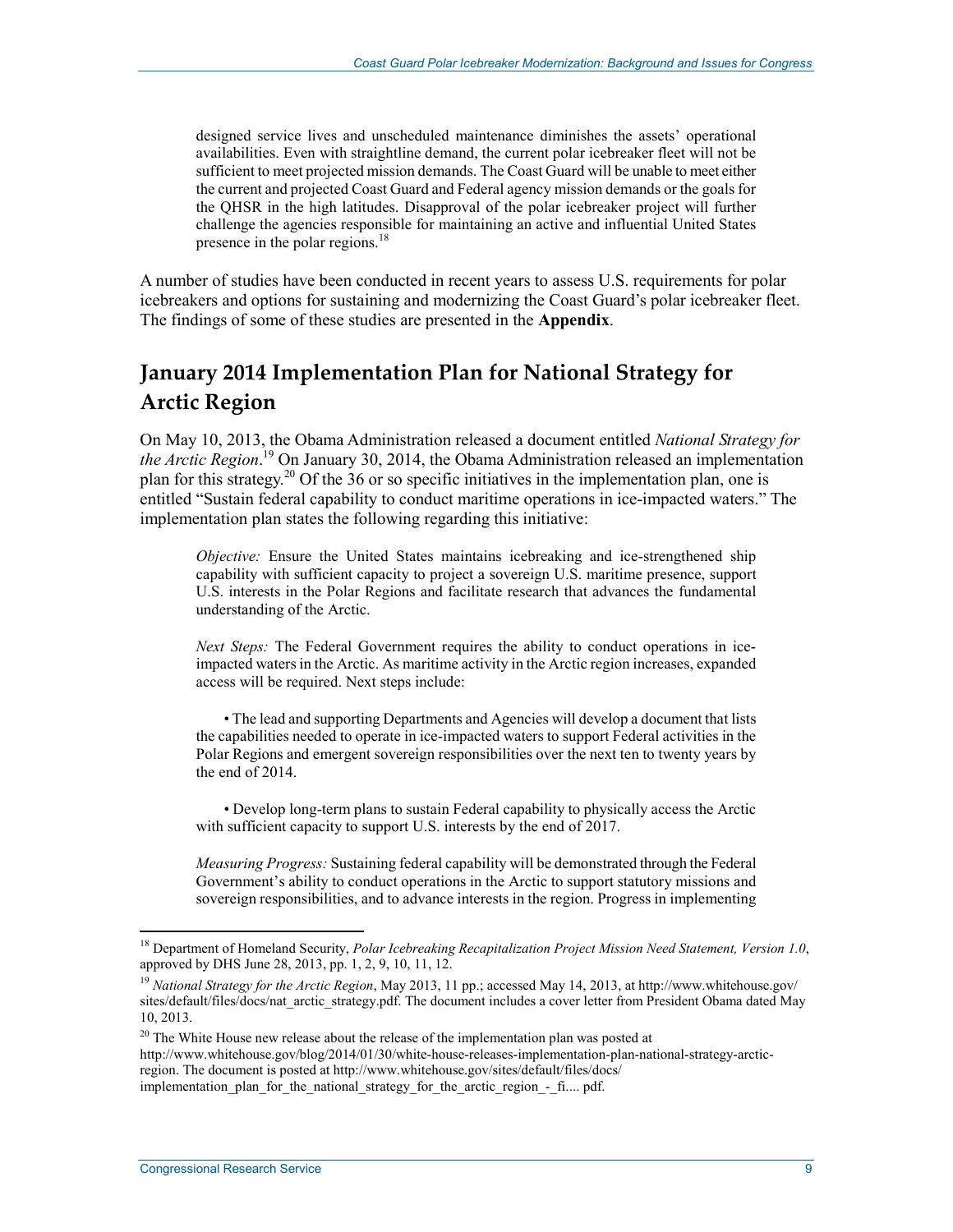this objective will be measured by completion of the capabilities document, and long term sustainment plan.

*Lead Agency:* Department of Homeland Security

*Supporting Agencies:* Department of Commerce (National Oceanic and Atmospheric Administration), Department of Defense, Department of State, Department of Transportation, National Science Foundation<sup>[121</sup>]<sup>21</sup>

## **Polar Icebreakers Operated by Other Countries**

In discussions of U.S. polar icebreakers, some observers note the size of the polar icebreaking fleets operated by other countries. Countries with interests in the polar regions have differing requirements for polar icebreakers, depending on the nature and extent of their polar activities. **Table 2** shows a Coast Guard summary of major icebreakers around the world; the figures in the table include some icebreakers designed for use in the Baltic Sea.

|                      |                                                     |                                                                    | $(100 - 1)$ and $-1)$ and $-1$    |                                   |                                               |                                      |                                   |  |
|----------------------|-----------------------------------------------------|--------------------------------------------------------------------|-----------------------------------|-----------------------------------|-----------------------------------------------|--------------------------------------|-----------------------------------|--|
|                      | Total all<br>types, in                              | In inventory, government owned or<br>operated                      |                                   |                                   | In inventory, privately owned and<br>operated |                                      |                                   |  |
|                      | inventory (+<br>under<br>construction<br>+ planned) | 45,000 or<br>more<br><b>BHP</b>                                    | 20,000 to<br>44,999<br><b>BHP</b> | 10,000 to<br>19,999<br><b>BHP</b> | 45,000 or<br>more<br><b>BHP</b>               | 20,000 to<br>44,999<br><b>BHP</b>    | 10,000 to<br>19,999<br><b>BHP</b> |  |
| Russia               | $40 (+ 6 + 5)$                                      | $6$ (all<br>nuclear<br>powered; 4<br>operational)                  | $\overline{7}$                    | 6                                 |                                               | 12                                   | 9                                 |  |
| Finland              | $7 (+ 0 + 1)$                                       |                                                                    | 3                                 |                                   |                                               | 3                                    |                                   |  |
| Sweden               | 6                                                   |                                                                    | 4                                 |                                   |                                               |                                      | $\overline{2}$                    |  |
| Canada               | $6 (+0 + 1)$                                        |                                                                    | $\overline{2}$                    | $\overline{4}$                    |                                               |                                      |                                   |  |
| <b>United States</b> | $5 (+0 + 1)$                                        | 2 (Polar Star<br>and Polar<br>Sea-Polar<br>Sea not<br>operational) | I (Healy)                         |                                   |                                               | I (Aivig-<br>built for<br>Shell Oil) | I (Palmer)                        |  |
| <b>Denmark</b>       | $\overline{4}$                                      |                                                                    |                                   |                                   |                                               |                                      | $\overline{4}$                    |  |
| Estonia              | $\overline{2}$                                      |                                                                    |                                   | $\mathbf{2}$                      |                                               |                                      |                                   |  |
| Norway               | $1 (+0 + 1)$                                        |                                                                    |                                   |                                   |                                               |                                      |                                   |  |
| Germany              | $1 (+0 + 1)$                                        |                                                                    |                                   |                                   |                                               |                                      |                                   |  |
| China                | $1 (+0 + 1)$                                        |                                                                    |                                   |                                   |                                               |                                      |                                   |  |
| Japan                |                                                     |                                                                    |                                   |                                   |                                               |                                      |                                   |  |
| Australia            |                                                     |                                                                    |                                   |                                   |                                               |                                      |                                   |  |
| Chile                |                                                     |                                                                    |                                   |                                   |                                               |                                      |                                   |  |
| Latvia               |                                                     |                                                                    |                                   |                                   |                                               |                                      |                                   |  |

**Table 2. Major Icebreakers Around the World**   $(as of June 26, 2014)$ 

<sup>21</sup> *Implementation Plan for The National Strategy for the Arctic Region*, January 2014, pp. 8-9.

<u>.</u>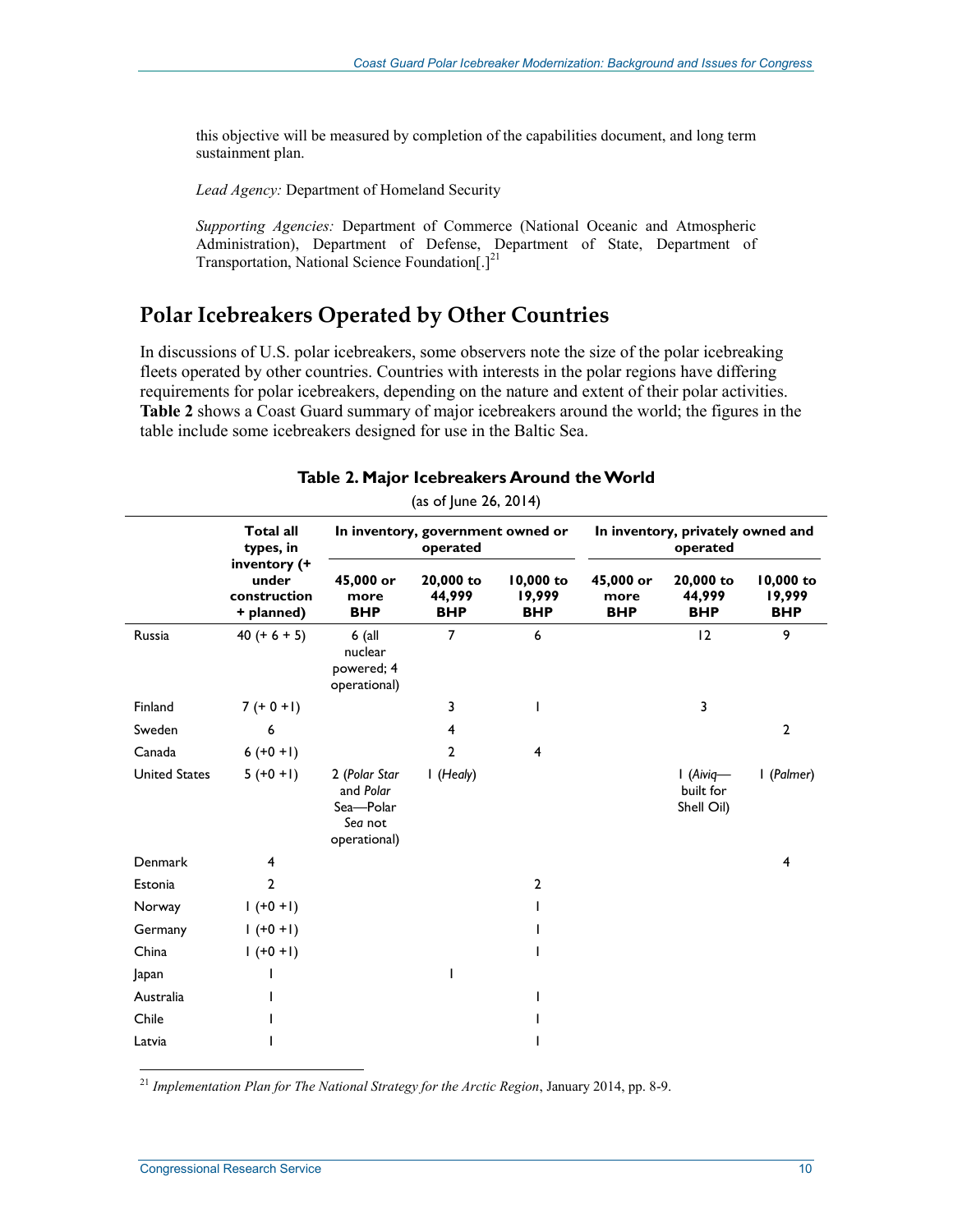|              | Total all<br>types, in                              |                                 | In inventory, government owned or<br>operated |                                     |                                 | In inventory, privately owned and<br>operated |                                     |
|--------------|-----------------------------------------------------|---------------------------------|-----------------------------------------------|-------------------------------------|---------------------------------|-----------------------------------------------|-------------------------------------|
|              | inventory (+<br>under<br>construction<br>+ planned) | 45,000 or<br>more<br><b>BHP</b> | $20,000$ to<br>44.999<br><b>BHP</b>           | $10,000$ to<br>19.999<br><b>BHP</b> | 45,000 or<br>more<br><b>BHP</b> | $20,000$ to<br>44.999<br><b>BHP</b>           | $10,000$ to<br>19,999<br><b>BHP</b> |
| South Korea  |                                                     |                                 |                                               |                                     |                                 |                                               |                                     |
| South Africa |                                                     |                                 |                                               |                                     |                                 |                                               |                                     |
| Argentina    |                                                     |                                 |                                               | l (not<br>operational)              |                                 |                                               |                                     |

**Source:** Table prepared by CRS based on U.S. Coast Guard chart showing data compiled by the Coast Guard as of June 26, 2014, accessed online July 1, 2014, at http://www.uscg.mil/hq/cg5/cg552/ice.asp. The table also lists the United Kingdom as planning one new polar research vessel.

**Notes:** Includes some icebreakers designed for use in the Baltic Sea. **BHP** = the brake horsepower of the ship's power plant. A ship with 45,000 or more BHP might be considered a heavy polar icebreaker, a ship with 20,000 to 44,999 BHP might be considered a medium polar icebreaker, and a ship with 10,000 to 19,999 BHP might be considered a light polar icebreaker or an ice-capable polar ship.

## **Cost Estimates for Certain Polar Icebreaker Modernization Options**

#### **New Replacement Ships**

The Coast Guard estimated in February 2008 that new replacement ships for the *Polar Star* and *Polar Sea* might cost between \$800 million and \$925 million per ship in 2008 dollars to procure.<sup>22</sup> The Coast Guard said that this estimate

is based on a ship with integrated electric drive, three propellers, and a combined diesel and gas (electric) propulsion plant. The icebreaking capability would be equivalent to the POLAR Class Icebreakers [i.e., Polar Star and Polar Sea] and research facilities and accommodations equivalent to HEALY. This cost includes all shipyard and government project costs. Total time to procure a new icebreaker [including mission analysis, studies, design, contract award, and construction] is eight to ten years.<sup>2</sup>

The Coast Guard further stated that this notional new ship would be designed for a 30-year service life.

The High Latitude Study provided to Congress in July 2011 states that the above figure of \$800 million to \$925 million in 2008 dollars equates to \$900 million to \$1,041 million in 2012 dollars. The study provides the following estimates, in 2012 dollars, of the acquisition costs for new polar icebreakers:

 $^{22}$  Coast Guard point paper provided to CRS on February 12, 2008, and dated with the same date, providing answers to questions from CRS concerning polar icebreaker modernization.

<sup>23</sup> The Coast Guard states further that the estimate is based on the procurement cost of the *Mackinaw* (WAGB-30), a Great Lakes icebreaker that was procured a few years ago and commissioned into service with the Coast Guard in June 2006. The *Mackinaw* is 240 feet long, displaces 3,500 tons, and can break ice up to 2 feet, 8 inches thick at speeds of 3 knots, which is suitable for Great Lakes icebreaking. The Coast Guard says it scaled up the procurement cost for the *Mackinaw* in proportion to its size compared to that of a polar icebreaker, and then adjusted the resulting figure to account for the above-described capabilities of the notional replacement ship and recent construction costs at U.S. Gulf Coast shipyards.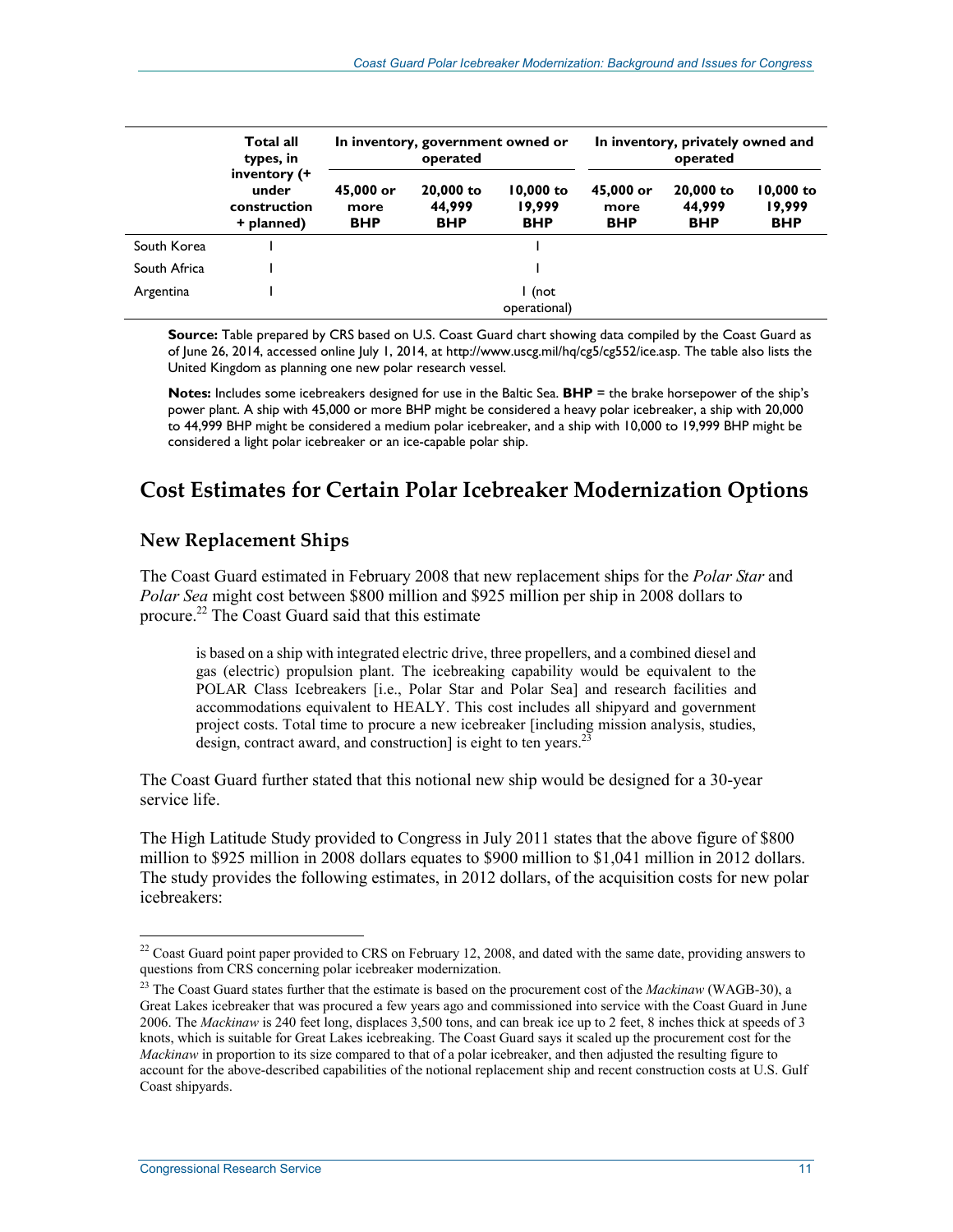- \$856 million for 1 ship;
- \$1,663 million for 2 ships—an average of about \$832 million each;
- \$2,439 million for 3 ships—an average of \$813 million each;
- \$3,207 million for 4 ships—an average of about \$802 million each;
- \$3,961 million for 5 ships—an average of about \$792 million each; and
- \$4,704 million for 6 ships—an average of \$784 million each.

The study refers to the above estimates as "rough order-of-magnitude costs" that "were developed as part of the Coast Guard's independent Polar Platform Business Case Analysis."<sup>24</sup>

#### **25-Year Service Life Extensions**

The Coast Guard stated in February 2008 that performing the extensive maintenance, repair, and modernization work needed to extend the service lives of *Polar Star* and *Polar Sea* by 25 years might cost roughly \$400 million per ship. This figure, the Coast Guard said, is based on assessments made by independent contractors for the Coast Guard in 2004. The service life extension work, the Coast Guard said, would improve the two icebreakers' installed systems in certain areas. Although the work would be intended to permit the ships to operate for another 25 years, it would not return the cutters to new condition.<sup>2</sup>

An August 30, 2010, press report stated that the Commandant of the Coast Guard at the time, Admiral Robert Papp, estimated the cost of extending the lives of *Polar Star* and *Polar Sea* at about \$500 million per ship; the article quoted Papp as stating that *Polar Star* and *Polar Sea* "were built to take a beating. They were built with very thick special steel, so you might be able to do a renovation on them and keep going…. I think there are certain types of steel that, if properly maintained, they can go on for an awful long time. What the limit is, I'm not sure."<sup>26</sup>

#### **Reactivate** *Polar Sea* **for Several Years**

At a June 26, 2013, hearing before the Coast Guard and Maritime Transportation subcommittee of the House Transportation and Infrastructure Committee, Vice Admiral John P. Currier, the Vice Commandant of the Coast Guard, testified that repairing and reactivating *Polar Sea* for an additional 7 to 10 years of service would require about 3 years of repair work at a cost of about  $$100$  million.<sup>27</sup>

As mentioned earlier, the business case analysis required by Section 222 of H.R. 2838/P.L. 112- 213 was submitted to Congress with a cover date of November 7, 2013. The executive summary of the analysis states:

<sup>24</sup> *United States Coast Guard High Latitude Region Mission Analysis Capstone Summary*, July 2010, p. 13.

<sup>&</sup>lt;sup>25</sup> Coast Guard point paper provided to CRS on February 12, 2008, and dated with the same date, providing answers to questions from CRS concerning polar icebreaker modernization.

<sup>26</sup> Cid Standifer, "Papp: Refurbished Icebreaker Hulls Could Last 'An Awful Long Time,'" *Inside the Navy*, August 30, 2010. Ellipsis as in original.

 $27$  Transcript of hearing.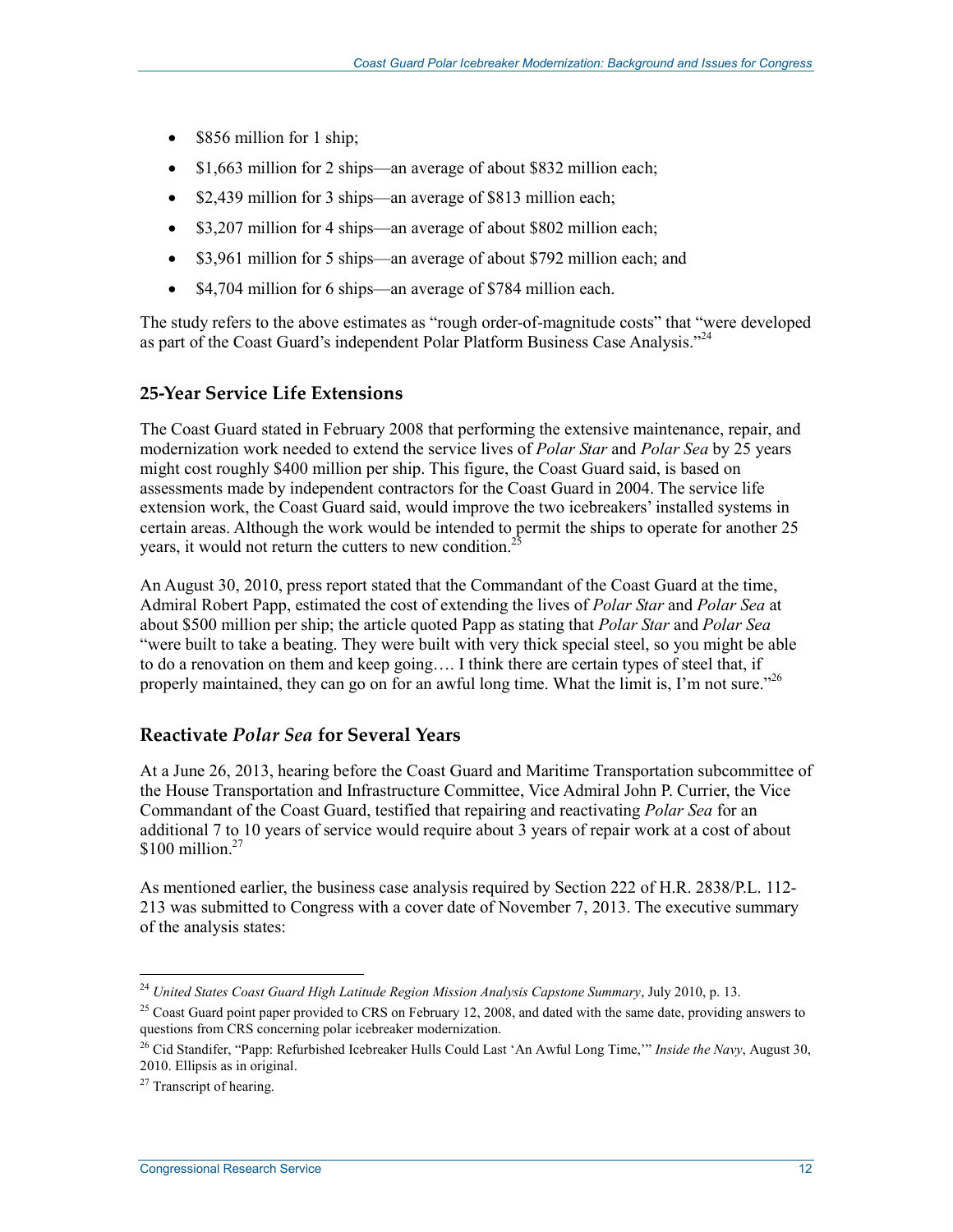#### **Findings:**

A total of 43 mission critical systems in five general categories were assessed and assigned a condition rating. Overall, Propulsion, Auxiliary and Prime Mission Equipment are rated Poor to Fair, while Structure and Habitability are rated Fair to Good. POLAR SEA reactivation is estimated to cost \$99.2 million (excluding annual operations and support costs) to provide 7- 10 years of service to the Coast Guard. Given the age of the icebreaker, operations and support costs are projected to rise from \$36.6 million in the first year of operation to \$52.8 million in the tenth year of operation. Combining reactivation costs and point estimates for operating costs, reactivation would cost \$573.9 million. Accounting for operational and technical uncertainties, using a 90% Confidence Level Risk Analysis, the total potential cost rises to \$751.7 million.

Arctic seasonal icebreaking demands through 2022 can be met with existing and planned Coast Guard assets, as current requirements do not justify the need for heavy icebreaking capability in the Arctic. Heavy icebreaker capability is needed to perform Operation Deep Freeze in Antarctica, but Coast Guard assets may not be the only option available to the National Science Foundation to support this activity. Although a second heavy icebreaker would provide redundancy, the cost of this redundant capability would come at the expense of more pressing and immediate operational demands. POLAR STAR, when fully reactivated, will provide heavy icebreaker capability until a new icebreaker can be delivered to meet both current and emerging requirements.<sup>28</sup>

At a July 23, 2014, hearing before the Coast Guard and Maritime Transportation subcommittee of the House Transportation and Infrastructure Committee, Vice Admiral Peter Neffenger, the Vice Commandant of the Coast Guard, testified that "as I understand it, that \$100 million [estimate] was a snapshot in time if we were to have begun at that point to reactivate the vessel. We believe that there's been some additional deterioration [in the ship's condition] in the 2.5 years it's been sitting [at pier].... But I suspect that it will be something more than \$100 million once we do the assessment [of the ship's condition]."<sup>29</sup>

### **Recent Coast Guard Polar Icebreaker Acquisition Actions**

A March 6, 2015, press report stated:

The Coast Guard is in consultation with the Canadians and Finnish ship designers on technology that could end up in a future U.S. icebreaker, the service's assistant commandant for acquisitions said on Thursday [March 5].

"We're working very closely with the Canadians and the Finns because there's a small technological base of real ice breaking experts in the world," Rear Adm. Bruce Baffer said....

"We're trying to keep from recreating the wheel whenever we can."<sup>30</sup>

<sup>28</sup> U.S. Coast Guard, *USCGC POLAR SEA Business Case Analysis, 2103 Report to Congress*, November 7, 2013, p. 4. The report was accessed April 9, 2014, at http://assets.fiercemarkets.net/public/sites/govit/

polarsea\_businesscaseanalysis\_nov2013.pdf. See also "Second Heavy Icebreaker Not Necessary Through 2022, Says Coast Guard," Fierce Homeland Security (http://www.fiercehomelandsecurity.com), January 19, 2014, which includes a link to the assets.fiercemarkets.net site at which the report was posted.

<sup>&</sup>lt;sup>29</sup> Transcript of hearing.

<sup>&</sup>lt;sup>30</sup> Sam LaGrone, "Coast Guard Working With Canadians, Finns on Future Icebreaker Design," USNI News, March 6, (continued...)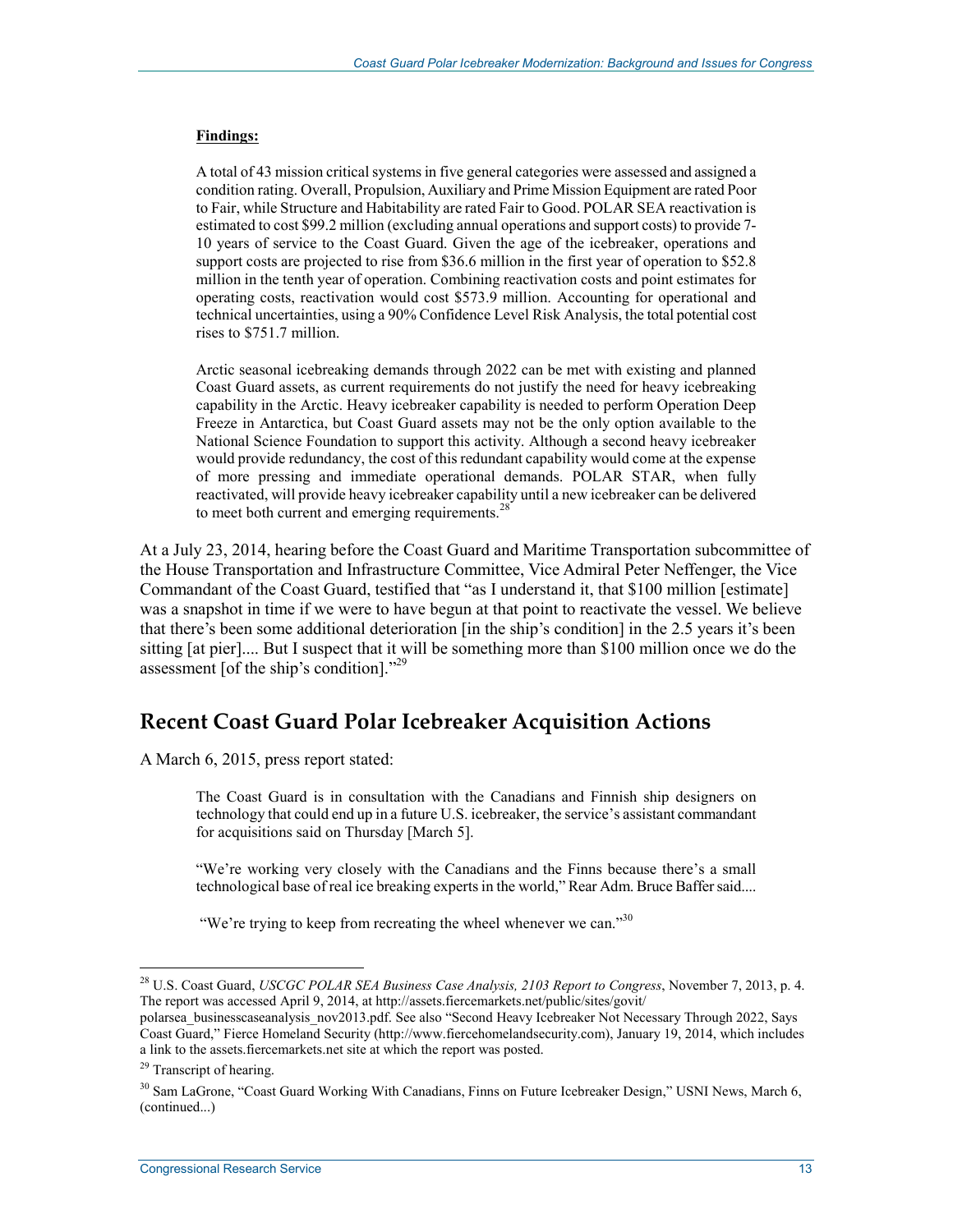An October 6, 2014, trade press report stated:

Reaching out to industry, the Coast Guard has issued a Request for Information (RFI) for commercial heavy polar icebreaker designs and the capability of industry in the United States to build such a ship....

In a Sept. 30 notice in the FedBizOpps.gov, the Coast Guard says the RFI is a "precursor" to a potential procurement of a non-nuclear polar icebreaker. The Coast Guard is interested in commercial and scientific research icebreakers that can be, or be configured to meet, its operational mission requirements. Responses may be used to help the service develop an acquisition strategy, it says.

The minimum mission set is to be able to perform operations that the 399-foot Polar Star can do, the Coast Guard says.<sup>31</sup>

The Coast Guard stated on June 20, 2014, that

The U.S. Coast Guard's Polar Icebreaker acquisition project achieved the next acquisition milestone on June 13, 2014, with approval to enter the Analyze/Select phase of the Department of Homeland Security acquisition lifecycle. This action validates the need for continued icebreaker capabilities and allows the project to move forward to the next acquisition phase.

 Approval to proceed was granted after the Coast Guard identified specific capabilities necessary to address mission performance gaps and prepared a formal mission need statement, concept of operations overview and preliminary acquisition plan. During the Analyze/Select Phase, the Coast Guard will develop operational requirements for a future polar icebreaker, identify resources required to maintain the asset through its lifecycle and assess potential alternatives capable of meeting polar icebreaking mission requirements.<sup>32</sup>

## **Timing and Execution of Polar Icebreaker Acquisition Project Have Become Less Certain**

#### **Overview**

Beginning with the Coast Guard's FY2014 budget submission, the timing and execution of the procurement of a new polar icebreaker have become uncertain. In the FY2013 budget submission—the submission that initiated the project to acquire the ship—DHS stated that it anticipated awarding a construction contract for the ship "within the next five years" and taking delivery on the ship "within a decade."<sup>33</sup> In the FY2014 budget submission, DHS stated that it anticipated awarding a construction contract for the ship "within the next four years."<sup>34</sup> In the

<sup>(...</sup>continued)

<sup>2015.</sup> 

<sup>31</sup> Calvin Biesecker, "Coast Guard Requests Information On Heavy Polar Icebreaker," *Defense Daily*, October 6, 2014. <sup>32</sup> "Acquisition Update: Polar Icebreaker Acquisition Project Approved For Next Phase," June 20, 2014, accessed

December 23, 2014, at http://www.uscg.mil/acquisition/newsroom/updates/icebreaker062014.asp.

<sup>33</sup> U.S. Department of Homeland Security, *Annual Performance Report, Fiscal Years 2011-2013*, p. CG-AC&I-40 (pdf page 1,777 of 3,134).

<sup>34</sup> Department of Homeland Security, United States Coast Guard, *Fiscal Year 2014 Congressional Justification*, p. CG- (continued...)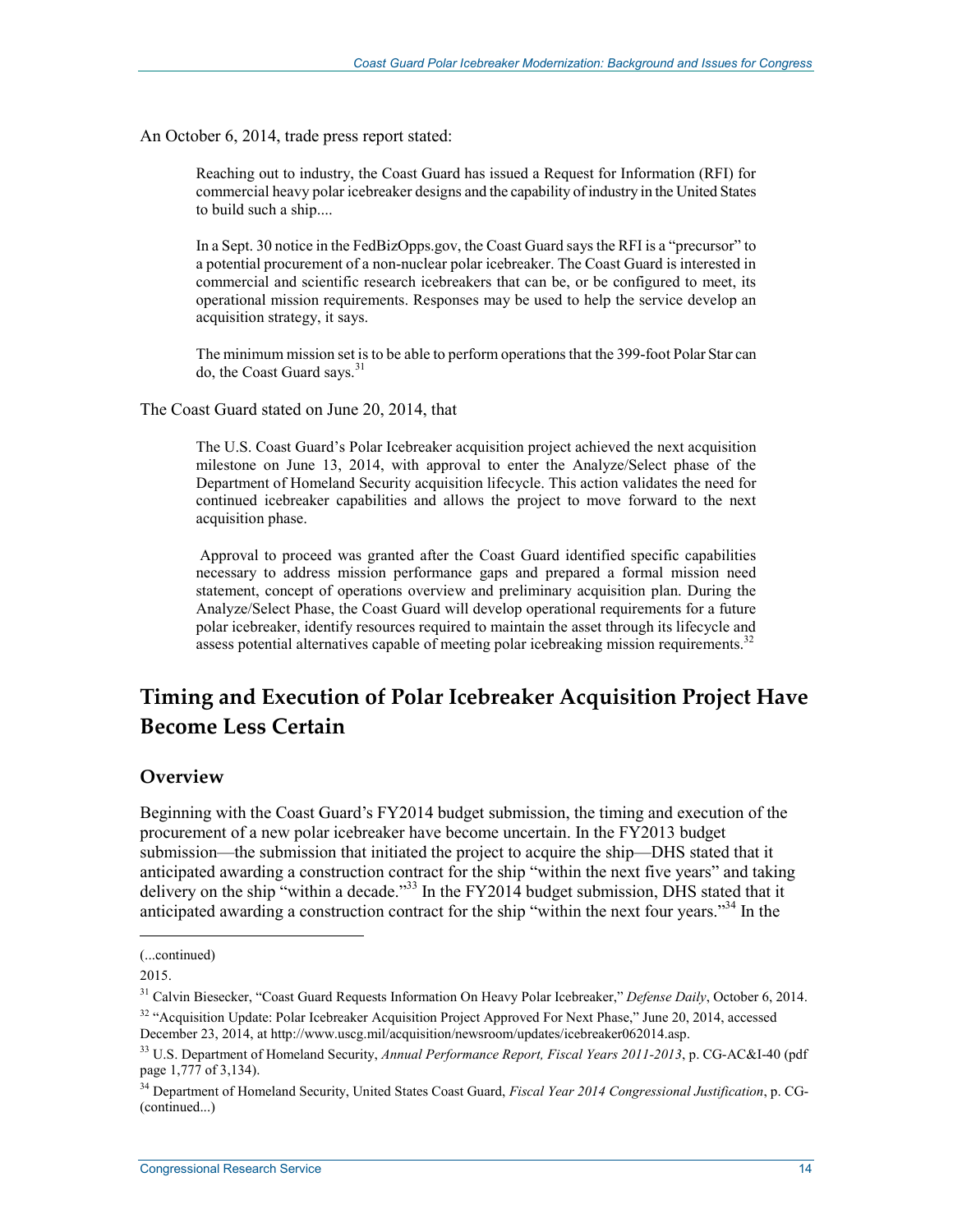Coast Guard's FY2015 and FY2016 budget-justification books, the entry for the polar icebreaker program does not make a statement as to when a construction contract for the ship might be awarded.<sup>35</sup>

**Table 3** compares funding for the acquisition of a new polar icebreaker under the Coast Guard's FY2013-FY2016 budget submissions. As can be seen in the table, the Coast Guard's FY2013 budget submission included a total of \$860 million over five years—enough or almost enough to fully fund the procurement of a new polar icebreaker. (Any remaining needed funding might have been projected for FY2018 and perhaps also FY2019, which were beyond the five-year window of the FY2013 budget submission.)

As can also be seen in the table, the Coast Guard's FY2014 budget submission significantly reduced the total amount of funding included for the ship over the five-year window, and the Coast Guard's FY2015 budget submission essentially maintained this reduced funding profile while deferring it one year.

#### **Table 3. Funding for Acquisition of New Polar Icebreaker Under FY2013-FY2016 Budget Submissions**

| (millions of then-year dollars) |                  |      |                  |             |      |      |                  |             |
|---------------------------------|------------------|------|------------------|-------------|------|------|------------------|-------------|
|                                 | FY <sub>13</sub> | FY14 | FY <sub>15</sub> | <b>FY16</b> | FY17 | FY18 | FY <sub>19</sub> | <b>FY20</b> |
| FY2013 budget                   | 8                | 120  | 380              | 270         | 82   |      |                  |             |
| FY2014 budget                   |                  |      | 8                | 100         | 20   | 100  |                  |             |
| FY2015 budget                   |                  |      | 6                | 4           | 100  | 20   | 100              |             |
| FY2016 budget                   |                  |      |                  | 4           | n/a  | n/a  | n/a              | $+n/a$      |

**Source:** Coast Guard FY2013-FY2016 budget submissions. n/a means data not available.

#### **Reduction in Coast Guard's AC&I Account in FY2014 Budget Submission**

The uncertainty over the timing and execution of the project to procure a new polar icebreaker appears related to a roughly one-third reduction in the amount of funding in the Coast Guard's Acquisition, Construction, and Improvements (AC&I) account that occurred with the Coast Guard's FY2014 budget submission. The FY2014 budget submission reduced projected funding in the AC&I account from the roughly \$1.5 billion per year, as shown in the FY2013 budget submission, to roughly \$1 billion per year.  $36$ 

 $\overline{a}$ 

<sup>(...</sup>continued)

AC&I-32 (pdf page 204 of 403).

<sup>35</sup> Department of Homeland Security, United States Coast Guard, *Fiscal Year 2015, Congressional Justification*, p. CG-AC&I-42 (pdf page 196 of 474).

<sup>&</sup>lt;sup>36</sup> For further discussion of this reduction in funding, see Statement of Ronald O'Rourke, Specialist in Naval Affairs, Congressional Research Service, Before the House Transportation and Infrastructure Committee, Subcommittee on Coast Guard and Maritime Transportation Hearing on Coast Guard Readiness; Examining Cutter, Aircraft, and Communications Needs, June 26, 20134, pp. 1-4.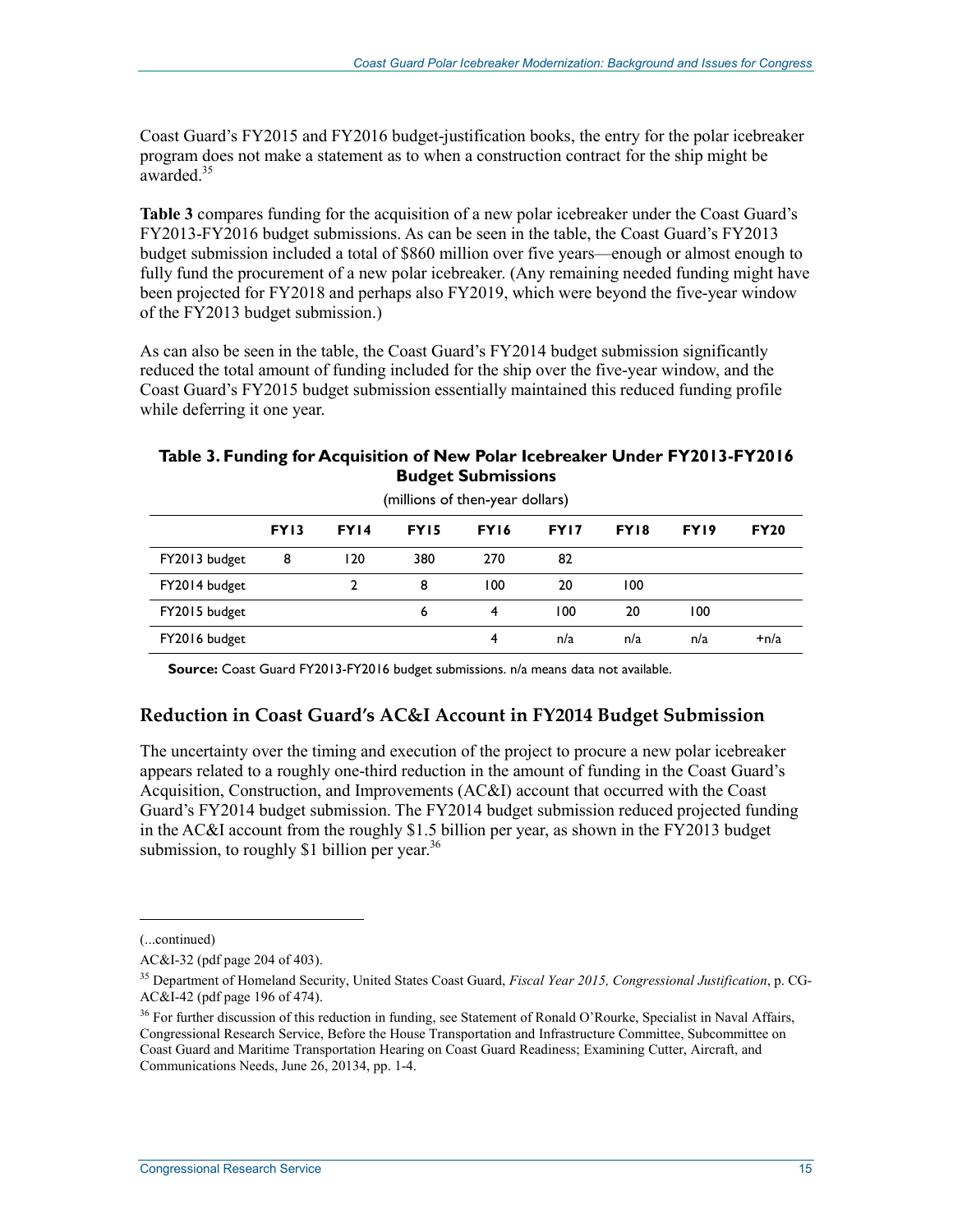Coast Guard testimony about the icebreaker in 2014 suggested that if the Coast Guard's Acquisition, Construction and Improvement (AC&I) appropriation account remains at about \$1 billion per year in coming years (as opposed to some higher figure, such as \$1.5 billion per year or \$2 billion per year), the icebreaker could become something like an unfunded requirement. For example, at a March 26, 2014, hearing on the proposed FY2015 budgets for the Coast Guard and maritime transportation programs before the Coast Guard and Maritime Transportation subcommittee of the House Transportation and Infrastructure Committee, Admiral Robert Papp, the Commandant of the Coast Guard at the time, testified that "It's going to be tough to fit a billion dollar icebreaker in our five-year plan without displacing other things," that "I can't afford to pay for an icebreaker in a \$1 billion [per year capital investment plan] because it would just displace other things that I have a higher priority for," and that "I still believe firmly, we need to build a new one but we don't have [the] wherewithal right now, but doing the preliminary work should inform decisions that are made three, four, five, maybe 10 years from now."<sup>37</sup>

The Coast Guard's strategy for funding the acquisition of a new polar icebreaker now appears to depend on having other federal agencies help pay for part of the ship's cost. The Coast Guard's website for the polar icebreaker acquisition project states:

In order to fully fund subsequent phases of this program, the Coast Guard believes that a "whole-of-government" approach will be necessary. Obtaining a new, heavy polar icebreaker that meets Coast Guard requirements will depend upon supplementary financing from other agencies whose activities also rely upon the nation possessing a robust, Arctic-capable surface fleet.<sup>38</sup>

## **Issues for Congress**

### **Whether, When, and How to Fund a New Polar Icebreaker**

A central issue for Congress regarding Coast Guard polar icebreakers is whether, when, and how to fund the acquisition of a new polar icebreaker.

#### **Option of Reactivating** *Polar Sea*

An alternative to acquiring a new polar icebreaker in the near term would be to repair and reactivate *Polar Sea,* and operate the ship for 7 to 10 years following the end of *Polar Star's* current 7- to 10-year period of reactivation. As discussed earlier, the Coast Guard estimates that repairing *Polar Sea* so as to support its reactivation for 7 to 10 additional years of operation would likely cost more than \$100 million (not including the ship's annual operation and support costs for those 7 to 10 years). Pursuing this option could defer, for some number of years, the larger acquisition funding demands associated with procuring a new polar icebreaker.

The further into the future that acquisition funding for the procurement of a new polar icebreaker is deferred, the more likely the option of repairing and reactivating *Polar Sea* might become, by

<sup>37</sup> Source: Transcript of hearing.

<sup>&</sup>lt;sup>38</sup> Coast Guard website, "Icebreaker," accessed March 16, 2015, at http://www.uscg.mil/ACQUISITION/icebreaker/ default.asp.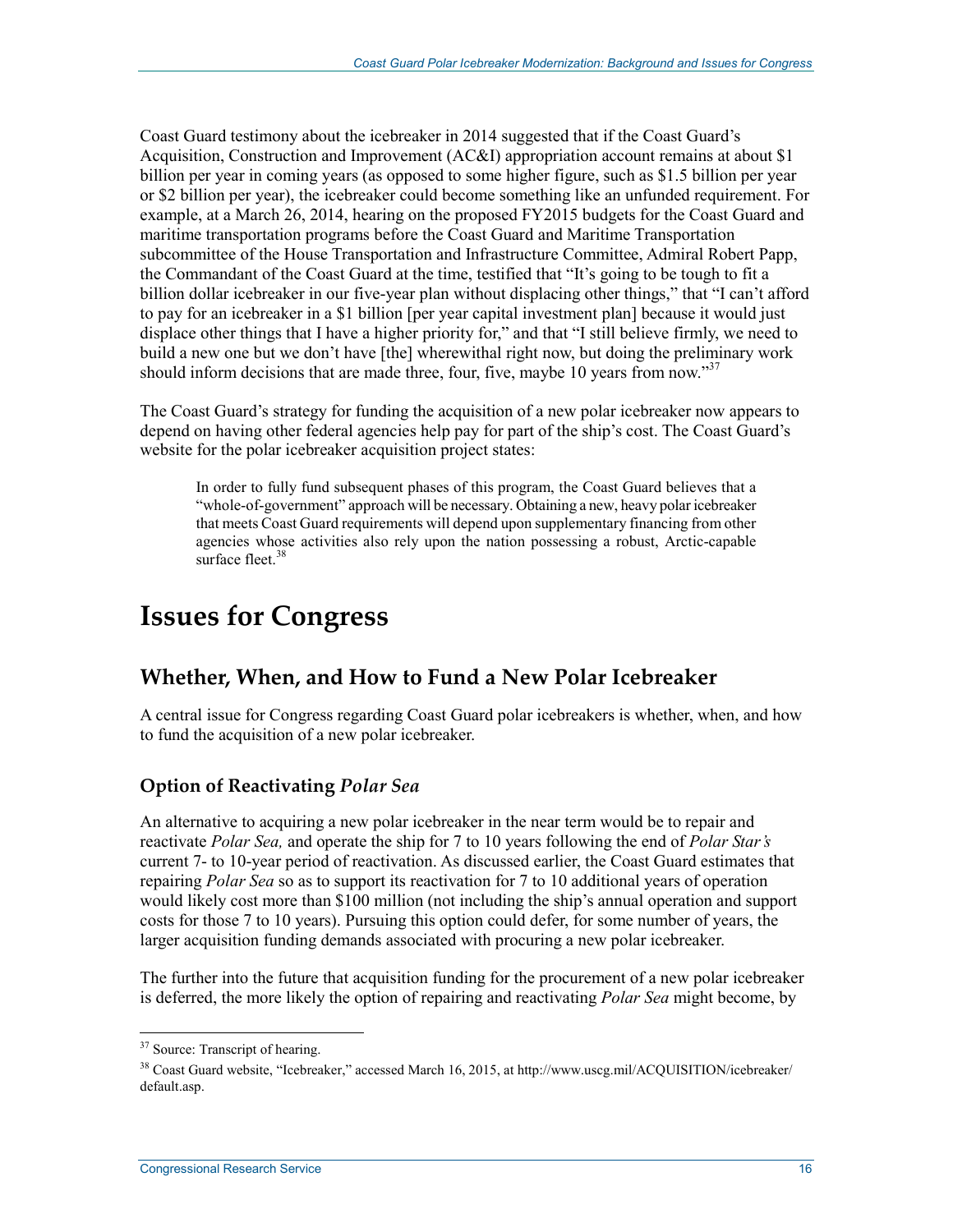default, the only option with a potential for replacing *Polar Star* on a timely basis at the end of *Polar Star's* current period of reactivation (i.e., without experiencing a gap in having one operational heavy polar icebreaker). At a February 25, 2015, hearing on the proposed FY2016 budgets for the Coast Guard, the Maritime Administration, and the Federal Maritime Commission before the Coast Guard and Maritime Transportation subcommittee of the House Transportation and Infrastructure Committee, Admiral Paul F. Zukunft, the Commandant of the Coast Guard, testified that

we [the Coast Guard] got money in the [FY20]'15 budget to pull the *Polar Sea* out of the water so we can do a full material inspection of it....

... then we can make a full business case analysis of whether it's prudent to invest in buying up to perhaps 10 years of service life on a nearly 40 year old ship or do we repurpose that money for perhaps a total recapitalization of the fleet as well, which at some point we are going to have to make that decision.

But we are running out of time. $39$ 

#### **Procuring a New Polar Icebreaker with Non-Coast Guard Funding**

There is some precedent for the Coast Guard's strategy of funding the acquisition of a new polar icebreaker in part with contributions from other federal agencies: the procurement of *Healy* was entirely funded in FY1990 in the Navy's shipbuilding account.<sup>40</sup> Other federal agencies, however, currently face challenges in being able to fund their own programs within funding constraints, raising a question as to whether they would be able to contribute significant amounts of funding to a project to procure a new polar icebreaker.

#### **Funding Level of Coast Guard's AC&I Account**

The Coast Guard's apparent difficulty in identifying funding from within its own budget to fully fund the acquisition of a new polar icebreaker can be viewed as just one reflection of a larger challenge that the Coast Guard faces in funding various acquisition projects within an Acquisition, Construction, and Improvements (AC&I) account that was reduced in the Coast Guard's FY2014 budget submission to roughly \$1 billion per year.

The Coast Guard has testified that acquiring the ships and aircraft in its program of record (POR) on a timely basis while also adequately funding other Coast Guard acquisition programs would require a funding level for the AC&I account of roughly \$1.5 billion to \$2.5 billion per year. As shown in **Table 4** below, the Administration's FY2013 budget submission programmed an average of about \$1.5 billion per year in the AC&I account. As also shown in the table, subsequent budget submissions have reduced that figure to roughly \$1 billion or \$1.1 billion per year.

<sup>&</sup>lt;sup>39</sup> Transcript of hearing.

 $^{40}$  The FY1990 DOD appropriations act (H.R. 3072/P.L. 101-165 of November 21, 1989) provided \$329 million for the procurement of *Healy* in the SCN account. (See pages 77 and 78 of H.Rept. 101-345 of November 13, 1989.)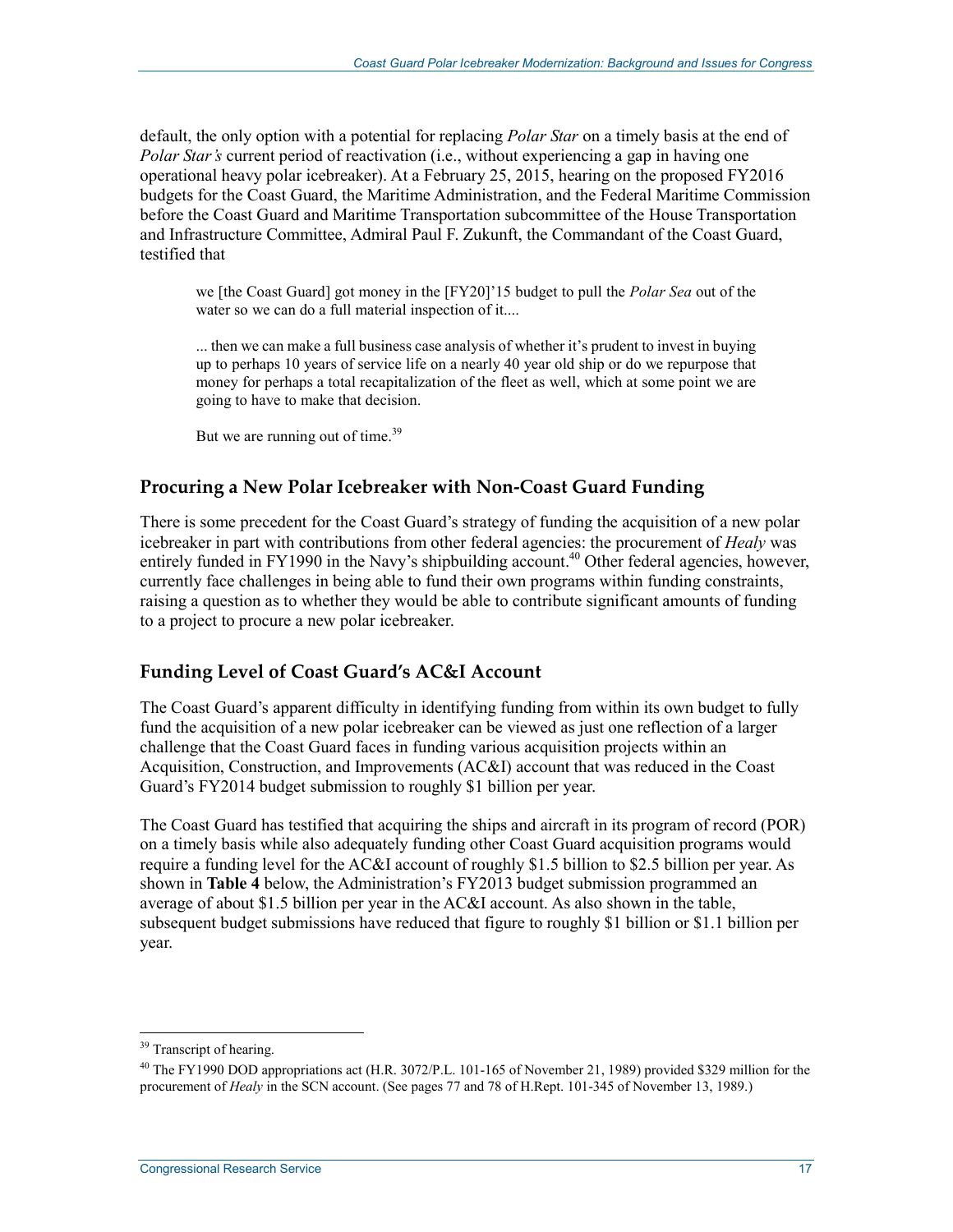|             | FY <sub>13</sub> | FY14    | FY <sub>15</sub> | FY16    | FY17    | FY18    | FY <sub>19</sub> | <b>FY20</b> | Avg.    |
|-------------|------------------|---------|------------------|---------|---------|---------|------------------|-------------|---------|
| FY13 budget | 1,217.3          | 1,429.5 | 1,619.9          | 1,643.8 | 1.722.0 |         |                  |             | 1,526.5 |
| FY14 budget |                  | 95 I.I  | 1.195.7          | 901.0   | 1.024.8 | 1.030.3 |                  |             | 1,020.6 |
| FY15 budget |                  |         | 1.084.2          | 1.103.0 | 1.128.9 | 1.180.4 | 1.228.7          |             | 1,145.0 |
| FY16 budget |                  |         |                  | 1.017.3 | n/a     | n/a     | n/a              | n/a         | n/a     |

#### **Table 4. Funding in AC&I Account in FY2013-FY2016 Budgets**

Millions of dollars, rounded to nearest tenth

**Source:** Coast Guard FY2013-FY2016 budget submissions.

**Note:** n/a is not available.

At a June 26, 2013, hearing on Coast Guard acquisition before the Coast Guard and Maritime Transportation subcommittee of the House Transportation and Infrastructure Committee, CRS testified that

The Coast Guard's FY2014 Five Year (FY2014-FY2018) CIP includes a total of about \$5.1 billion in acquisition funding, which is about \$2.5 billion, or about 33%, less than the total of about \$7.6 billion that was included in the Coast Guard's FY2013 Five Year (FY2013- FY2017) CIP. (In the four common years of the two plans—FY2014-FY2017—the reduction in funding from the FY2013 CIP to the FY2014 CIP is about \$2.3 billion, or about 37%.) This is one of the largest percentage reductions in funding that I have seen a five-year acquisition account experience from one year to the next in many years.

About twenty years ago, in the early 1990s, Department of Defense (DOD) five-year procurement plans were reduced sharply in response to the end of the Cold War—a largescale change in the strategic environment that led to a significant reduction in estimated future missions for U.S. military forces. In contrast to that situation, there has been no change in the Coast Guard's strategic environment since last year that would suggest a significant reduction in estimated future missions for the Coast Guard.<sup>41</sup>

Funding the AC&I account at a level of about \$1 billion per year, the Coast Guard has testified, would make it difficult to fund various Coast Guard acquisition projects. Coast Guard plans, for example, call for procuring Offshore Patrol Cutters (OPCs) at an eventual rate of two per year.<sup>42</sup> If each OPC costs roughly \$400 million (a current estimate), procuring two OPCs per year in an AC&I account of about \$1 billion per year would leave about \$200 million per year for all other AC&I-funded programs.

At an October 4, 2011, hearing on the Coast Guard's major acquisition programs before the Coast Guard and Maritime Transportation subcommittee of the House Transportation and Infrastructure Committee, the following exchange occurred:

#### REPRESENATIVE FRANK LOBIONDO:

<sup>&</sup>lt;sup>41</sup> Statement of Ronald O'Rourke, Specialist in Naval Affairs, Congressional Research Service, before the House Transportation and Infrastructure Committee, Subcommittee on Coast Guard and Maritime Transportation, Hearing on Coast Guard Readiness: Examining Cutter, Aircraft, and Communications Needs, June 26, 2013, p. 1.

<sup>42</sup> For more on the OPC program, see CRS Report R42567, *Coast Guard Cutter Procurement: Background and Issues for Congress*, by Ronald O'Rourke.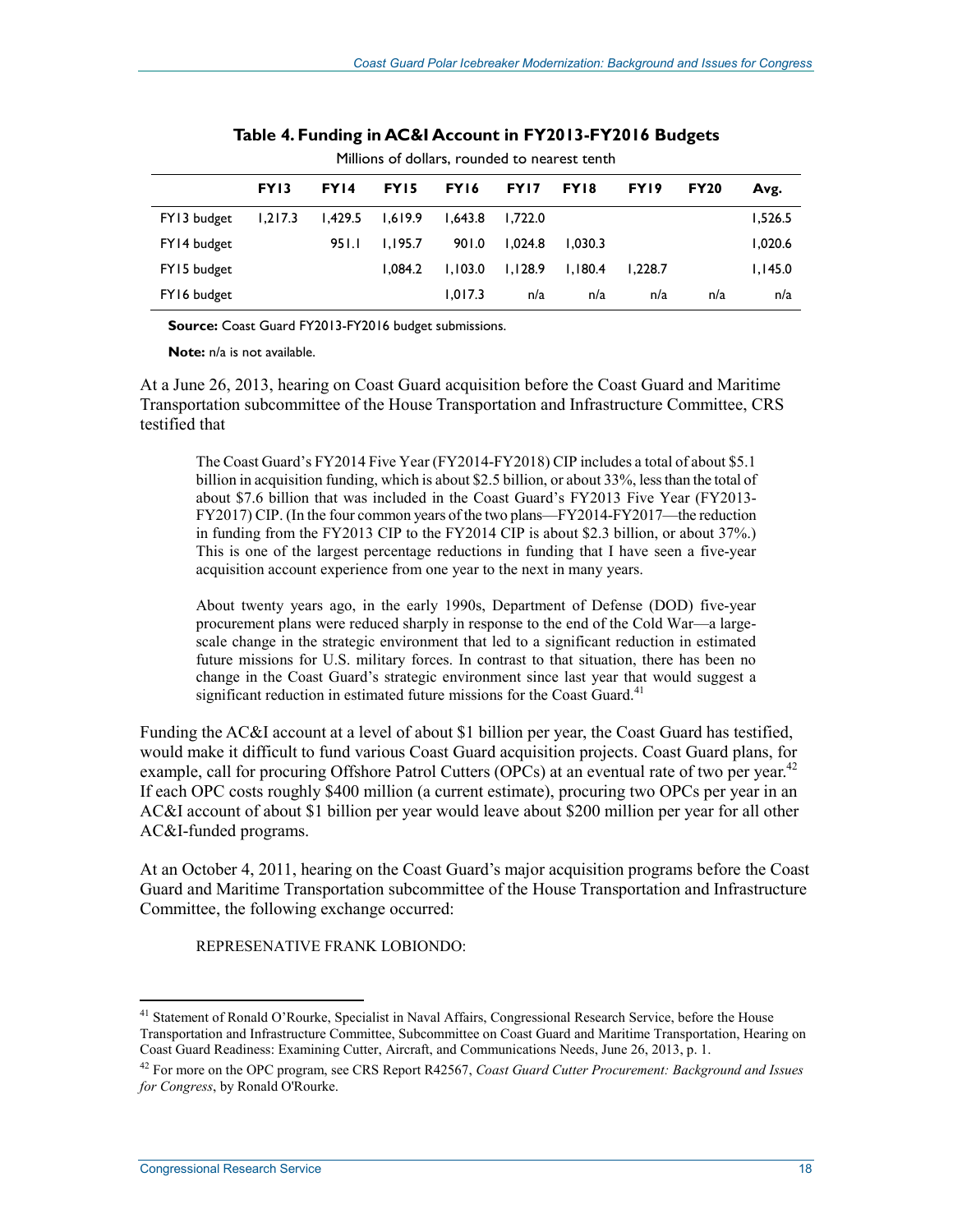Can you give us your take on what percentage of value must be invested each year to maintain current levels of effort and to allow the Coast Guard to fully carry out its missions?

ADMIRAL ROBERT J. PAPP, COMMANDANT OF THE COAST GUARD:

I think I can, Mr. Chairman. Actually, in discussions and looking at our budget—and I'll give you rough numbers here, what we do now is we have to live within the constraints that we've been averaging about \$1.4 billion in acquisition money each year.

If you look at our complete portfolio, the things that we'd like to do, when you look at the shore infrastructure that needs to be taken care of, when you look at renovating our smaller icebreakers and other ships and aircraft that we have, we've done some rough estimates that it would really take close to about \$2.5 billion a year, if we were to do all the things that we would like to do to sustain our capital plant.

So I'm just like any other head of any other agency here, as that the end of the day, we're given a top line and we have to make choices and tradeoffs and basically, my tradeoffs boil down to sustaining frontline operations balancing that, we're trying to recapitalize the Coast Guard and there's where the break is and where we have to define our spending.<sup>43</sup>

An April 18, 2012, blog entry stated:

If the Coast Guard capital expenditure budget remains unchanged at less than \$1.5 billion annually in the coming years, it will result in a service in possession of only 70 percent of the assets it possesses today, said Coast Guard Rear Adm. Mark Butt.

Butt, who spoke April 17 [2012] at [a] panel [discussion] during the Navy League Sea Air Space conference in National Harbor, Md., echoed Coast Guard Commandant Robert Papp in stating that the service really needs around \$2.5 billion annually for procurement.<sup>44</sup>

At a May 9, 2012, hearing on the Coast Guard's proposed FY2013 budget before the Homeland Security subcommittee of the Senate Appropriations Committee, Admiral Papp testified, "I've gone on record saying that I think the Coast Guard needs closer to \$2 billion dollars a year [in acquisition funding] to recapitalize—[to] do proper recapitalization."45

<u>.</u>

<sup>45</sup> Source: transcript of hearing. Papp may have been referring to remarks he made to the press before giving his annual state of the Coast Guard speech on February 23, 2012, in which reportedly stated that the Coast Guard would require about \$2 billion per year in acquisition funding to fully replace its current assets. (See Adam Benson, "Coast Guard Cutbacks Will Cost 1,000 Jobs," *Norwich Bulletin*, February 23, 2012, accessed May 31, 2012, at http://www.norwichbulletin.com/news/x1138492141/Coast-Guard-cutbacks-will-cost-1-000-jobs#axzz1wSDAFCzX. See also "Coast Guard Leader Calls For More Ships," *MilitaryFeed.com*, February 24, 2012, accessed May 31, 2012, at http://militaryfeed.com/coast-guard-leader-calls-for-more-ships-5/; Associated Press, "Coast Guard Commandant Calls for New Ships," *TheLog.com*, March 10, 2012, accessed May 31, 2012, at http://www.thelog.com/SNW/Article/Coast-Guard-Commandant-Calls-for-New-Ships-to-Replace-Aging-Fleet; Mickey McCarter, "Congress Poised to Give Coast Guard More Money Than Requested for FY 2013," *HSToday.us*, May 10, 2012, accessed May 31, 2012, at http://www.hstoday.us/focused-topics/customs-immigration/single-article-page/congress-poised-to-give-coast-guardmore-money-than-requested-for-fy-2013.html.) See also "Interview, Adm. Robert Papp, US Coast Guard Commandant," *Defense News*, November 11, 2013: 30.

<sup>43</sup> Source: Transcript of hearing.

<sup>44</sup> David Perera, "The Coast Guard Is Shrinking," *FierceHomelandSecurity.com*, April 18, 2012, accessed July 20, 2012, at http://www.fiercehomelandsecurity.com/story/coast-guard-shrinking/2012-04-18.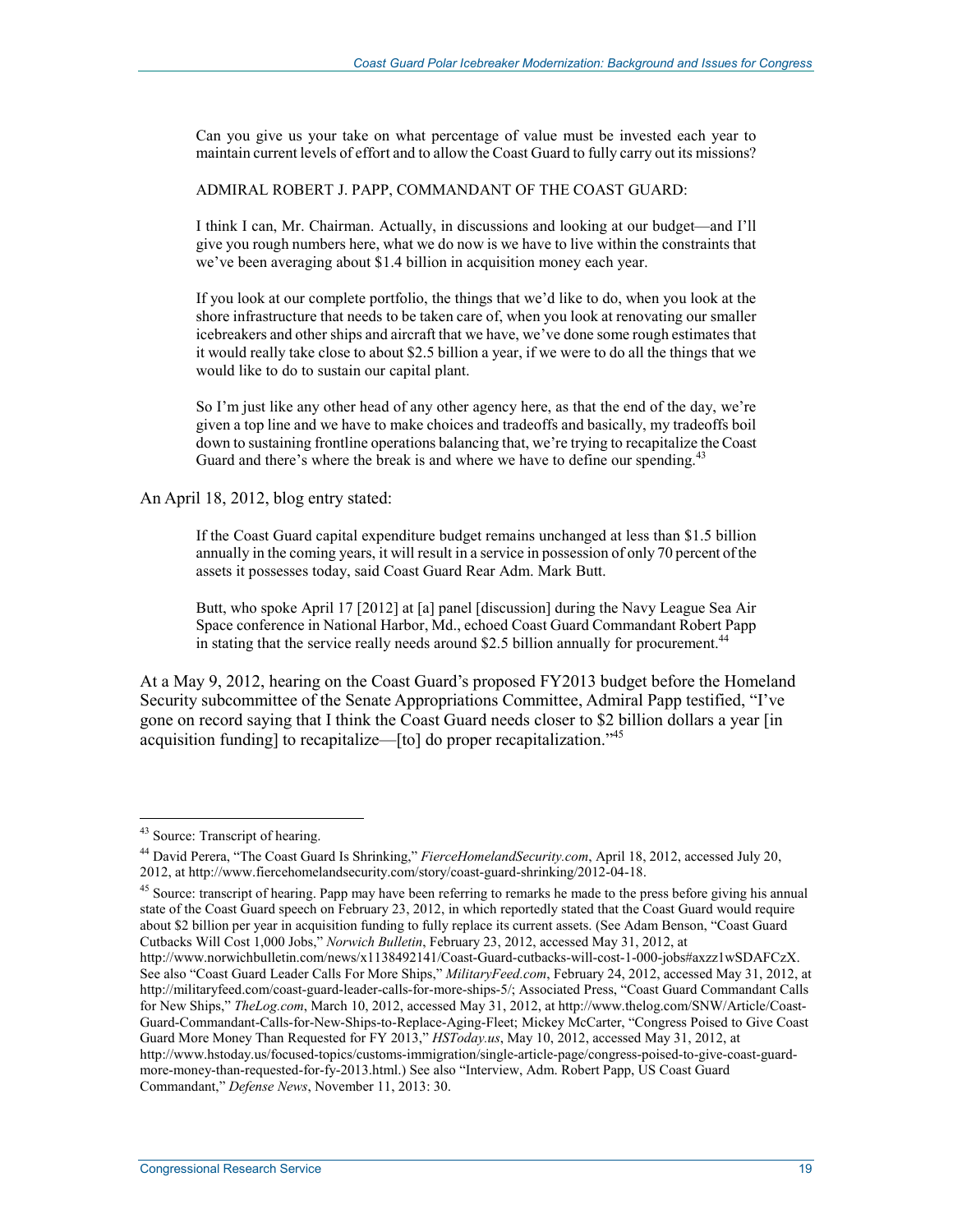At a May 14, 2013, hearing on the Coast Guard's proposed FY2014 budget before the Homeland Security subcommittee of the Senate Appropriations Committee, Admiral Papp stated the following regarding the difference between having about \$1.0 billion per year rather than about \$1.5 billion per year in the AC&I account:

Well, Madam Chairman, \$500 million—a half a billion dollars—is real money for the Coast Guard. So, clearly, we had \$1.5 billion in the [FY]'13 budget. It doesn't get everything I would like, but it—it gave us a good start, and it sustained a number of projects that are very important to us.

When we go down to the \$1 billion level this year, it gets my highest priorities in there, but we have to either terminate or reduce to minimum order quantities for all the other projects that we have going.

If we're going to stay with our program of record, things that have been documented that we need for our service, we're going to have to just stretch everything out to the right. And when we do that, you cannot order in economic order quantities. It defers the purchase. Ship builders, aircraft companies—they have to figure in their costs, and it inevitably raises the cost when you're ordering them in smaller quantities and pushing it off to the right.

Plus, it almost creates a death spiral for the Coast Guard because we are forced to sustain older assets—older ships and older aircraft—which ultimately cost us more money, so it eats into our operating funds, as well, as we try to sustain these older things.

So, we'll do the best we can within the budget. And the president and the secretary have addressed my highest priorities, and we'll just continue to go on the—on an annual basis seeing what we can wedge into the budget to keep the other projects going.<sup>46</sup>

At a March 12, 2014, hearing on the Coast Guard's proposed FY2015 budget before the Homeland Security subcommittee of the House Appropriations Committee, Admiral Papp stated:

Well, that's what we've been struggling with, as we deal with the five-year plan, the capital investment plan, is showing how we are able to do that. And it will be a challenge, particularly if it sticks at around \$1 billion [per year]. As I've said publicly, and actually, I said we could probably—I've stated publicly before that we could probably construct comfortably at about 1.5 billion [dollars] a year. But if we were to take care of all the Coast Guard's projects that are out there, including shore infrastructure that that fleet that takes care of the Yemen [sic: inland] waters is approaching 50 years of age, as well, but I have no replacement plan in sight for them because we simply can't afford it. Plus, we need at some point to build a polar icebreaker. Darn tough to do all that stuff when you're pushing down closer to 1 billion [dollars per year], instead of 2 billion [dollars per year].

As I said, we could fit most of that in at about the 1.5 billion [dollars per year] level, but the projections don't call for that. So we are scrubbing the numbers as best we can.<sup>47</sup>

At a March 24, 2015, hearing on the Coast Guard's proposed FY2016 budget before the Homeland Security subcommittee of the House Appropriations Committee, Admiral Paul Zukunft, Admiral Papp's successor as Commandant of the Coast Guard, stated:

<sup>&</sup>lt;sup>46</sup> Transcript of hearing. The remarks were made in response to a question from Senator Mary Landrieu.

<sup>&</sup>lt;sup>47</sup> Transcript of hearing.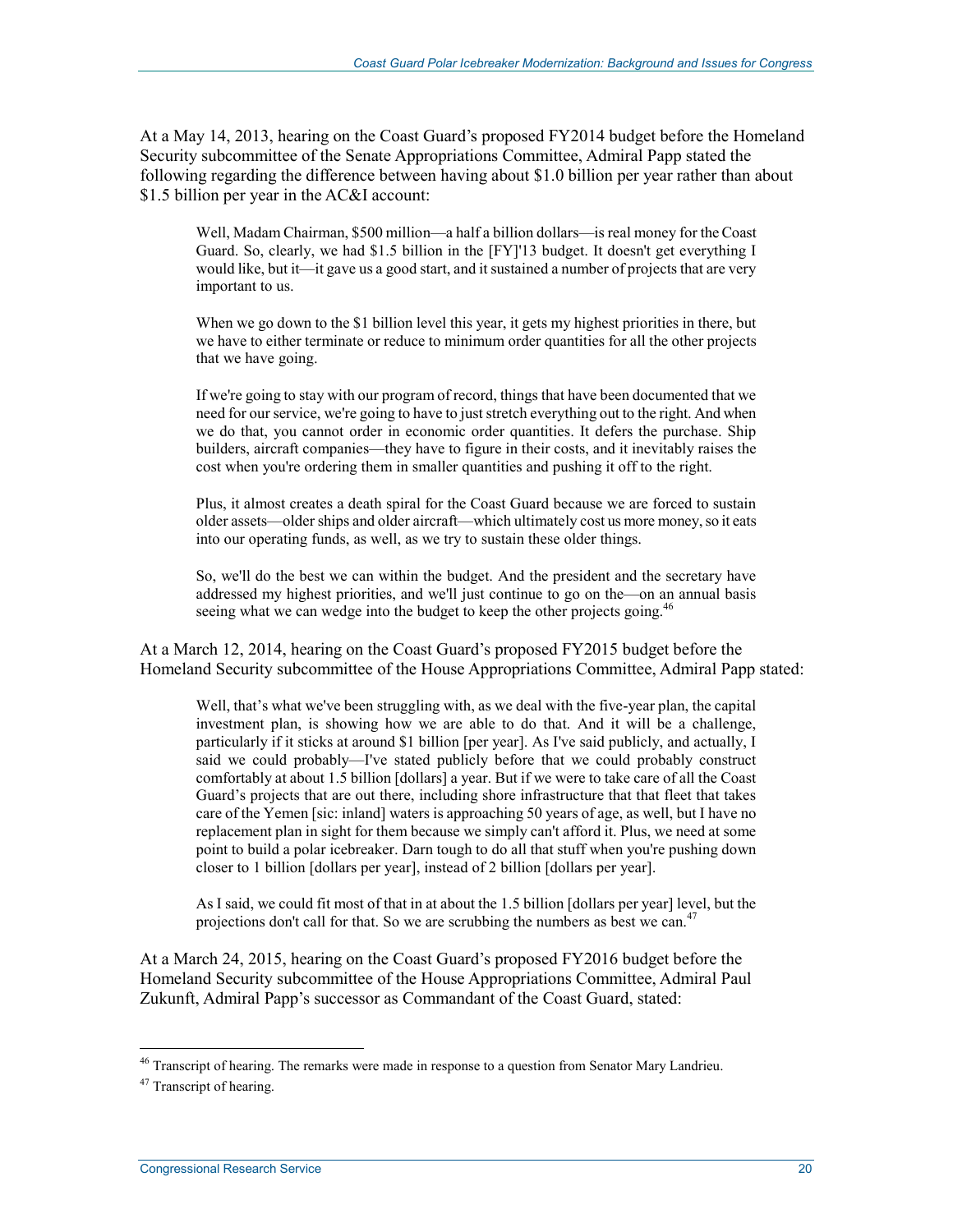I look back to better years in our acquisition budget when we had a—an acquisition budget of—of \$1.5 billion. That allows me to move these programs along at a much more rapid pace and, the quicker I can build these at full-rate production, the less cost it is in the long run as well. But there's an urgent need for me to be able to deliver these platforms in a timely and also in an affordable manner. But to at least have a reliable and a predictable acquisition budget would make our work in the Coast Guard much easier. But when we see variances of—of 30, 40% over a period of three or four years, and not knowing what the Budget Control Act may have in store for us going on, yes, we are treading water now but any further reductions, and now I am—I am beyond asking for help. We are taking on water.  $^{48}$ 

At an earlier point in the hearing, Zukunft stated:

The concern is our ability to recapitalize and to recapitalize at—at a pace that would make it affordable. We—we've had unpredictable budgets. I've been through 21 continuing resolutions in the last four years. Under a continuing resolution it prohibits me from engaging in—major acquisition programs so a predictable, reliable budget, to have an acquisition budget that is equally predictable and doesn't experience a 35 to 38% reduction over a period of three or four years, at a point in time where I have a confluence of finishing the national security cutter [NSC]. I'd need to bring on the offshore patrol cutter [OPC], finish out the fast-response cutter [OPC] by  $2020$ ,<sup>49</sup> and that doesn't even touch the Arctic domain. There—there is no money for me to even address the Arctic. And so those are the challenges that I face and I—I could not be more clear is that a one point, you know, [a] \$1 billion AC&I (ph) budget will not address these concerns that are—they're not even over the horizon. They are now in front of me...

REPRESENTATIVE CHRIS STEWART:

(Inaudible)

ZUKUNFT:

 $\ldots$  staring me in the face today.<sup>50</sup>

Although the annual amounts of acquisition funding that the Coast Guard has received in recent years are one potential guide to what Coast Guard acquisition funding levels might or should be in coming years, there may be other potential guides. For example, one could envision potential guides that focus on whether Coast Guard funding for ship acquisition and sustainment is commensurate with Coast Guard funding for the personnel that in many cases will operate the ships. Observations that might be made in connection with this example based on the Coast Guard and Navy budget submissions include the following:

• Using figures from the FY2014 budget submission, the Coast Guard has about 12.9% as many active-duty personnel as the Navy.<sup>51</sup> If the amount of funding for the surface ship acquisition and sustainment part of the AC&I account were

<sup>&</sup>lt;sup>48</sup> Transcript of hearing. The remarks were made in response to a question from Representative John Culberson. 49 For more on the NSC, OPC, and FRC programs, see CRS Report R42567, *Coast Guard Cutter Procurement: Background and Issues for Congress*, by Ronald O'Rourke.

 $50$  Transcript of hearing. The remarks were made in response to a question from Representative Chris Stewart.

<sup>&</sup>lt;sup>51</sup> The Coast Guard for FY2014 appears to be requesting an active-duty end strength—the number of active-duty military personnel—of 41,594 (measured by the Coast Guard in full-time equivalent [FTE] positions); the Navy for FY2014 is requesting an active-duty end strength of 323,600.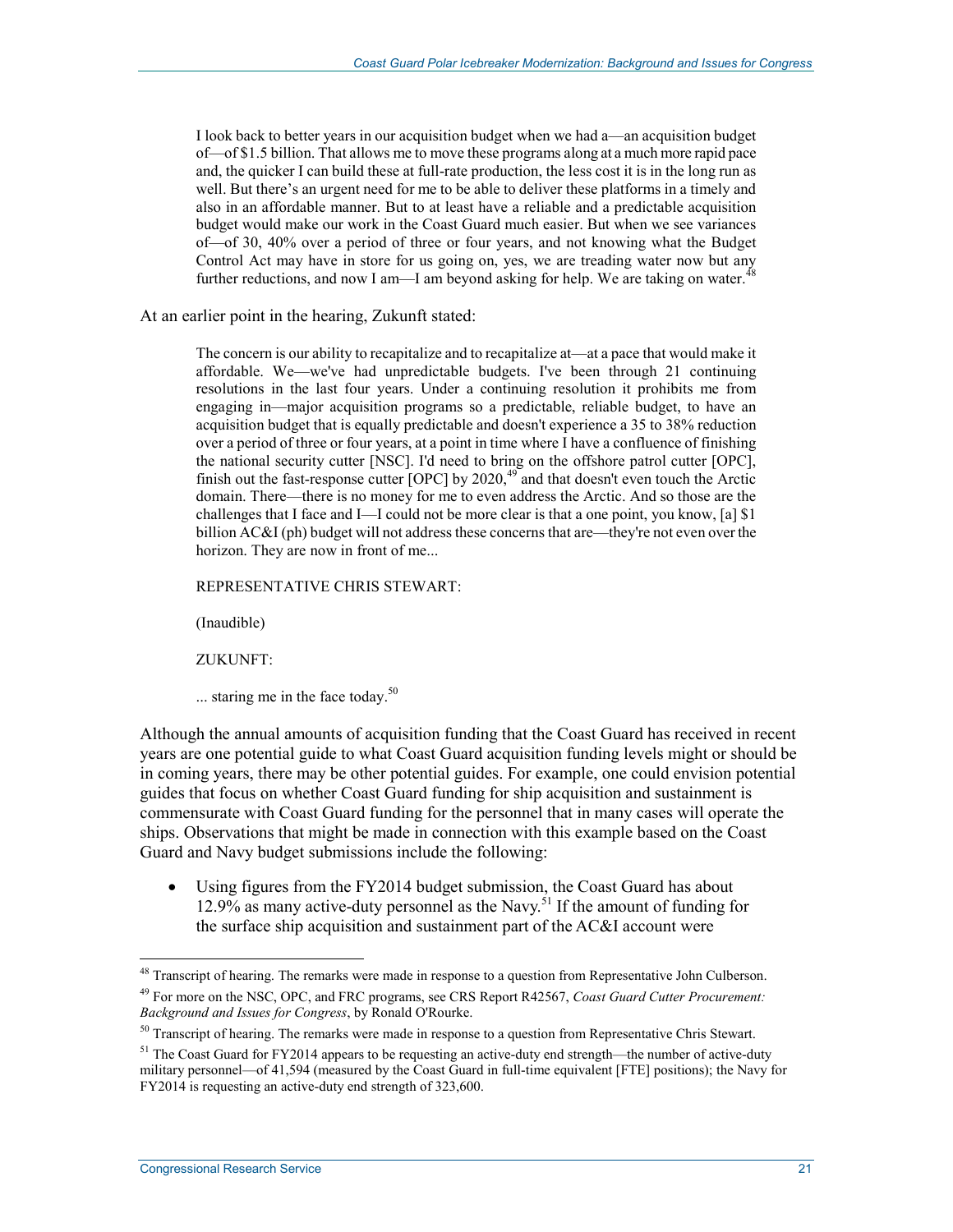equivalent to 12.9% of the amount of funding in the Navy's shipbuilding account, this part of the AC&I account would be about \$1.8 billion per year.<sup>52</sup> Navy surface ship acquisition, unlike Coast Guard surface ship acquisition, includes substantial numbers of large and complex ships, including nuclear-powered aircraft carriers, highly capable surface combatants, and large amphibious and auxiliary ships. Accounting for this difference in Navy and Coast Guard surface ship acquisition by reducing the \$1.8 billion figure by, say, one-half or one-third would produce an adjusted figure of about \$900 million to about \$1.2 billion per year.

• Again using figures from the FY2014 budget submission, funding in the Navy's shipbuilding account is equivalent to about 51% of the Navy's funding for activeduty personnel.<sup>53</sup> If Coast Guard funding for surface ship acquisition and sustainment were equivalent to 51% of Coast Guard funding for military pay and allowances, this part of the AC&I account would be about \$1.7 billion per year.<sup>54</sup> Reducing the \$1.8 billion figure by, say, one-half or one-third to account for differences in the types of surface ships acquired by the Navy and Coast Guard (see previous bullet point) would produce an adjusted figure of about \$850 million to about \$1.1 billion per year.

#### **Option of Awarding a Contract to Design a Polar Icebreaker with a Contract Option to Build the Ship**

The polar icebreaker acquisition project can be viewed as competing for limited acquisition funding against ongoing programs for building other military ships, aircraft, vehicles, weapons, and other equipment. The builders of these other military end items are known; the builder of a polar icebreaker, were such a ship to be funded, is not. One potential option for Congress for addressing the situation of the identity of the builder of a polar icebreaker not being known would be to include, in an annual Coast Guard and maritime transportation authorization act and/or an annual DHS appropriations act, language directing the Coast Guard to complete requirements definition for a polar icebreaker and competitively award a contract for the detailed design of a polar icebreaker, with a priced option in that contract to build the ship, should funding at some point be appropriated for the construction of the ship. Under this option, funding might be authorized and appropriated for completing requirements definition, holding the competition for the contract, and completing the detailed design of the ship.

Coast Guard officials state that defining the requirements for a new polar icebreaker is a lengthy process due to the complexity of the ship's mission and the need to consult with other federal agencies, such as NSF and the Navy.<sup>55</sup> Supporters of completing requirements definition and competitively awarding a contract for the detailed design of a polar icebreaker could argue that

 $52$  The Navy's proposed FY2014 budget requests \$14,078 million for the Shipbuilding and Conversion, Navy (SCN) appropriation account.

<sup>&</sup>lt;sup>53</sup> The Navy's proposed FY2014 budget requests \$27,824 million for the Military Personnel, Navy (MPN) appropriation account.

<sup>54</sup> The Coast Guard's proposed FY2014 budget requests \$3,425.3 million for military pay and allowances.

<sup>&</sup>lt;sup>55</sup> See, for example, the spoken comments of Coast Guard Vice Admiral Charles Michel, Deputy Commandant for Operations, at a March 18, 2015, hearing on naval cooperative strategy before the Seapower and Projection Forces subcommittee of the House Armed Services Committee and the Coast Guard and Maritime Transportation subcommittee of the House Transportation and Infrastructure Committee, as reflected in the transcript of the hearing.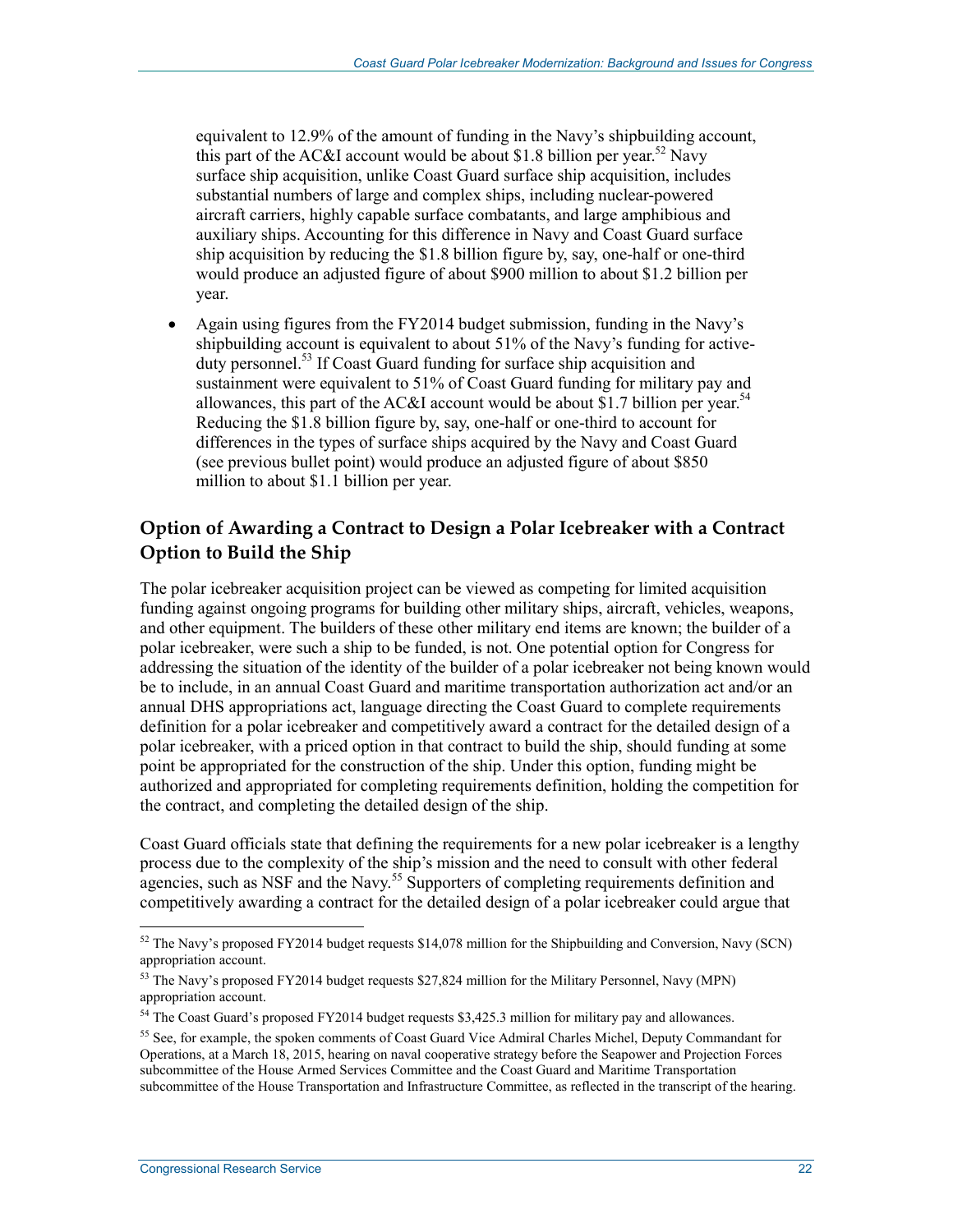although defining requirements is a lengthy process, the Coast Guard has been studying requirements for polar icebreakers for several years and can also draw on decades of experience in operating polar icebreakers to inform its understanding of requirements for a new polar icebreaker.

### **Procurement vs. Leasing**

Another potential issue for Congress is whether future polar icebreakers should be acquired through a traditional acquisition (i.e., the government procuring the ship and owning it throughout its service life) or through a leasing arrangement (under which the icebreakers would be privately built and privately owned, leased to the Coast Guard, and crewed by an all-Coast Guard crew or a mix of Coast Guard personnel and civilian mariners). Factors to consider in assessing this issue include the comparative costs of the two options and the potential differences between them in terms of factors such as average number of days of operation each year and capability for performing various missions. Comparing the potential costs of leasing versus purchasing a capital asset often involves, among other things, calculating the net present value of each option.

At a December 1, 2011, hearing before the Coast Guard and Maritime Transportation subcommittee of the House Transportation and Infrastructure Committee that focused on the polar icebreaker fleet, Admiral Robert Papp, the Commandant of the Coast Guard at the time, stated:

As far as we can determine, there are no icebreakers available—no heavy icebreakers available for leasing right now. They would have to be constructed [and then leased].

If we were to lease an icebreaker, I'm sure that a company building an icebreaker outside of the government does not have to contend with the same federal acquisition rules that we have to if we were to construct an icebreaker. It could probably be done quicker.

Personally, I'm ambivalent in terms of how we get an icebreaker for the Coast Guard. We've done the legal research. If we lease an icebreaker, we can put a Coast Guard crew on it and still have it as a U.S. vessel supporting U.S. sovereignty.

But the—but they aren't available right now. And the other challenge that we face is the federal acquisition rules and [Office of Management and Budget Circular] A-11 requirements that [direct how to] score the money [in the budget] for leasing. We'd have to put up a significant amount of upfront money even with a lease that we don't have room for within our budget currently.<sup>56</sup>

#### At another point in the hearing, Admiral Papp stated:

We have looked at various business case scenarios, each and every time looking at, once again, from our normal perspective, the Coast Guard perspective, which has been owning ships forever. And generally, we keep ships 30-40 years or beyond. There is a point where leasing becomes more expensive, it's at or about the 20-25-year timeline.

I just don't have the experience with leasing to be able to give you a good opinion on it. And once again, I'm ambivalent. We just need the icebreaking capability, I think it's for people who can do the analysis, the proper analysis of—but also have to take into account the

<u>.</u>

<sup>56</sup> Source: Transcript of hearing.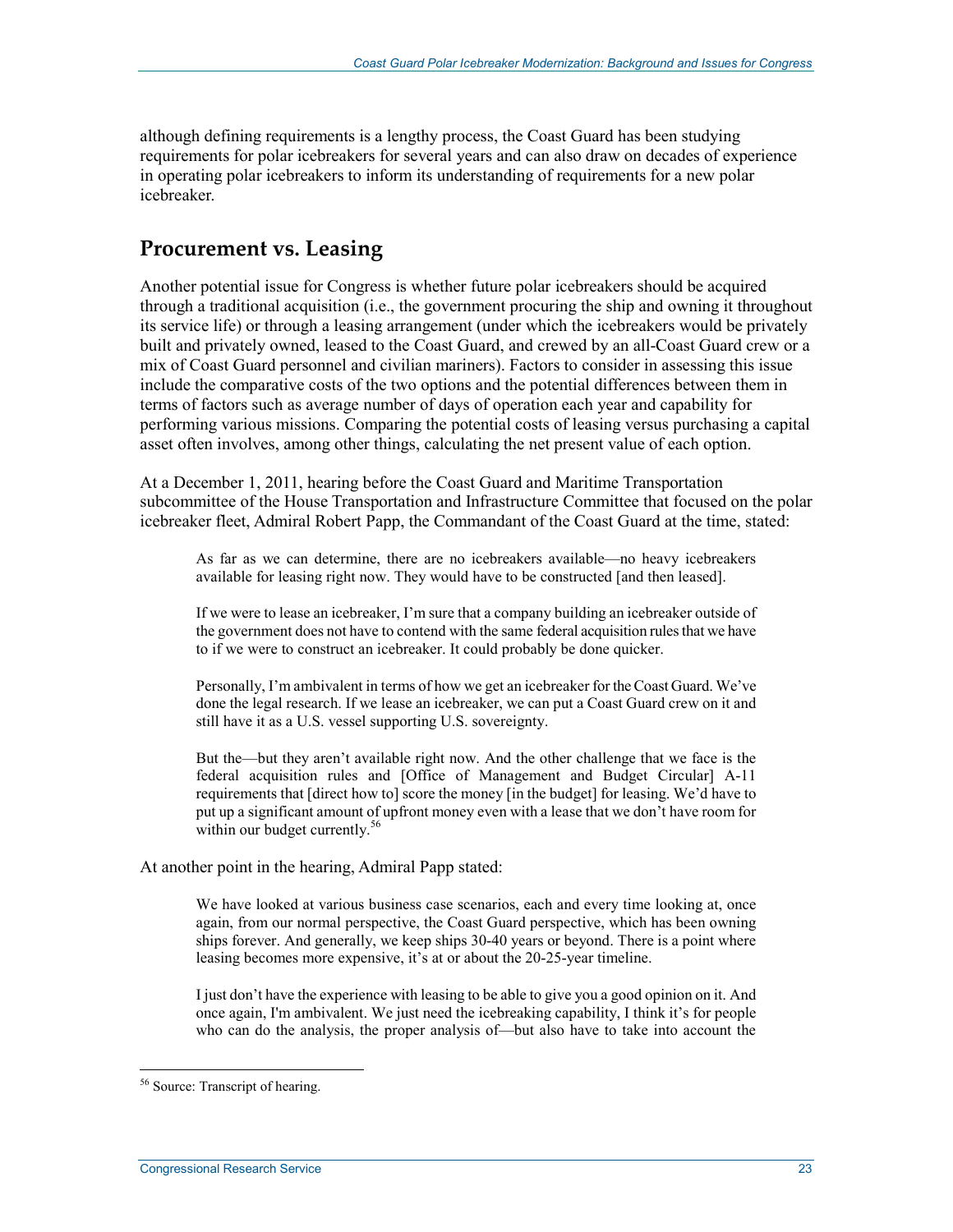capabilities required and we need to get about the business of determining the exact capabilities that we need which would take into account National Science Foundation requirements, Coast Guard requirements, requirements to break-in at McMurdo, to come up with a capable ship.<sup>57</sup>

At another point in the hearing, he stated:

As I said, sir, I am truly ambivalent to this except from what I experienced. I do have now two points, yes the Navy leases some ships, but we've got a Navy that has well over 300 ships.

So if they lose a leased vessel or something is pulled back or something happens, they have plenty of other ships they can fall back upon. Right now, all I am falling back on is the Coast Guard cutter Healy. And it feels good to know that we own that and that is our ship for 30 or 40 years and we can rely upon it.

In terms of leasing, I don't know. My personal experience is I lease one of my two cars and I pay a lot of money leasing my car. But at the end of the lease period, I have no car and I've spent a lot of money. So I don't know if that's directly applicable to ships as well, but right now I got half my garage is empty because I just turned one in.<sup>58</sup>

At another point in the hearing, he stated:

We've looked through the legal considerations on this, as long as we have a Coast Guard crew. In fact, you can even make a mixed crew of civilians and Coast Guard people. But as long as it's commanding by—commanded by [a] commissioned officer, you can assert sovereignty, you can take it into war zones and, in fact, the Navy does that as well.<sup>59</sup>

Another witness at the hearing—Mead Treadwell, the lieutenant governor of Alaska—stated:

[Regarding] The issue of the ships, the company that is building these ships for Shell [Oil] has visited with me and other state officials, and that's why you heard us say in our testimony that we think the leasing option should be considered. We don't have a way to judge the relative cost. But if on the face of it, it seems like it may be a way to get us the capability that the admiral needs.<sup>60</sup>

Another witness at the hearing—Jeffrey Garrett, a retired Coast Guard admiral who spent much of his career on polar icebreakers—stated:

The perspective I could offer was when I was a member of the Cameron [sic: Commandant's?] staff back in the last '80s here in Washington, we were directed to pursue exactly the same sort of lease versus buy analysis, and in fact, the Coast Guard had a two track procurement strategy to compare leasing a new Polar icebreaker or buying it.

<sup>57</sup> Source: Transcript of hearing.

<sup>58</sup> Source: Transcript of hearing.

<sup>59</sup> Source: Transcript of hearing.

 $60$  Source: Transcript of hearing. The transcript reviewed by CRS attributes this quote to the GAO witness, Stephen Caldwell, but this appears to be a mistake, as the statement is made by a member of the first witness panel, which included the Commandant of the Coast Guard and the Lieutenant Governor. The GAO witness was a member of the second witness panel. The reference in the quote to "me and other state officials" indicates that the witness speaking was the Lieutenant Governor and not the Commandant.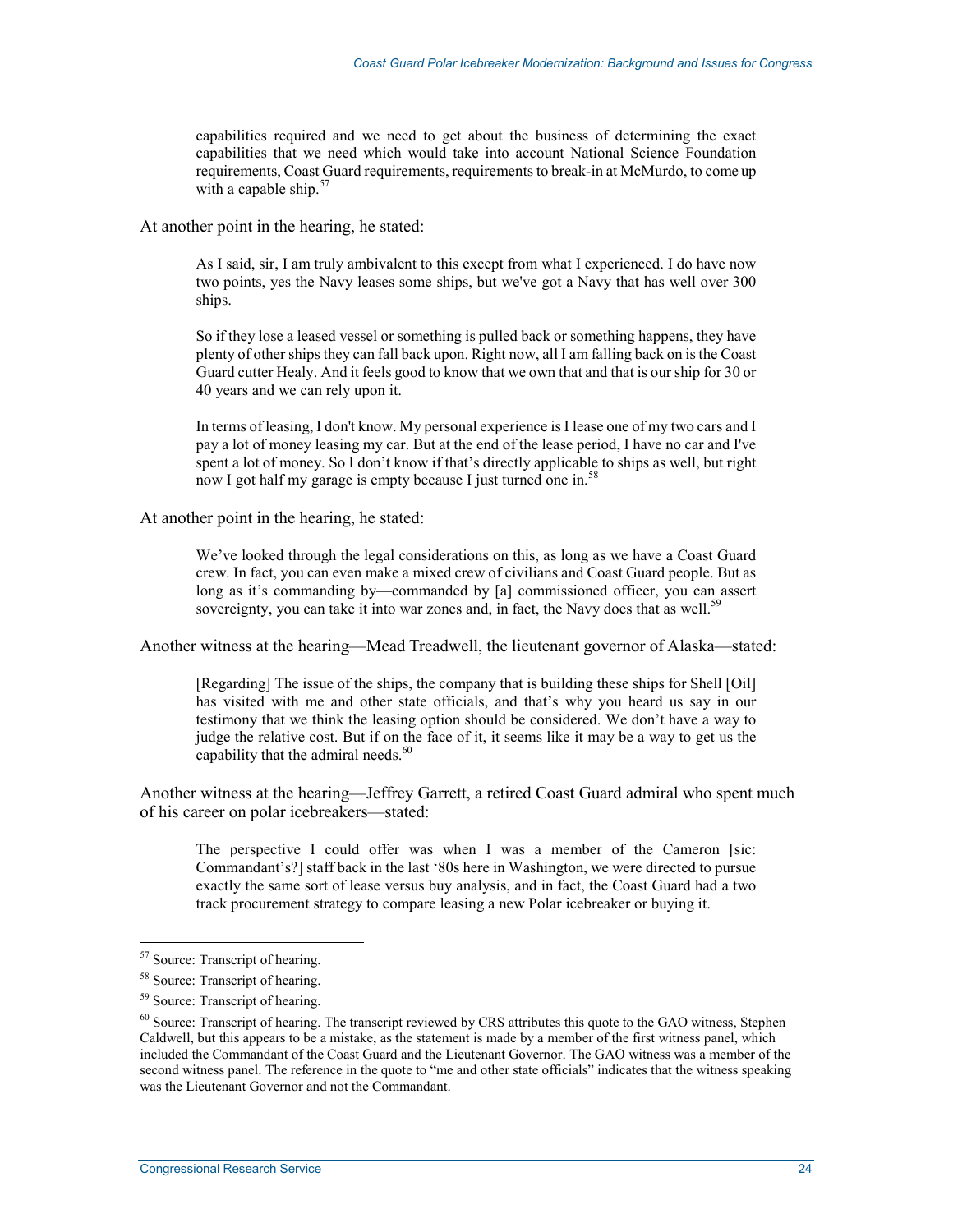And after over a year of analysis, studies, discussion with other agencies looking around, what became clear was, number one, there was no off-the-shelf asset readily available. And secondly, that in the long run, if you—when you cost it all out and the value of the stream of payments, leasing would actually cost more.

And when we did the recapitalization analysis recently, we also reviewed leasing again, and the I think the findings in that report indicate more expensive over the life of the vessel by about 12 percent.<sup>61</sup>

When asked why this was the finding, Garrett stated:

A couple of technical things. First of all, whoever builds the ship—and again, this will have to be ship built for the Coast Guard since there's not something off-the-shelf out there that you could lease. Whoever builds it has to raise capital, and nobody can raise capital more inexpensively than the federal government.

Secondly, whoever leases the ship is obviously going to make—want to make a profit on that lease. So just like as Admiral Papp referred to leasing your car, you know, there's going to be a profit involved. And so, if you take the net present value of all of those, of those payments, you got come out with the more expensive package for the same, if you're comparing the same vessel.

The other, the other issue I think is more intangible and that's just the fact that we're really not talking about an auxiliary like the Naval, like the Navy leases a supply ship or something like that. We're talking about a frontline Coast Guard capital asset, if you will, capital ship that's going to be doing frontline government missions projecting U.S. sovereignty.

And you know, the Navy doesn't lease those kinds of ships for its frontline fleet and the Coast Guard doesn't lease those kinds of ships for its mission capabilities, and that's what we're really talking about in terms of the ship we need here.

So while a lease may look attractive, I think there are several things that indicate it may not be the right way to go. And the—I think that's what we came down to. And again, this is all documented in the past and that late '80s analysis was re-summarizing the president's 1990 report to Congress which basically says leasing is more expensive and it's not the way to go for a new ship. That was the ship that actually became the Healy then.<sup>62</sup>

The prepared statement of Stephen Caldwell, the GAO witness at the hearing, states:

The three reports discussed earlier in this [GAO] statement all identify funding as a central issue in addressing the existing and anticipated challenges related to icebreakers. In addition to the Coast Guard budget analysis included in the Recapitalization report, all three reports reviewed alternative financing options, including the potential for leasing icebreakers, or funding icebreakers through the National Science Foundation (NSF) or the Department of Defense (DOD). Although DOD has used leases and charters in the past when procurement funding levels were insufficient to address mission requirements and capabilities, both the Recapitalization report and the High Latitude Study determined that the lack of existing domestic commercial vessels capable of meeting the Coast Guard's mission requirements reduces the availability of leasing options for the Coast Guard. Additionally, an initial costbenefit analysis of one type of available leasing option included in the Recapitalization report

 $61$  Source: Transcript of hearing.

<sup>&</sup>lt;sup>62</sup> Source: Transcript of hearing.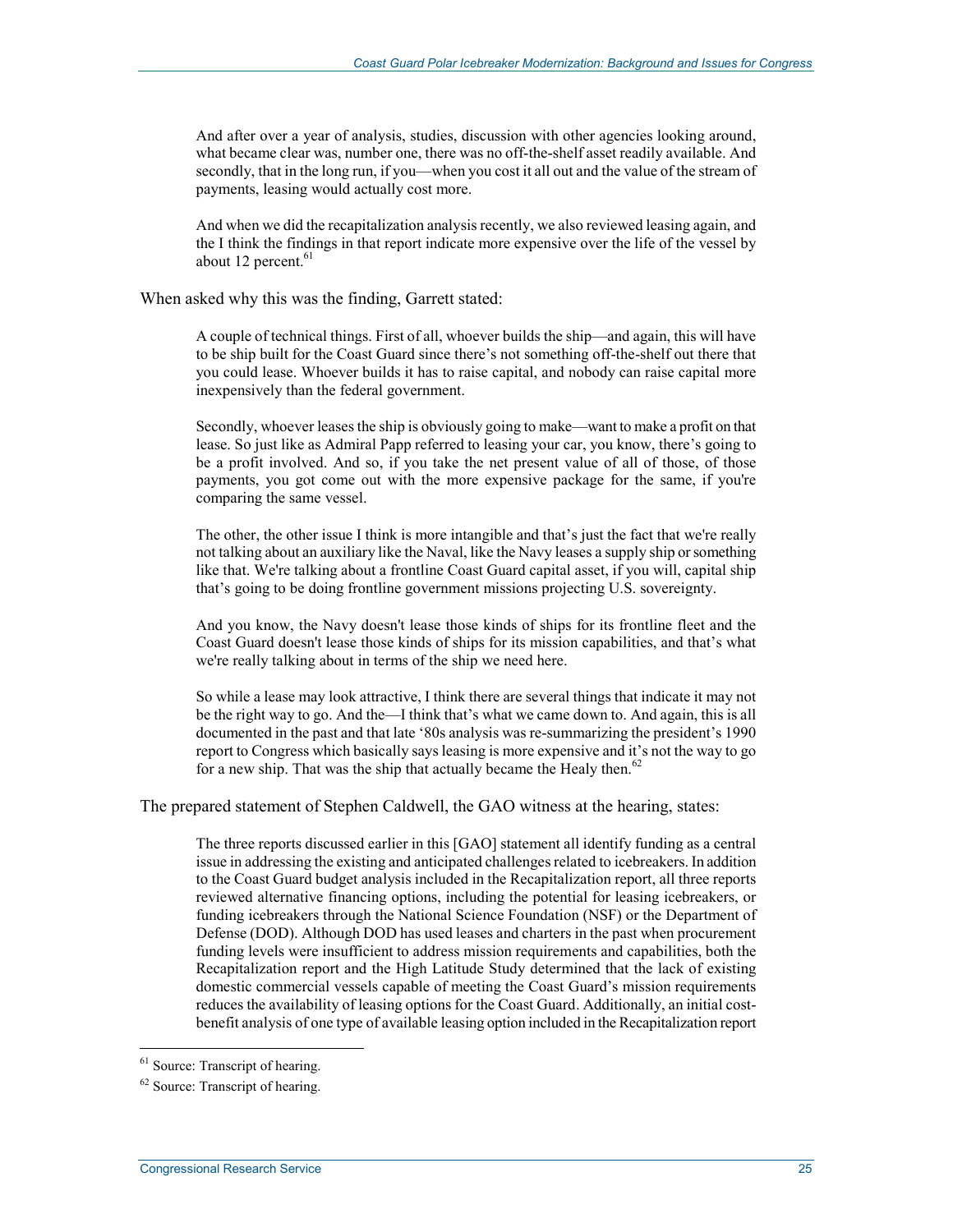and the High Latitude Study suggests that it may ultimately be more costly to the Coast Guard over the 30-year icebreaker lifespan.<sup>63</sup>

## **Legislative Activity for FY2016**

### **FY2016 Funding Request**

The Coast Guard's proposed FY2016 budget requests \$4 million to continue initial acquisition activities for a new polar icebreaker.

### **Concurrent Resolution on the Budget for FY2016 (S.Con.Res. 11)**

#### **Senate**

On March 27, 2015, as part of its consideration of S.Con.Res. 11, the Senate agreed by unanimous consent to S.Amdt. 770, which added a new section. The new section (**Section 399k**) states:

SEC. 399k. Deficit-neutral reserve fund relating to the construction of Arctic polar icebreakers.

The Chairman of the Committee on the Budget of the Senate may revise the allocations of a committee or committees, aggregates, and other appropriate levels in this resolution for one or more bills, joint resolutions, amendments, amendments between the Houses, motions, or conference reports relating to the construction of Arctic polar icebreakers, by the amounts provided in such legislation for those purposes, provided that such legislation would not increase the deficit over either the period of the total of fiscal years 2016 through 2020 or the period of the total of fiscal years 2016 through 2025.

<sup>63</sup> Government Accountability Office*, Coast Guard[:] Observations on Arctic Requirements, Icebreakers, and Coordination with Stakeholders, Testimony Before the Subcommittee on Coast Guard and Maritime Transportation, Committee on Transportation and Infrastructure, House of Representatives, Statement of Stephen L. Caldwell, Director, Homeland Security and Justice*, GAO-12-254T, December 1, 2011, p. 24.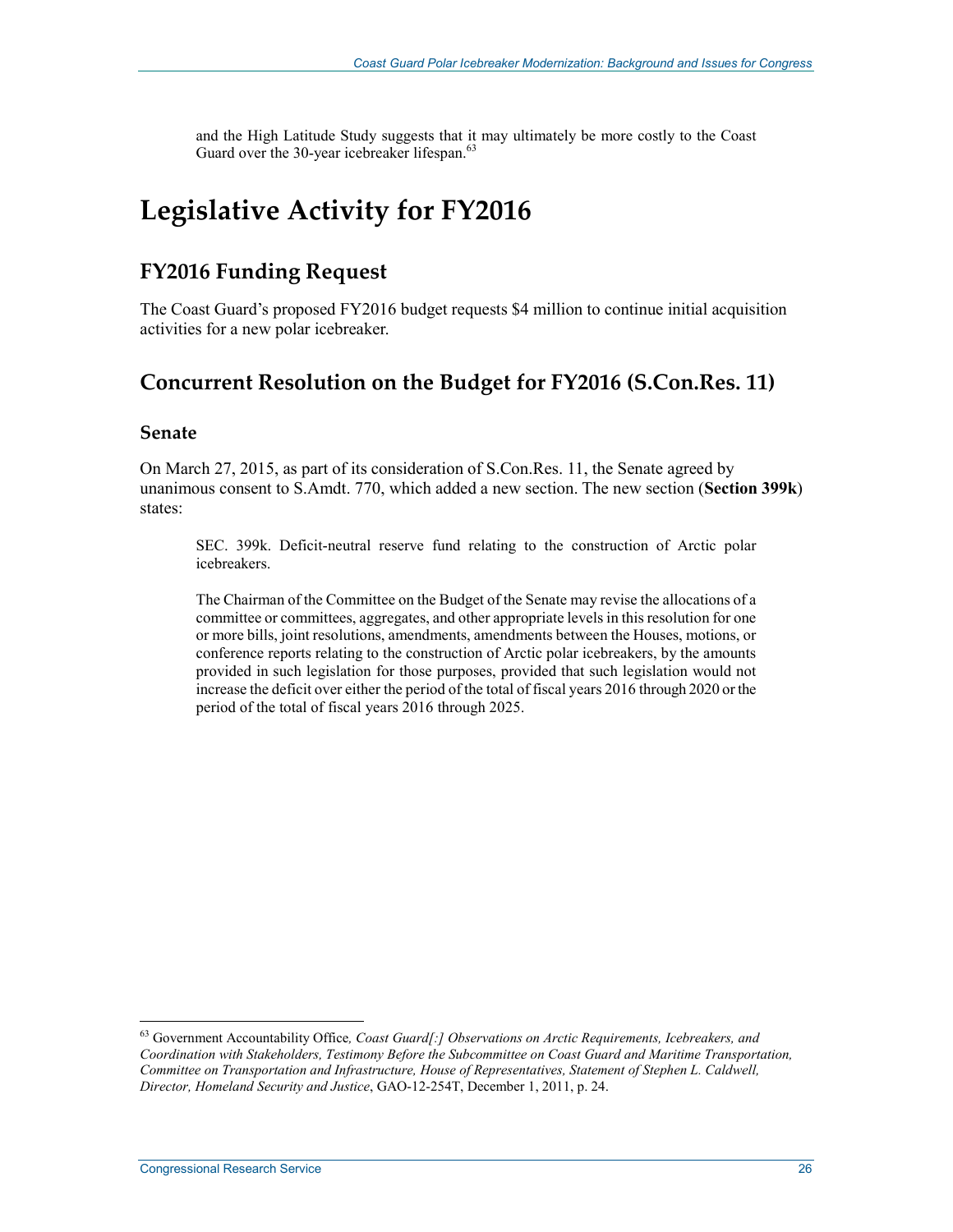## **Appendix. Recent Studies Relating to Coast Guard Polar Icebreakers**

A number of studies have been conducted in recent years to assess U.S. requirements for polar icebreakers and options for sustaining and modernizing the Coast Guard's polar icebreaker fleet. This appendix presents the findings of some of these studies.

## **Coast Guard High Latitude Study Provided to Congress in July 2011**

In July 2011, the Coast Guard provided to Congress a study on the Coast Guard's missions and capabilities for operations in high-latitude (i.e., polar) areas. The study, commonly known as the High Latitude Study, is dated July 2010 on its cover. The High Latitude Study concluded the following:

[The study] concludes that future capability and capacity gaps will significantly impact four [Coast Guard] mission areas in the Arctic: Defense Readiness, Ice Operations, Marine Environmental Protection, and Ports, Waterways, and Coastal Security. These mission areas address the protection of important national interests in a geographic area where other nations are actively pursuing their own national goals....

The common and dominant contributor to these significant mission impacts is the gap in polar icebreaking capability. The increasing obsolescence of the Coast Guard's icebreaker fleet will further exacerbate mission performance gaps in the coming years....

The gap in polar icebreaking capacity has resulted in a lack of at-sea time for crews and senior personnel and a corresponding gap in training and leadership. In addition to providing multi-mission capability and intrinsic mobility, a helicopter-capable surface unit would eliminate the need for acquiring an expensive shore-based infrastructure that may only be needed on a seasonal or occasional basis. The most capable surface unit would be a polar icebreaker. Polar icebreakers can transit safely in a variety of ice conditions and have the endurance to operate far from logistics bases. The Coast Guard's polar icebreakers have conducted a wide range of planned and unscheduled Coast Guard missions in the past. Polar icebreakers possess the ability to carry large numbers of passengers, cargo, boats, and helicopters. Polar icebreakers also have substantial command, control, and communications capabilities. The flexibility and mobility of polar icebreakers would assist the Coast Guard in closing future mission performance gaps effectively....

Existing capability and capacity gaps are expected to significantly impact future Coast Guard performance in two Antarctic mission areas: Defense Readiness and Ice Operations. Future gaps may involve an inability to carry out probable and easily projected mission requirements, such as the McMurdo resupply, or readiness to respond to less-predictable events. By their nature, contingencies requiring the use of military capabilities often occur quickly. As is the case in the Arctic, the deterioration of the Coast Guard's icebreaker fleet is the primary driver for this significant mission impact. This will further widen mission performance gaps in the coming years. The recently issued Naval Operations Concept 2010 requires a surface presence in both the Arctic and Antarctic. This further exacerbates the capability gap left by the deterioration of the icebreaker fleet....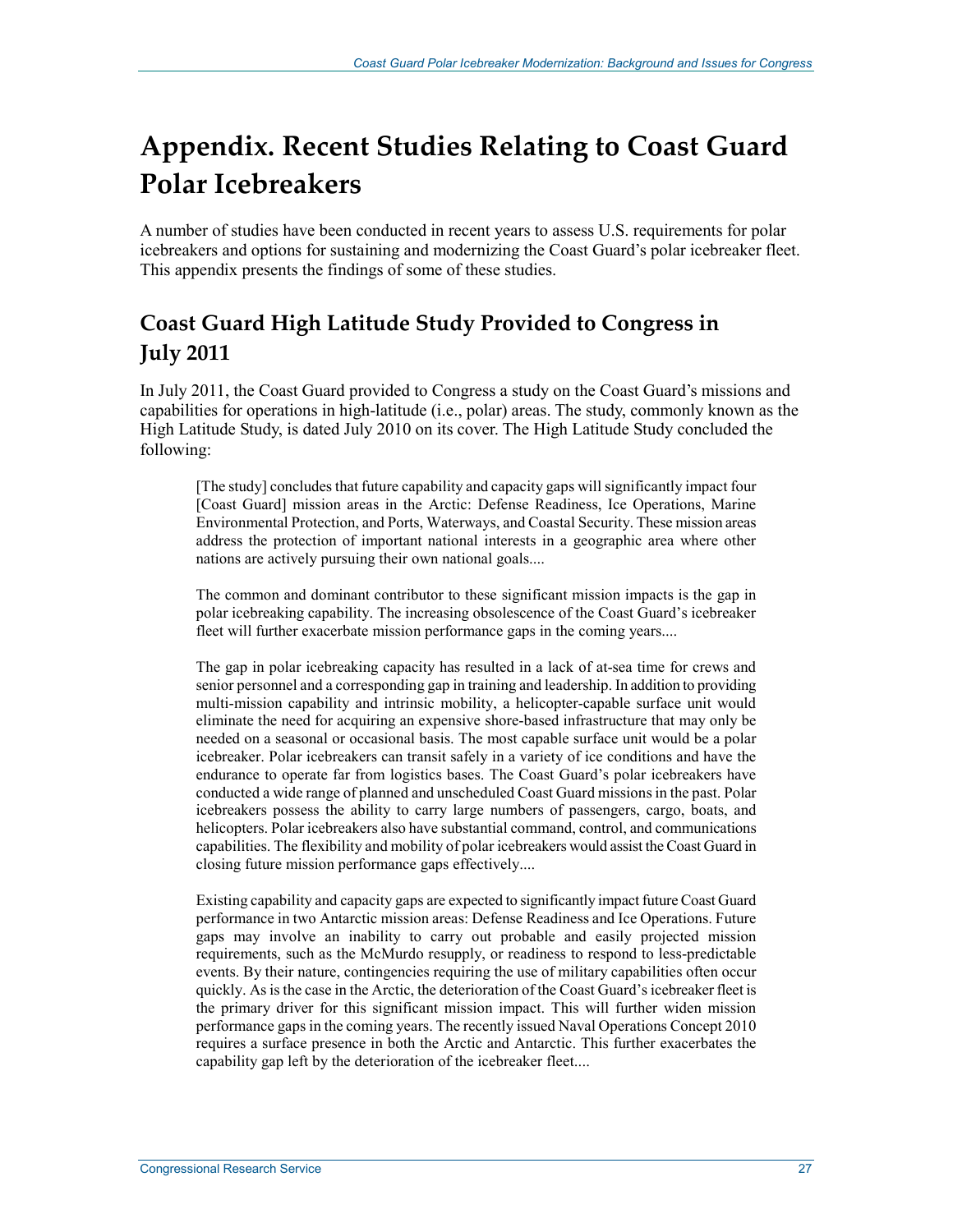The significant deterioration of the Coast Guard icebreaker fleet and the emerging mission demands to meet future functional requirements in the high latitude regions dictate that the Coast Guard acquire material solutions to close the capability gaps....

To meet the Coast Guard mission functional requirement, the Coast Guard icebreaking fleet must be capable of supporting the following missions:

- **Arctic North Patrol.** Continuous multimission icebreaker presence in the Arctic.
- **Arctic West Science.** Spring and summer science support in the Arctic.
- **Antarctic, McMurdo Station resupply.** Planned deployment for break-in, supply ship escort, and science support. This mission, conducted in the Antarctic summer, also requires standby icebreaker support for backup in the event the primary vessel cannot complete the mission.
- **Thule Air Base Resupply and Polar Region Freedom of Navigation Transits.**  Provide vessel escort operations in support of the Military Sealift Command's Operation Pacer Goose; then complete any Freedom of Navigation exercises in the region.

In addition, the joint Naval Operations Concept establishes the following mission requirements:

• **Assured access and assertion of U.S. policy in the Polar Regions.** The current demand for this mission requires continuous icebreaker presence in both Polar Regions.

Considering these missions, the analysis yields the following findings:

- **The Coast Guard requires three heavy and three medium icebreakers to fulfill its statutory missions.** These icebreakers are necessary to (1) satisfy Arctic winter and transition season demands and (2) provide sufficient capacity to also execute summer missions. Single-crewed icebreakers have sufficient capacity for all current and expected statutory missions. Multiple crewing provides no advantage because the number of icebreakers required is driven by winter and shoulder season requirements. Future use of multiple or augmented crews could provide additional capacity needed to absorb mission growth.
- **The Coast Guard requires six heavy and four medium icebreakers to fulfill its statutory missions and maintain the continuous presence requirements of the Naval Operations Concept.** Consistent with current practice, these icebreakers are single-crewed and homeported in Seattle Washington.
- **Applying crewing and home porting alternatives reduces the overall requirement to four heavy and two medium icebreakers.** This assessment of non-material solutions shows that the reduced number of icebreakers can be achieved by having all vessels operate with multiple crews and two of the heavy icebreakers homeporting in the Southern Hemisphere.

Leasing was also considered as a nonmaterial solution. While there is no dispute that the Coast Guard's polar icebreaker fleet is in need of recapitalization, the decision to acquire this capability through purchase of new vessels, reconstruction of existing ships, or commercial lease of suitable vessels must be resolved to provide the best value to the taxpayer. The multi-mission nature of the Coast Guard may provide opportunities to conduct some subset of its missions with non government-owned vessels. However, serious consideration must be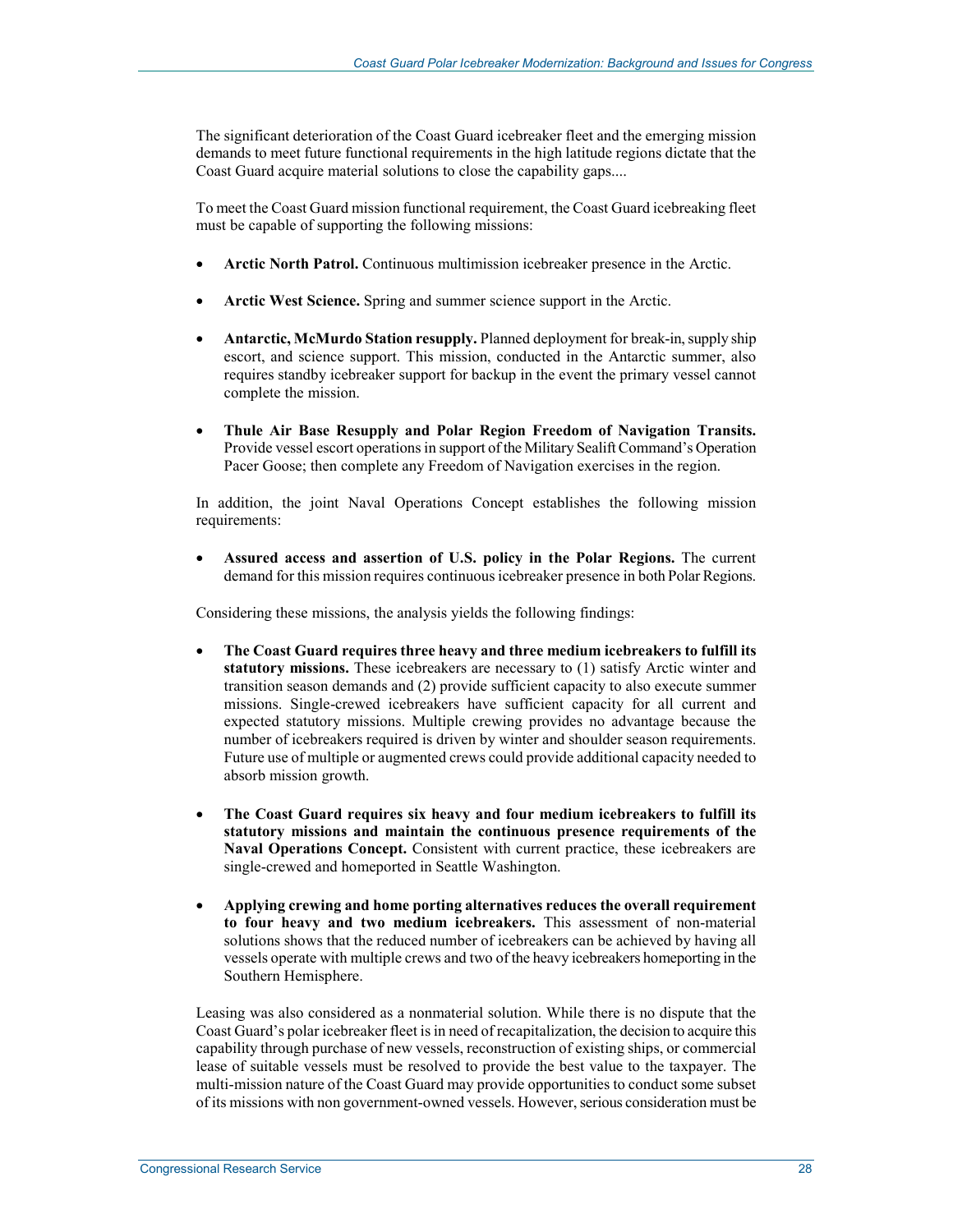given to the fact that the inherently governmental missions of the Coast Guard must be performed using government-owned and operated vessels. An interpretation of the national policy is needed to determine the resource level that best supports the nation's interests....

The existing icebreaker capacity, two inoperative heavy icebreakers and an operational medium icebreaker, does not represent a viable capability to the federal government. The time needed to augment this capability is on the order of 10 years. At that point, around 2020, the heavy icebreaking capability bridging strategy expires. $64$ 

At a July 27, 2011, hearing on U.S. economic interests in the Arctic before the Oceans, Atmosphere, Fisheries, and Coast Guard subcommittee of the Senate Commerce, Science, and Transportation Committee, the following exchange occurred:

SENATOR OLYMPIA J. SNOWE: On the high latitude study, do you agree with—and those—I would like to also hear from you, Admiral Titley, as well, on these requirements in terms of Coast Guard vessels as I understand it, they want to have—I guess, it was a three medium ice breakers. Am in correct in saying that? Three medium ice breakers.

ADMIRAL ROBERT PAPP, COMMANDANT OF THE COAST GUARD: I agree with the mission analysis and as you look at the requirements for the things that we might do up there, if it is in the nation's interest, it identifies a minimum requirement for three heavy ice breakers and three medium ice breakers and then if you want a persistent presence up there, it would require—and also doing things such as breaking out (inaudible) and other responsibilities, then it would take up to a maximum six heavy and four medium.

SNOWE: Right. Do you agree with that?

PAPP: If we were to be charged with carrying out those full responsibilities, yes, ma'am. Those are the numbers that you would need to do it.

SNOWE: Admiral Titley, how would you respond to the high latitude study and has the Navy conducted its own assessment of its capability?

REAR ADMIRAL DAVID TITLEY, OCEANORGRAPHER AND NAVIGATOR OF THE NAVY: Ma'am, we are in the process right now of conducting what we call a capabilities based assessment that will be out in the summer of this year.

We are getting ready to finish that—the Coast Guard has been a key component of the Navy's task force on climate change, literally since day one when the Chief of Naval Operations set this up, that morning, we had the Coast Guard invited as a member of our executive steering committee.

So we have been working very closely with the Coast Guard, with the Department of Homeland Security, and I think Admiral Papp—said it best as far as the specific comments on the high latitude study but we have been working very closely with the Coast Guard.<sup>65</sup>

<sup>64</sup> *United States Coast Guard High Latitude Region Mission Analysis Capstone Summary*, July 2010, pp. 10-13, 15.

<sup>65</sup> Source: Transcript of hearing.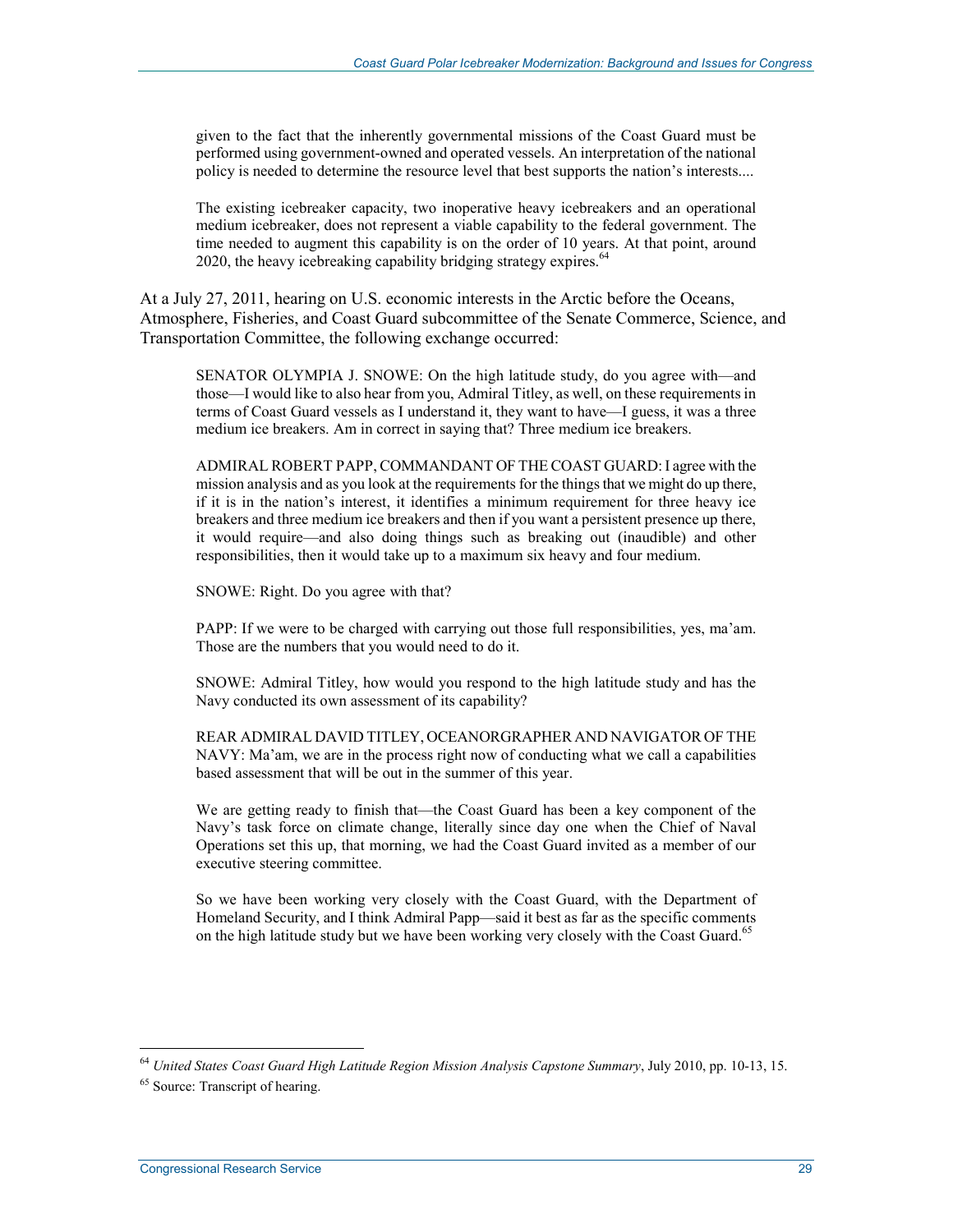### **January 2011 DHS Office of Inspector General Report**

A January 2011 report on the Coast Guard's polar icebreakers from the DHS Office of the Inspector General stated:

The Coast Guard does not have the necessary budgetary control over its [polar] icebreakers, nor does it have a sufficient number of icebreakers to accomplish its missions in the Polar Regions. Currently, the Coast Guard has only one operational [polar] icebreaker [i.e., *Healy*], making it necessary for the United States to contract with foreign nations to perform scientific, logistical, and supply activities. Without the necessary budgetary control and a sufficient number of icebreaking assets, the Coast Guard will not have the capability to perform all of its missions, will lose critical icebreaking expertise, and may be beholden to foreign nations to perform its statutory missions. The Coast Guard should improve its strategic approach to ensure that it has the long-term icebreaker capabilities needed to support Coast Guard missions and other national interests in the Arctic and Antarctic regions.<sup>66</sup>

Regarding current polar icebreaking capabilities for performing Arctic missions, the report states:

The Coast Guard's icebreaking resources are unlikely to meet future demands. [The table below] outlines the missions that Coast Guard is unable to meet in the Arctic with its current icebreaking resources.

| <b>Requesting Agency</b>  | <b>Missions Not Being Met</b>                                                                                                                       |
|---------------------------|-----------------------------------------------------------------------------------------------------------------------------------------------------|
| United States Coast Guard | -Fisheries enforcement in Bering Sea to prevent<br>foreign fishing in U.S. waters and overfishing                                                   |
|                           | — Capability to conduct search and rescue in Beaufort<br>Sea for cruise line and natural resource exploration<br>ships                              |
|                           | —Future missions not anticipated to be met: 2010<br>Arctic Winter Science Deployment                                                                |
| <b>NASA</b>               | Winter access to the Arctic to conduct oceanography<br>and study Arctic currents and how they relate to<br>regional ice cover, climate, and biology |
| NOAA and NSF              | Winter research                                                                                                                                     |
| Department of Defense     | Assured access to ice-impacted waters through a<br>persistent icebreaker presence in the Arctic and<br>Antarctic <sup>67</sup>                      |

#### **Arctic Missions Not Being Met**

<sup>66</sup> Department of Homeland Security, Office of Inspector General, *The Coast Guard's Polar Icebreaker Maintenance, Upgrade, and Acquisition Program*, OIG-11-31, January 2011, p. 1 (Executive Summary). Report accessed September 21, 2011, at http://www.dhs.gov/xoig/assets/mgmtrpts/OIG\_11-31\_Jan11.pdf.

<sup>67</sup> Department of Homeland Security, Office of Inspector General, *The Coast Guard's Polar Icebreaker Maintenance, Upgrade, and Acquisition Program*, OIG-11-31, January 2011, p. 9.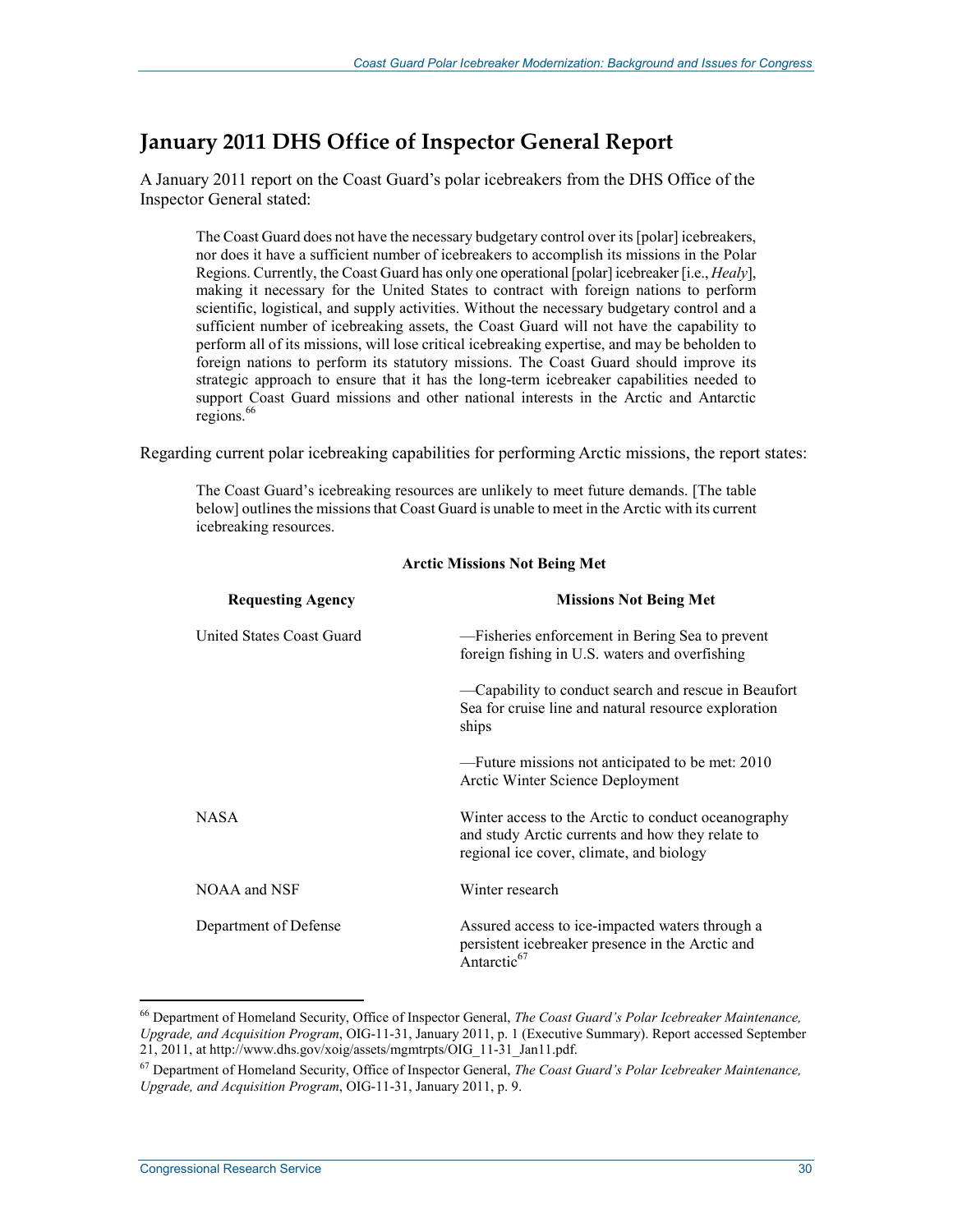The report also states:

Should the Coast Guard not obtain funding for new icebreakers or major service life extensions for its existing icebreakers with sufficient lead-time, the United States will have no heavy icebreaking capability beyond 2020 and no polar icebreaking capability of any kind by 2029. Without the continued use of icebreakers, the United States will lose its ability to maintain a presence in the Polar Regions, the Coast Guard's expertise to perform ice operations will continue to diminish, and missions will continue to go unmet.<sup>68</sup>

Regarding current polar icebreaking capabilities for performing Antarctic missions, the report states:

The Coast Guard needs additional icebreakers to accomplish its missions in the Antarctic. The Coast Guard has performed the McMurdo Station resupply in Antarctica for decades, but with increasing difficulty in recent years. The Coast Guard's two heavy-duty icebreakers [i.e., *Polar Star* and *Polar Sea*] are at the end of their service lives, and have become less reliable and increasingly costly to keep in service….

In recent years, the Coast Guard has found that ice conditions in the Antarctic have become more challenging for the resupply of McMurdo Station. The extreme ice conditions have necessitated the use of foreign vessels to perform the McMurdo break-in….

As ice conditions continue to change around the Antarctic, two icebreakers are needed for the McMurdo break-in and resupply mission. Typically, one icebreaker performs the breakin and the other remains on standby. Should the first ship become stuck in the ice or should the ice be too thick for one icebreaker to complete the mission, the Coast Guard deploys the ship on standby. Since the Polar Sea and Polar Star are not currently in service, the Coast Guard has no icebreakers capable of performing this mission. [The table below] outlines the missions that will not be met without operational heavy-duty icebreakers.

#### **Arctic Missions Not Being Met**

| <b>Requesting Agency</b> | <b>Missions Not Being Met</b>                                                                                                                                |
|--------------------------|--------------------------------------------------------------------------------------------------------------------------------------------------------------|
| <b>NSF</b>               | Missions not anticipated to be met: 2010-2011<br>Operation Deep Freeze – McMurdo Station Resupply                                                            |
| Department of State      | Additional inspections of foreign facilities in Antarctica<br>to enforce the Antarctic Treaty and ensure facilities'<br>environment compliance <sup>69</sup> |

The report's conclusion and recommendations were as follows:

#### **Conclusion**

1

With an aging fleet of three icebreakers, one operational and two beyond their intended 30 year service life, the Coast Guard is at a critical crossroads in its Polar Icebreaker Maintenance, Upgrade, and Acquisition Program. It must clarify its mission requirements,

<sup>68</sup> Department of Homeland Security, Office of Inspector General, *The Coast Guard's Polar Icebreaker Maintenance, Upgrade, and Acquisition Program*, OIG-11-31, January 2011, p. 10.

<sup>69</sup> Department of Homeland Security, Office of Inspector General, *The Coast Guard's Polar Icebreaker Maintenance, Upgrade, and Acquisition Program*, OIG-11-31, January 2011, pp. 10-11.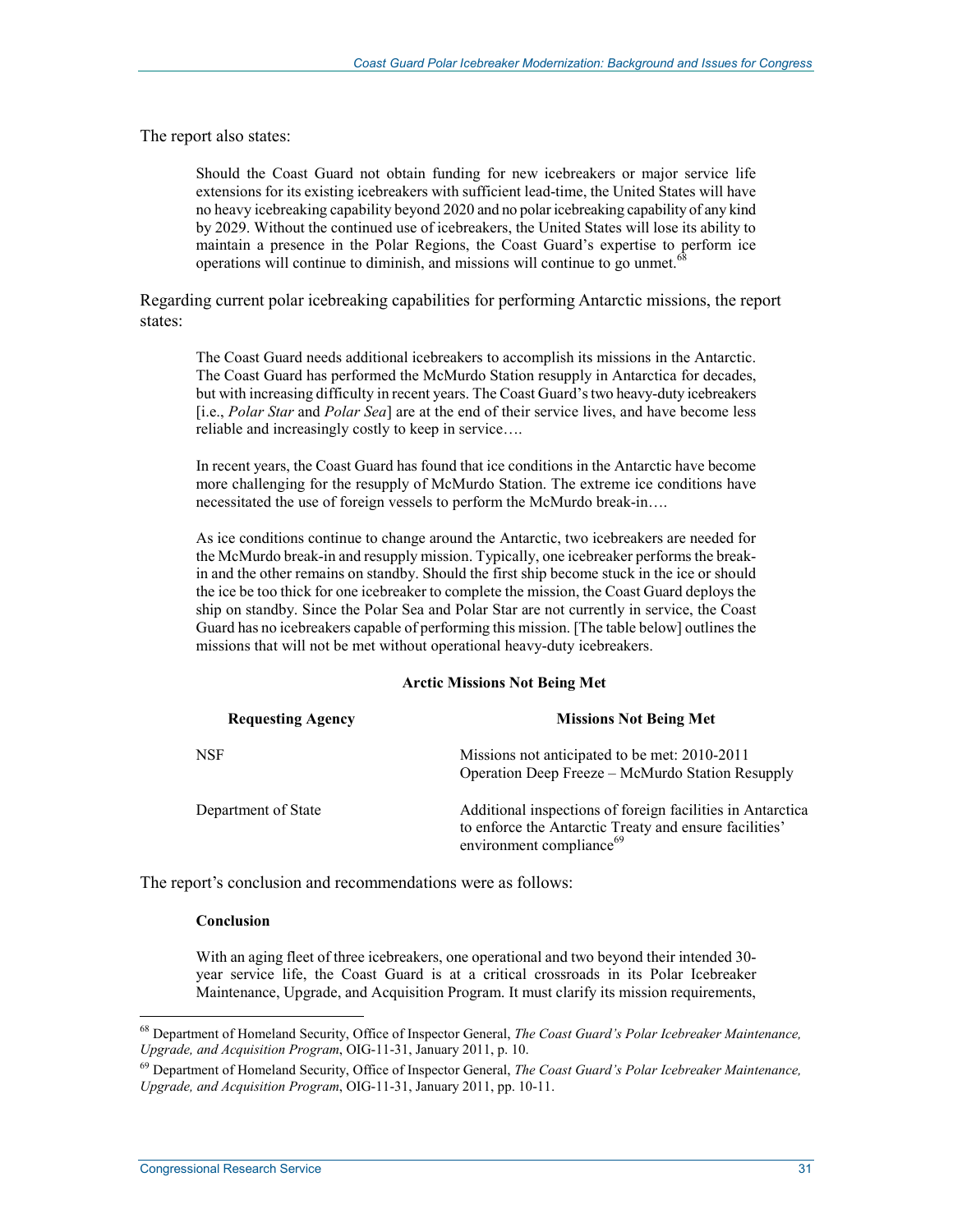and if the current mission requirements remain, the Coast Guard must determine the best method for meeting these requirements in the short and long term.

#### **Recommendations**

We recommend that the Assistant Commandant for Marine Safety, Security, and Stewardship:

**Recommendation #1:** Request budgetary authority for the operation, maintenance, and upgrade of its icebreakers.

**Recommendation #2:** In coordination with the Department of Homeland Security, request clarification from Congress to determine whether Arctic missions should be performed by Coast Guard assets or contracted vessels.

**Recommendation #3:** In coordination with the Department of Homeland Security, request clarification from Congress to determine whether Antarctic missions should be performed by Coast Guard assets or contracted vessels.

**Recommendation #4:** Conduct the necessary analysis to determine whether the Coast Guard should replace or perform service-life extensions on its two existing heavy-duty icebreaking ships.

**Recommendation #5:** Request appropriations necessary to meet mission requirements in the Arctic and Antarctic.

The report states that

The Coast Guard concurred with all five of the recommendations and is initiating corrective actions. We consider the recommendations open and unresolved. The Coast Guard provided information on some of its ongoing projects that will address the program needs identified in the report.<sup>71</sup>

#### **2010 U.S. Arctic Research Commission Report**

A May 2010 report from the U.S. Arctic Research Commission (USARC) on goals and objectives for Arctic research for 2009-2010 stated:

To have an effective Arctic research program, the United States must invest in human capital, research platforms, and infrastructure, including new polar class icebreakers, and sustained sea, air, land, space, and social observing systems…. The Commission urges the President and Congress to commit to replacing the nation's two polar class icebreakers.<sup>72</sup>

<sup>70</sup> Department of Homeland Security, Office of Inspector General, *The Coast Guard's Polar Icebreaker Maintenance, Upgrade, and Acquisition Program*, OIG-11-31, January 2011, p. 12.

<sup>71</sup> Department of Homeland Security, Office of Inspector General, *The Coast Guard's Polar Icebreaker Maintenance, Upgrade, and Acquisition Program*, OIG-11-31, January 2011, p. 13.

<sup>72</sup> U.S. Arctic Research Commission, *Report on Goals and Objectives for Arctic Research 2009-2010, May 2010*, p. 4. Accessed online December 5, 2011, at http://www.arctic.gov/publications/usarc\_2009-10\_goals.pdf.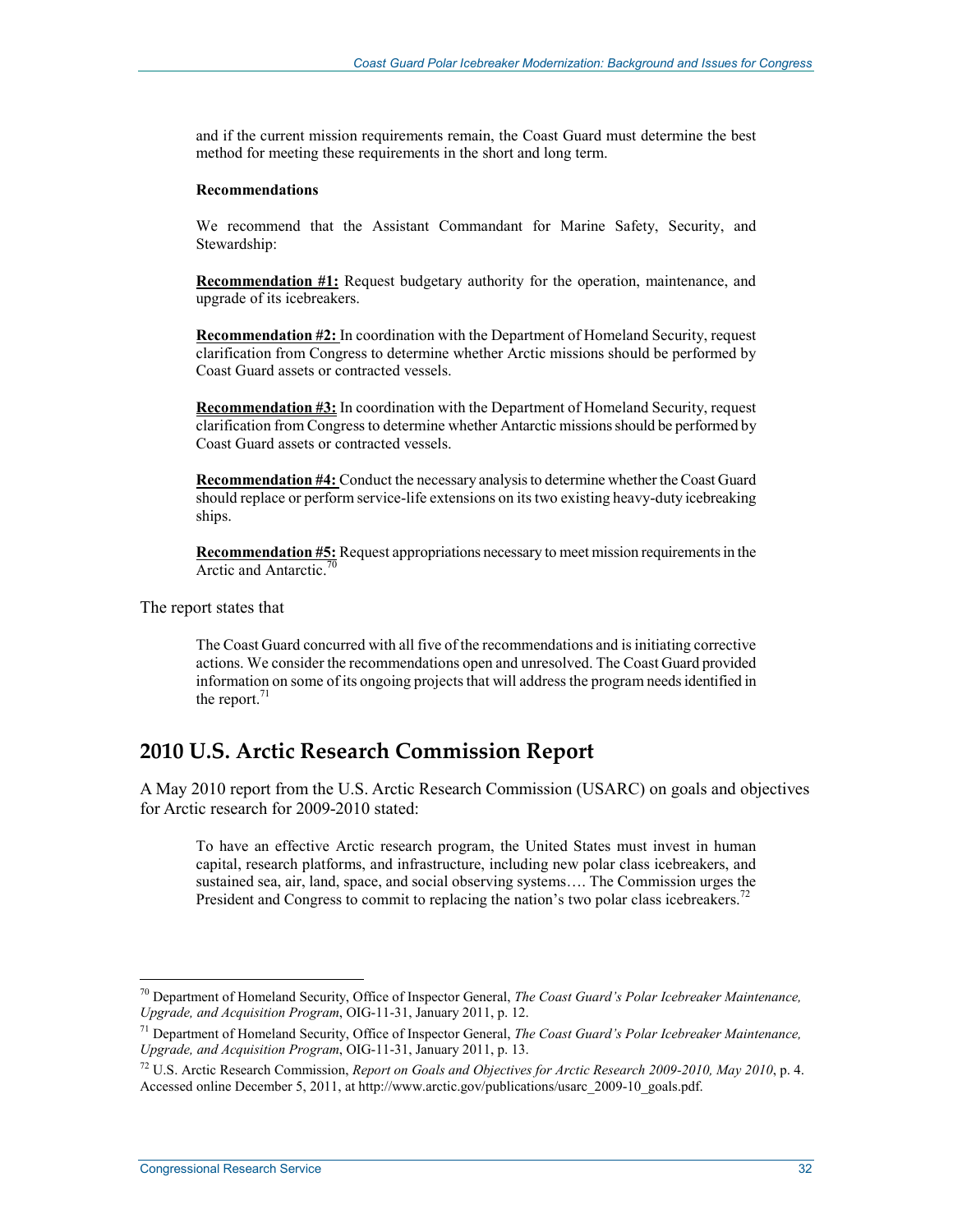### **2007 National Research Council Report**

A 2007 National Research Council (NRC) report, *Polar Icebreakers in a Changing World: An*  Assessment of U.S. Needs, assessed roles and future needs for Coast Guard polar icebreakers.<sup>73</sup> The study was required by report language accompanying the FY2005 DHS appropriations act  $(H.R. 4567/P.L. 108-334).$ <sup>74</sup> The study was completed in 2006 and published in 2007. Some sources refer to the study as the 2006 NRC report. The report made the following conclusions and recommendations:

Based on the current and future needs for icebreaking capabilities, the [study] committee concludes that the nation continues to require a polar icebreaking fleet that includes a minimum of three multimission ships [like the Coast Guard's three current polar icebreakers] and one single-mission [research] ship [like Palmer]. The committee finds that although the demand for icebreaking capability is predicted to increase, a fleet of three multimission and one single-mission icebreakers can meet the nation's future polar icebreaking needs through the application of the latest technology, creative crewing models, wise management of ice conditions, and more efficient use of the icebreaker fleet and other assets. The nation should immediately begin to program, design, and construct two new polar icebreakers to replace the POLAR STAR and POLAR SEA.

Building only one new polar icebreaker is insufficient for several reasons. First, a single ship cannot be in more than one location at a time. No matter how technologically advanced or efficiently operated, a single polar icebreaker can operate in the polar regions for only a portion of any year. An icebreaker requires regular maintenance and technical support from shipyards and industrial facilities, must reprovision regularly, and has to effect periodic crew changeouts. A single icebreaker, therefore, could not meet any reasonable standard of active and influential presence and reliable, at-will access throughout the polar regions.

A second consideration is the potential risk of failure in the harsh conditions of polar operations. Despite their intrinsic robustness, damage and system failure are always a risk

The conference report on H.R. 4567 (H.Rept. 108-774 of October 9, 2004) stated:

As discussed in the Senate report and the Coast Guard authorization bill for fiscal year 2005, the conferees require the National Academy of Sciences to study the role of Coast Guard icebreakers.

<sup>73</sup> National Research Council, *Polar Icebreakers in a Changing World, An Assessment of U.S. Needs*, Washington, 2007, 122 pp.

<sup>&</sup>lt;sup>74</sup> H.R. 4567/P.L. 108-334 of October 18, 2004. The related Senate bill was S. 2537. The Senate report on S. 2537 (S.Rept. 108-280 of June 17, 2004) stated:

The Committee expects the Commandant to enter into an arrangement with the National Academy of Sciences to conduct a comprehensive study of the role of Coast Guard icebreakers in supporting United States operations in the Antarctic and the Arctic. The study should include different scenarios for continuing those operations including service life extension or replacement of existing Coast Guard icebreakers and alternative methods that do not use Coast Guard icebreakers. The study should also address changes in the roles and missions of Coast Guard icebreakers in support of future marine operations in the Arctic that may develop due to environmental change, including the amount and kind of icebreaking support that may be required in the future to support marine operations in the Northern Sea Route and the Northwest Passage; the suitability of the Polar Class icebreakers for these new roles; and appropriate changes in existing laws governing Coast Guard icebreaking operations and the potential for new operating regimes. The study should be submitted to the Committee no later than September 30, 2005.

The earlier House report on H.R. 4567 (H.Rept. 108-541 of June 15, 2004) contained language directing a similar report from the Coast Guard rather than the National Academies. (See the passage in the House report under the header "Icebreaking.")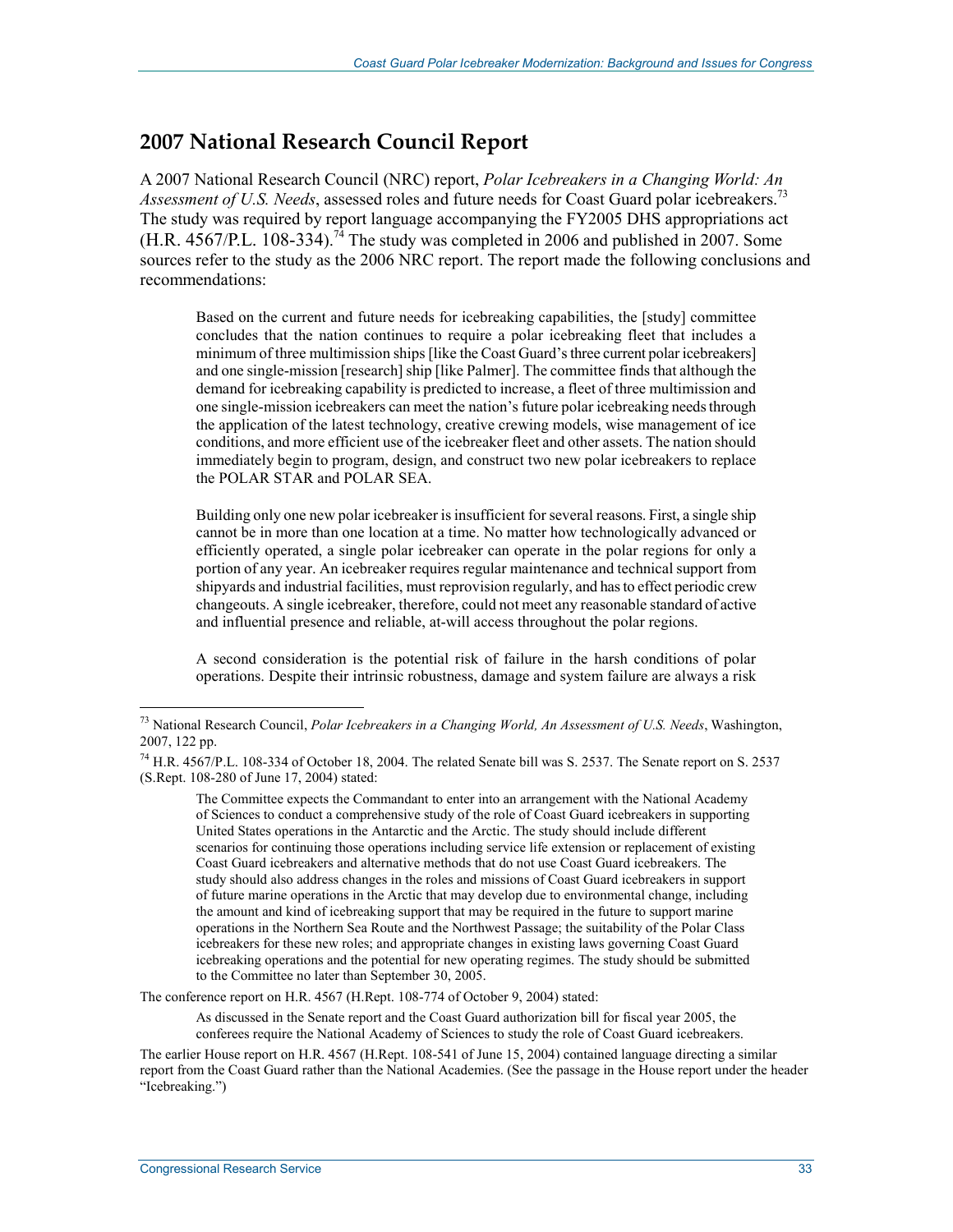and the U.S. fleet must have enough depth to provide backup assistance. Having only a single icebreaker would necessarily require the ship to accept a more conservative operating profile, avoiding more challenging ice conditions because reliable assistance would not be available. A second capable icebreaker, either operating elsewhere or in homeport, would provide ensured backup assistance and allow for more robust operations by the other ship.

From a strategic, longer-term perspective, two new Polar class icebreakers will far better position the nation for the increasing challenges emerging in both polar regions. A second new ship would allow the U.S. Coast Guard to reestablish an active patrol presence in U.S. waters north of Alaska to meet statutory responsibilities that will inevitably derive from increased human activity, economic development, and environmental change. It would allow response to emergencies such as search-and-rescue cases, pollution incidents, and assistance to ships threatened with grounding or damage by ice. Moreover, a second new ship will leverage the possibilities for simultaneous operations in widely disparate geographic areas (e.g., concurrent operations in the Arctic and Antarctic), provide more flexibility for conducting Antarctic logistics (as either the primary or the secondary ship for the McMurdo break-in), allow safer multiple-ship operations in the most demanding ice conditions, and increase opportunities for international expeditions. Finally, an up-front decision to build two new polar icebreakers will allow economies in the design and construction process and provide a predictable cost reduction for the second ship….

The [study] committee finds that both operations and maintenance of the polar icebreaker fleet have been underfunded for many years, and the capabilities of the nation's icebreaking fleet have diminished substantially. Deferred long-term maintenance and failure to execute a plan for replacement or refurbishment of the nation's icebreaking ships have placed national interests in the polar regions at risk. The nation needs the capability to operate in both polar regions reliably and at will. Specifically, the committee recommends the following:

- The United States should continue to project an active and influential presence in the Arctic to support its interests. This requires U.S. government polar icebreaking capability to ensure year-round access throughout the region.
- The United States should continue to project an active and influential presence in the Antarctic to support its interests. The nation should reliably control sufficient icebreaking capability to break a channel into and ensure the maritime resupply of McMurdo Station.
- The United States should maintain leadership in polar research. This requires icebreaking capability to provide access to the deep Arctic and the ice-covered waters of the Antarctic.
- National interests in the polar regions require that the United States immediately program, budget, design, and construct two new polar icebreakers to be operated by the U.S. Coast Guard.
- To provide continuity of U.S. icebreaking capabilities, the POLAR SEA should remain mission capable and the POLAR STAR should remain available for reactivation until the new polar icebreakers enter service.
- The U.S. Coast Guard should be provided sufficient operations and maintenance budget to support an increased, regular, and influential presence in the Arctic. Other agencies should reimburse incremental costs associated with directed mission tasking.